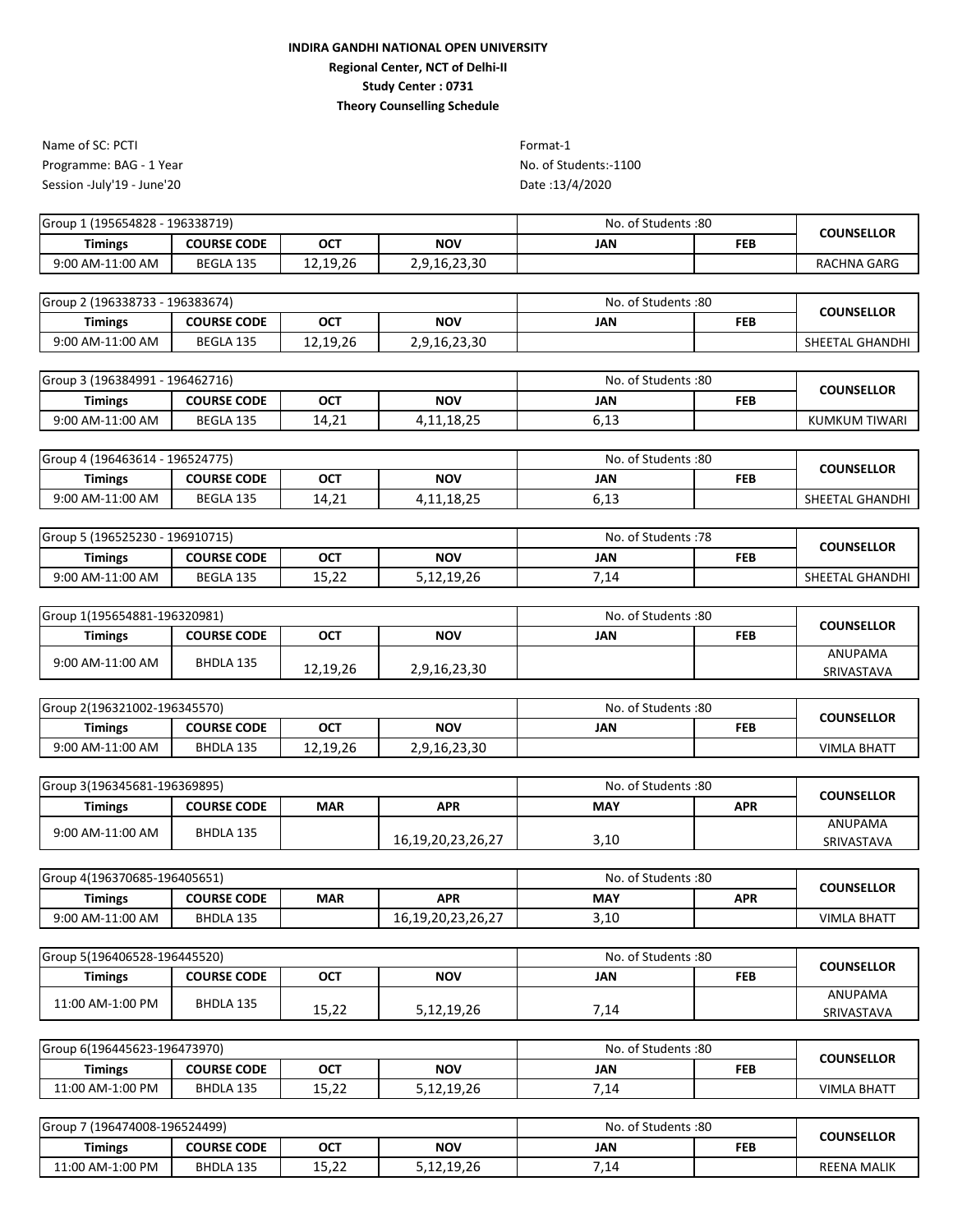Programme: BAG - 1 Year No. of Students:-1100 Session -July'19 - June'20 Name of SC: PCTI Format-1

| Group 8 (196524790-196568783) |                    |     |            | No. of Students:80 | <b>COUNSELLOR</b> |                    |
|-------------------------------|--------------------|-----|------------|--------------------|-------------------|--------------------|
| <b>Timings</b>                | <b>COURSE CODE</b> | MAR | <b>APR</b> | <b>MAY</b>         | <b>APR</b>        |                    |
| 11:00 AM-1:00 PM              | BHDLA 135          |     | 1.24.28    | 1,5,8,12           |                   | <b>VIMLA BHATT</b> |

| Group 9 (196569302-196909892) |                    |            |             | No. of Students: 58 | <b>COUNSELLOR</b> |                    |  |
|-------------------------------|--------------------|------------|-------------|---------------------|-------------------|--------------------|--|
| <b>Timings</b>                | <b>COURSE CODE</b> | <b>MAR</b> | <b>APR</b>  | <b>MAY</b>          | <b>APR</b>        |                    |  |
| 11:00 AM-1:00 PM              | BHDLA 135          |            | 17,21,24,28 | 2,5,8,12            |                   | <b>REENA MALIK</b> |  |

| Group 1          |                    |            |            | No. of Students: 2 | <b>COUNSELLOR</b> |              |
|------------------|--------------------|------------|------------|--------------------|-------------------|--------------|
| <b>Timings</b>   | <b>COURSE CODE</b> | <b>OCT</b> | <b>NOV</b> | JAN                | <b>FEB</b>        |              |
| 9:00 AM-11:00 AM | <b>BUDLA 135</b>   | 12,19,26   |            |                    |                   | MOHD. WASEEM |

| Group 1          |                    |            |            | . of Students : 2<br>No. | <b>COUNSELLOR</b> |           |  |
|------------------|--------------------|------------|------------|--------------------------|-------------------|-----------|--|
| <b>Timings</b>   | <b>COURSE CODE</b> | <b>OCT</b> | <b>NOV</b> | JAN                      | <b>FEB</b>        |           |  |
| 9:00 AM-11:00 AM | BSKLA 135          | 12,19,26   |            |                          |                   | A.K DUBEY |  |

| Group 1 (195654828-196312311) |                    |          |            | No. of Students:85 |            | <b>COUNSELLOR</b>   |
|-------------------------------|--------------------|----------|------------|--------------------|------------|---------------------|
| Timings                       | <b>COURSE CODE</b> | OCT      | <b>NOV</b> | JAN                | <b>FEB</b> |                     |
| 11:30 AM-1:30 PM              | BEVAE 181          |          |            |                    |            | <b>DINESH KUMAR</b> |
|                               |                    | 12.19.26 | າ ດ<br>ـ   |                    |            | <b>MATHUR</b>       |

| Group 2 (196312841-196328550) |                    |            |            | No. of Students: 85 | <b>COUNSELLOR</b> |                      |  |
|-------------------------------|--------------------|------------|------------|---------------------|-------------------|----------------------|--|
| <b>Timings</b>                | <b>COURSE CODE</b> | <b>OCT</b> | <b>NOV</b> | <b>JAN</b>          | <b>FEB</b>        |                      |  |
| 11:30 AM-1:30 PM              | BEVAE 181          | 12,19,26   | ـ ، ـ      |                     |                   | <b>PALLAVI GUPTA</b> |  |

| Group 3 (196328653-196345699) |                    |            | No. of Students: 85 |     | <b>COUNSELLOR</b> |                 |  |
|-------------------------------|--------------------|------------|---------------------|-----|-------------------|-----------------|--|
| <b>Timings</b>                | <b>COURSE CODE</b> | <b>OCT</b> | <b>NOV</b>          | JAN | <b>FEB</b>        |                 |  |
| 02:00 PM-4:00 PM              | BEVAE 181          | 13,20      | 3,10,17             |     |                   | SHINJINI SARANA |  |

| Group 4 (196345929-196362774) |                    |            | No. of Students: 85 |     | <b>COUNSELLOR</b> |                                      |
|-------------------------------|--------------------|------------|---------------------|-----|-------------------|--------------------------------------|
| <b>Timings</b>                | <b>COURSE CODE</b> | <b>OCT</b> | <b>NOV</b>          | JAN | <b>FEB</b>        |                                      |
| 02:00 PM-4:00 PM              | <b>BEVAE 181</b>   | 13,20      | 3,10,17             |     |                   | <b>DINESH KUMAR</b><br><b>MATHUR</b> |

| Group 5 (196363665-196381728) |                    |       |            | . of Students :85<br>No. | <b>COUNSELLOR</b> |                      |  |
|-------------------------------|--------------------|-------|------------|--------------------------|-------------------|----------------------|--|
| Timings                       | <b>COURSE CODE</b> | OCT   | <b>NOV</b> | JAN                      | <b>FEB</b>        |                      |  |
| 02:00 PM-4:00 PM              | BEVAE 181          | 13,20 | 3,10,17    |                          |                   | <b>PALLAVI GUPTA</b> |  |

| Group 6 (196381735-196406954) |                    |       |         | No. of Students: 85 |     | COUNSELLOR      |  |
|-------------------------------|--------------------|-------|---------|---------------------|-----|-----------------|--|
| <b>Timings</b>                | <b>COURSE CODE</b> | OCT   | NOV     | JAN                 | FEB |                 |  |
| 04:00 PM-6:00 PM              | BEVAE 181          | 14,21 | 1,11,18 |                     |     | SHINJINI SARANA |  |

| Group 7 (196407189-196437103) |                    |            | No. of Students: 85 |     | <b>COUNSELLOR</b> |               |
|-------------------------------|--------------------|------------|---------------------|-----|-------------------|---------------|
| Timings                       | <b>COURSE CODE</b> | <b>OCT</b> | <b>NOV</b>          | JAN | <b>FEB</b>        |               |
| 04:00 PM-6:00 PM              | BEVAE 181          |            |                     |     |                   | DINESH KUMAR  |
|                               |                    | 14,21      | 4,11,18             |     |                   | <b>MATHUR</b> |

| Group 8 (196437490-196462716) |                    |            |            | No. of Students: 85 | <b>COUNSELLOR</b> |               |  |
|-------------------------------|--------------------|------------|------------|---------------------|-------------------|---------------|--|
| <b>Timings</b>                | <b>COURSE CODE</b> | <b>OCT</b> | <b>NOV</b> | JAN                 | <b>FEB</b>        |               |  |
| 04:00 PM-6:00 PM              | BEVAE 181          | 14,21      | 1,11,18    |                     |                   | PALLAVI GUPTA |  |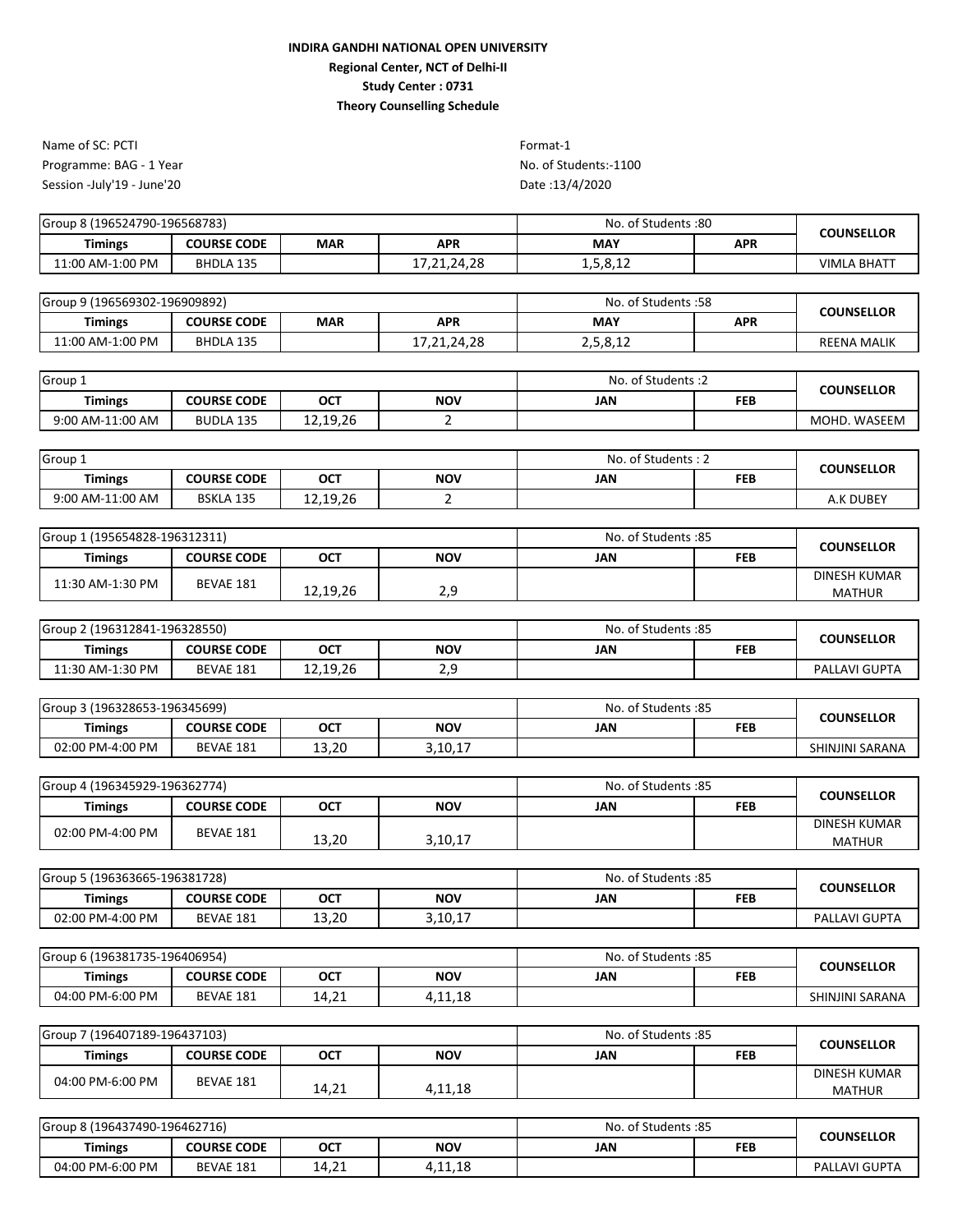Programme: BAG - 1 Year No. of Students:-1100 Session -July'19 - June'20 Name of SC: PCTI Format-1

| <b>Timings</b><br><b>NOV</b><br><b>OCT</b><br><b>COURSE CODE</b><br>JAN<br>FEB | <b>COUNSELLOR</b> |
|--------------------------------------------------------------------------------|-------------------|
| ר הי<br>、1つ 10<br>04:00 PM-6:00 PM<br>BEVAE 181<br>J.IZ.IJ<br>ے۔رد⊥            | SHINJINI SARANA   |

| Group 10 (196485659-196518836) |                    |                | No. of Students: 85 | <b>COUNSELLOR</b> |            |                     |
|--------------------------------|--------------------|----------------|---------------------|-------------------|------------|---------------------|
| <b>Timings</b>                 | <b>COURSE CODE</b> | <b>OCT</b>     | <b>NOV</b>          | JAN               | <b>FEB</b> |                     |
| 04:00 PM-6:00 PM               | BEVAE 181          |                |                     |                   |            | <b>DINESH KUMAR</b> |
|                                |                    | 15 つつ<br>13,44 | 5,12,19             |                   |            | <b>MATHUR</b>       |

| Group 11 (196518843-196533989) |                    |               |            | No. of Students: 85 |  | <b>COUNSELLOR</b>    |
|--------------------------------|--------------------|---------------|------------|---------------------|--|----------------------|
| Timings                        | <b>COURSE CODE</b> | <b>OCT</b>    | <b>NOV</b> | JAN<br>FEB          |  |                      |
| 04:00 PM-6:00 PM               | BEVAE 181          | 10.22<br>エコルム | 5,12,19    |                     |  | <b>PALLAVI GUPTA</b> |

| Group 12 (196534031-196585590) |                    |            |      | No. of Students: 85 |            | COUNSELLOR      |
|--------------------------------|--------------------|------------|------|---------------------|------------|-----------------|
| Timings                        | <b>COURSE CODE</b> | <b>OCT</b> | NOV  | JAN                 | <b>FEB</b> |                 |
| 04:00 PM-6:00 PM               | BEVAE 181          | 17,24,31   | 7,14 |                     |            | SHINJINI SARANA |

| Group 13 (196586402-196910715) |                    |          | No. of Students:80 | <b>COUNSELLOR</b> |            |                     |  |
|--------------------------------|--------------------|----------|--------------------|-------------------|------------|---------------------|--|
| Timings                        | <b>COURSE CODE</b> | ост      | <b>NOV</b>         | JAN               | <b>FEB</b> |                     |  |
| 04:00 PM-6:00 PM               | BEVAE 181          |          |                    |                   |            | <b>DINESH KUMAR</b> |  |
|                                |                    | 17,24,31 | 7,14               |                   |            | <b>MATHUR</b>       |  |

| Group 1          |                    |            | . of Students :4<br>No. |     | <b>COUNSELLOR</b> |               |
|------------------|--------------------|------------|-------------------------|-----|-------------------|---------------|
| <b>Timings</b>   | <b>COURSE CODE</b> | <b>OCT</b> | NOV                     | JAN | <b>FEB</b>        |               |
| 02:00 PM-4:00 PM | <b>BANC 131</b>    | 12,19,26   |                         |     |                   | <b>VIJETA</b> |

| Group 1          |                    |            | S3: No. of Students |     | <b>COUNSELLOR</b> |                               |
|------------------|--------------------|------------|---------------------|-----|-------------------|-------------------------------|
| <b>Timings</b>   | <b>COURSE CODE</b> | <b>OCT</b> | <b>NOV</b>          | JAN | <b>FEB</b>        |                               |
| 02:00 PM-4:00 PM | <b>BECC 131</b>    | 12,19,26   | 2,9,16,23,30        |     |                   | SANJAY KUMAR<br><b>PANDEY</b> |

| Group 1 (195654828-196339061) |                    |            |              | No. of Students: 85 |     | COUNSELLOR         |
|-------------------------------|--------------------|------------|--------------|---------------------|-----|--------------------|
| Timings                       | <b>COURSE CODE</b> | <b>OCT</b> | <b>NOV</b>   | JAN                 | FEB |                    |
| 04:00 PM-6:00 PM              | <b>BHIC 131</b>    | 12,19,26   | 2,9,16,23,30 |                     |     | <b>PUSPA SINGH</b> |

| Group 2 (<br>! (196339165-196379026) |                    |          | No. of Students: 85 |     | <b>COUNSELLOR</b> |                      |
|--------------------------------------|--------------------|----------|---------------------|-----|-------------------|----------------------|
| <b>Timings</b>                       | <b>COURSE CODE</b> | ост      | <b>NOV</b>          | JAN | FEB               |                      |
| 04:00 PM-6:00 PM                     | <b>BHIC 131</b>    | 12,19,26 | 2,9,16,23,30        |     |                   | <b>CHANDAN KUMAR</b> |

| Group 3 (196381205-196436283) |                    |            | No. of Students: 85 |            | <b>COUNSELLOR</b>                       |             |
|-------------------------------|--------------------|------------|---------------------|------------|-----------------------------------------|-------------|
| Timings                       | <b>COURSE CODE</b> | <b>JAN</b> | <b>FEB</b>          | <b>MAR</b> | <b>APR</b>                              |             |
| 11:00 AM-1:00 PM              | <b>BHIC 131</b>    |            | $\Omega$<br>ر ے     | 14,        | າດ<br>1 2 1 0 2 2 2 5<br>10,19,22,23,29 | PUSPA SINGH |

| 4 (196436799-196489348)<br>Group |                    |     | No. of Students: 90 |                          | <b>COUNSELLOR</b>                       |                     |  |
|----------------------------------|--------------------|-----|---------------------|--------------------------|-----------------------------------------|---------------------|--|
| Timings                          | <b>COURSE CODE</b> | JAN | FEB                 | <b>APR</b><br><b>MAR</b> |                                         |                     |  |
| 11:00 AM-1:00 PM                 | <b>BHIC 131</b>    |     | 20<br>25            | 7,14                     | 15 18 22 25 29<br>10,10, <i>44,3,43</i> | <b>DEEPAK KUMAR</b> |  |

| Group 5 (196490905-196541535) |                    |                   |            | . of Students :90<br>No. |            | <b>COUNSELLOR</b>   |
|-------------------------------|--------------------|-------------------|------------|--------------------------|------------|---------------------|
| Timings                       | <b>COURSE CODE</b> | <b>OCT</b>        | <b>NOV</b> | JAN                      | <b>FEB</b> |                     |
| 02:00 PM-4:00 PM              | <b>BHIC 131</b>    | ຳ<br>1 F<br>13.LL | 5,12,19,26 | .14                      |            | <b>DEEPAK KUMAR</b> |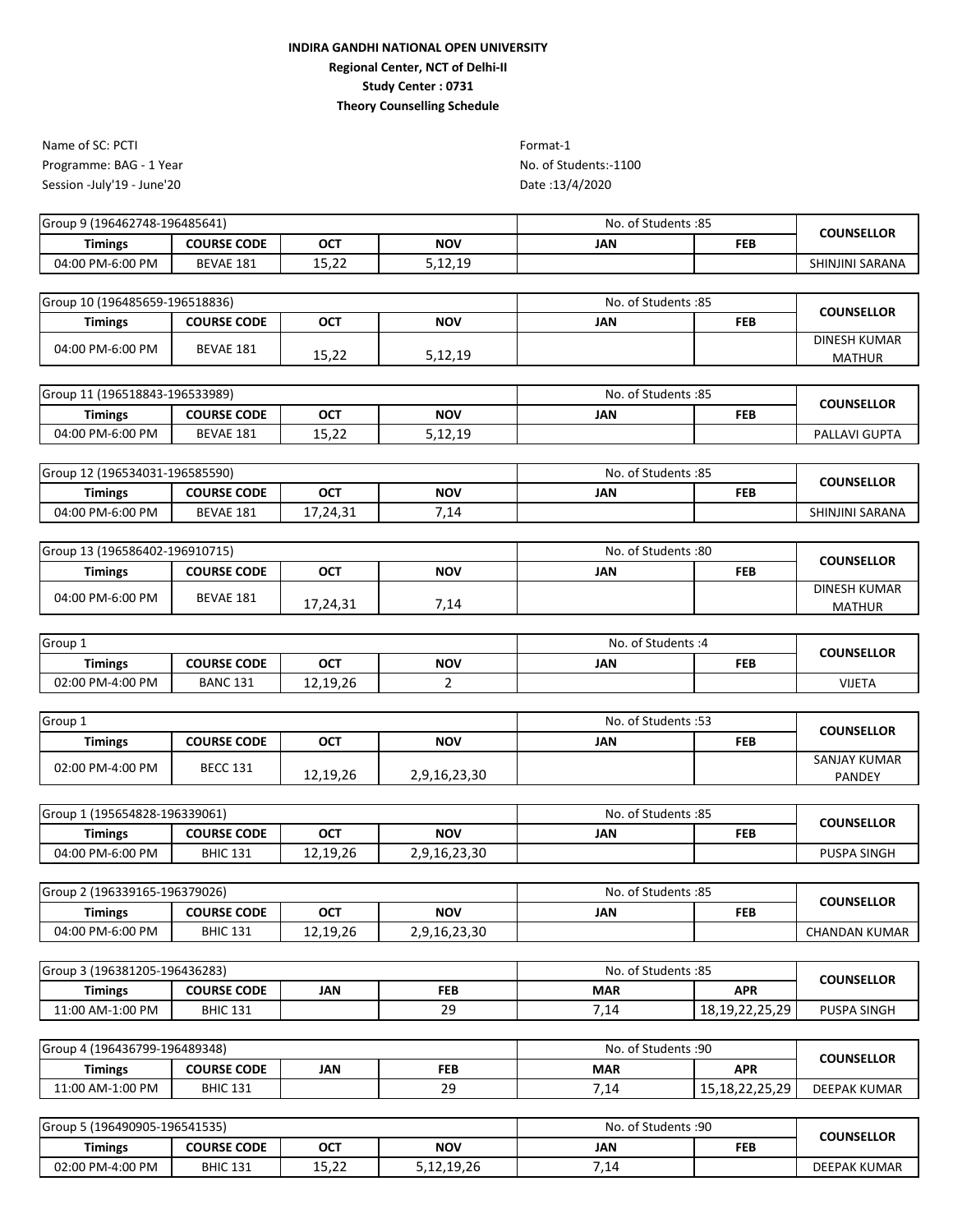Programme: BAG - 1 Year No. of Students:-1100 Session -July'19 - June'20 Name of SC: PCTI Format-1

| Group 6 (196541930-196910715)<br>No. of Students :90 |                    |             |            | <b>COUNSELLOR</b> |            |               |
|------------------------------------------------------|--------------------|-------------|------------|-------------------|------------|---------------|
| Timings                                              | <b>COURSE CODE</b> | <b>OCT</b>  | <b>NOV</b> | JAN               | <b>FEB</b> |               |
| 02:00 PM-4:00 PM                                     | <b>BHIC 131</b>    | ຳາ<br>ᆂᅴ,᠘᠘ | 5,12,19,26 | 14,               |            | CHANDAN KUMAR |

|                                                                                |  | <b>COUNSELLOR</b> |
|--------------------------------------------------------------------------------|--|-------------------|
| <b>NOV</b><br><b>COURSE CODE</b><br>OCT<br>JAN<br><b>FEB</b><br><b>Timings</b> |  |                   |
| 13,20<br>04:00 PM-6:00 PM<br><b>BPSC 131</b><br>5,12<br>3,10,17,24             |  | <b>HEMLATA</b>    |

| Group 2 (196324079-196352308) |                    |            |            | No. of Students:80 | <b>COUNSELLOR</b> |         |
|-------------------------------|--------------------|------------|------------|--------------------|-------------------|---------|
| Timings                       | <b>COURSE CODE</b> | <b>OCT</b> | <b>NOV</b> | <b>JAN</b>         | FEB               |         |
| 04:00 PM-6:00 PM              | <b>BPSC 131</b>    | 13,20      | 3,10,17,24 | r 17<br>ے⊥ر        |                   | MANISHA |

| 3 (196353521-196378941)<br>Group |                    |            |            | No. of Students :80 | <b>COUNSELLOR</b> |                    |
|----------------------------------|--------------------|------------|------------|---------------------|-------------------|--------------------|
| Timings                          | <b>COURSE CODE</b> | <b>OCT</b> | <b>NOV</b> | JAN                 | <b>FEB</b>        |                    |
| 04:00 PM-6:00 PM                 | <b>BPSC 131</b>    | 13,20      | 3,10,17,24 | <b>F</b> 4 2<br>ے ر |                   | <b>NEERU BAJAJ</b> |

| Group 4 (196379026-196408592) |                    |          |            | No. of Students :80 | <b>COUNSELLOR</b> |                |  |
|-------------------------------|--------------------|----------|------------|---------------------|-------------------|----------------|--|
| <b>Timings</b>                | <b>COURSE CODE</b> | ОСТ      | NOV        | JAN                 | <b>FEB</b>        |                |  |
| 04:00 PM-6:00 PM              | <b>BPSC 131</b>    | 17,24,31 | 7,14,21,28 |                     |                   | <b>HEMLATA</b> |  |

| Group 5 (196411440-196452589) |                    |            |            | No. of Students :80 |     | <b>COUNSELLOR</b> |
|-------------------------------|--------------------|------------|------------|---------------------|-----|-------------------|
| Timings                       | <b>COURSE CODE</b> | <b>OCT</b> | <b>NOV</b> | JAN                 | FEB |                   |
| 04:00 PM-6:00 PM              | <b>BPSC 131</b>    | 17,24,31   | 7.14.21.28 |                     |     | MANISHA           |

| Group 6 (196452826-196487383) |                    |            | No. of Students:80 |     | <b>COUNSELLOR</b> |                    |  |
|-------------------------------|--------------------|------------|--------------------|-----|-------------------|--------------------|--|
| Timings                       | <b>COURSE CODE</b> | <b>OCT</b> | <b>NOV</b>         | JAN | <b>FEB</b>        |                    |  |
| 04:00 PM-6:00 PM              | <b>BPSC 131</b>    | 17,24,31   | 7,14,21,28         |     |                   | <b>NEERU BAJAJ</b> |  |

| Group<br>7 (196487455-196524790) |                    |            |                                     | No. of Students: 80 | <b>COUNSELLOR</b> |                |
|----------------------------------|--------------------|------------|-------------------------------------|---------------------|-------------------|----------------|
| Timings                          | <b>COURSE CODE</b> | <b>OCT</b> | NOV                                 | JAN                 | <b>FEB</b>        |                |
| 04:00 PM-6:00 PM                 | <b>BPSC 131</b>    | 18,25      | າດ<br>ີ<br>O 1 E<br>ر ے رے ہے راں ⊥ |                     |                   | <b>HEMLATA</b> |

| Group 8 (196525143-196566006) |                    |            |             | No. of Students:80 | <b>COUNSELLOR</b> |                |
|-------------------------------|--------------------|------------|-------------|--------------------|-------------------|----------------|
| <b>Timings</b>                | <b>COURSE CODE</b> | <b>OCT</b> | <b>NOV</b>  | JAN                | <b>FEB</b>        |                |
| 04:00 PM-6:00 PM              | <b>BPSC 131</b>    | 18,25      | າດ<br>01522 |                    |                   | <b>MANISHA</b> |

| Group 9 (196566084-196910407) |                    |            | No. of Students:67                    |     | <b>COUNSELLOR</b> |         |
|-------------------------------|--------------------|------------|---------------------------------------|-----|-------------------|---------|
| <b>Timings</b>                | <b>COURSE CODE</b> | <b>OCT</b> | <b>NOV</b>                            | JAN | <b>FEB</b>        |         |
| 11:00 AM-1:00 PM              | <b>BPSC 131</b>    | 18,25      | າດ<br>0.15.22<br>1,0,1J, <i>LL,LJ</i> |     |                   | HEMLATA |

| Group 1          |                    |          | . of Students :29<br>No. |     | <b>COUNSELLOR</b> |             |  |
|------------------|--------------------|----------|--------------------------|-----|-------------------|-------------|--|
| Timings          | <b>COURSE CODE</b> | ост      | <b>NOV</b>               | JAN | <b>FEB</b>        |             |  |
| 02:00 PM-4:00 PM | <b>BPAC 131</b>    | 12,19,26 | 2,9,16,23,30             |     |                   | VIBHA YADAV |  |

| 1 (194637875-196403894)<br>Group 1 |                    |            |            | No. of Students:60   | <b>COUNSELLOR</b> |                    |  |
|------------------------------------|--------------------|------------|------------|----------------------|-------------------|--------------------|--|
| <b>Timings</b>                     | <b>COURSE CODE</b> | <b>OCT</b> | <b>NOV</b> | JAN                  | <b>FEB</b>        |                    |  |
| 9:00 AM-11:00 AM                   | <b>BSOC 131</b>    | 13,20      | 3,10,17,24 | <b>F</b> 4 -<br>ے، ر |                   | <b>VIVEK YADAV</b> |  |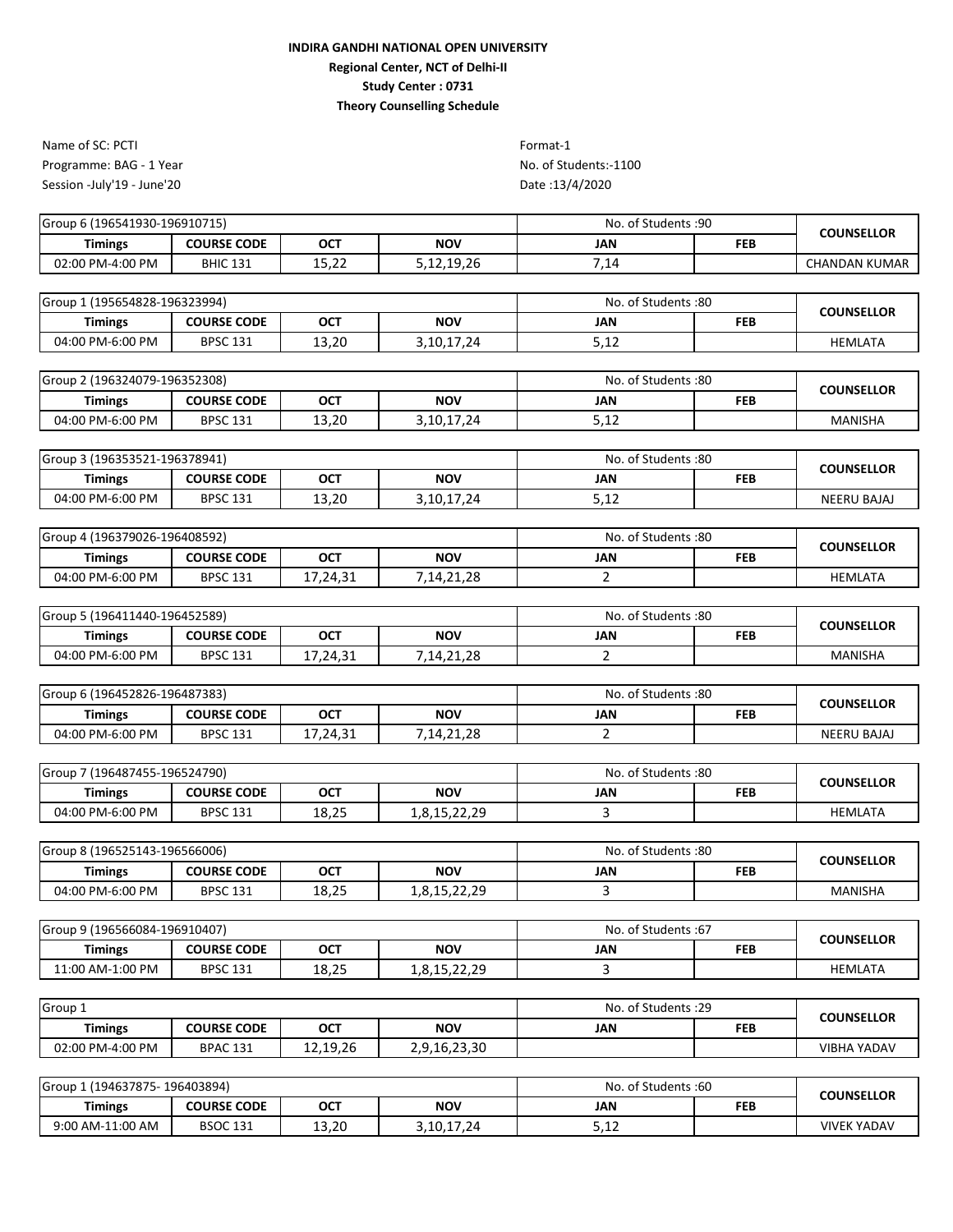Programme: BAG - 1 Year No. of Students:-1100 Session -July'19 - June'20 Name of SC: PCTI Format-1

| Group 2 (196405913 - 197692429) |                    |          |            | No. of Students: 67 | <b>COUNSELLOR</b> |             |
|---------------------------------|--------------------|----------|------------|---------------------|-------------------|-------------|
| Timings                         | <b>COURSE CODE</b> | ост      | <b>NOV</b> | JAN                 | <b>FEB</b>        |             |
| 02:00 PM-4:00 PM                | <b>BSOC 131</b>    | 17.24.31 | .14.21.28  |                     |                   | VIVEK YADAV |
|                                 |                    |          |            |                     |                   |             |

| Group 1 (196293512-196329100) |                    |       | No. of Students: 70 | <b>COUNSELLOR</b> |            |                |
|-------------------------------|--------------------|-------|---------------------|-------------------|------------|----------------|
| <b>Timings</b>                | <b>COURSE CODE</b> | OCT   | <b>NOV</b>          | JAN               | <b>FEB</b> |                |
| 11:00 AM-1:00 PM              | <b>BEGC 131</b>    | 13,20 | 3,10,17,24          | 5,12              |            | MANISHA SHARMA |

| Group 2 (196330413-196403894) |                    |                      | No. of Students: 70 | <b>COUNSELLOR</b> |            |                       |  |
|-------------------------------|--------------------|----------------------|---------------------|-------------------|------------|-----------------------|--|
| Timings                       | <b>COURSE CODE</b> | <b>OCT</b>           | <b>NOV</b>          | JAN               | <b>FEB</b> |                       |  |
| 11:00 AM-1:00 PM              | <b>BEGC 131</b>    | <b>A</b> 24<br>14,21 | 4,11,18,25          | .<br>כ⊥,∪         |            | <b>MANISHA SHARMA</b> |  |

| Group 3 (196407189-196489964) |                    |       | No. of Students: 70 |      | <b>COUNSELLOR</b> |                  |  |
|-------------------------------|--------------------|-------|---------------------|------|-------------------|------------------|--|
| <b>Timings</b>                | <b>COURSE CODE</b> | OCT   | NOV                 | JAN  | <b>FEB</b>        |                  |  |
| 11:00 AM-1:00 PM              | <b>BEGC 131</b>    | 14.21 | 4,11,18,25          | 6,13 |                   | RIPPU DAMA SODHI |  |

| 4 (196490540-196901519)<br>Group 4 |                    |                        | . of Students :81<br>No. |                      | <b>COUNSELLOR</b> |                      |  |
|------------------------------------|--------------------|------------------------|--------------------------|----------------------|-------------------|----------------------|--|
| <b>Timings</b>                     | <b>COURSE CODE</b> | <b>OCT</b>             | <b>NOV</b>               | JAN                  | <b>FEB</b>        |                      |  |
| 11:00 AM-1:00 PM                   | <b>BEGC 131</b>    | $\mathcal{L}$<br>14,21 | ,11,18,25<br>Δ.          | <b>.</b> . _<br>∪,⊥こ |                   | <b>KUMKUM TIWARI</b> |  |

| Group 1          |                    |       |            | No. of Students: 2 | <b>COUNSELLOR</b> |              |  |
|------------------|--------------------|-------|------------|--------------------|-------------------|--------------|--|
| Timings          | <b>COURSE CODE</b> | OCT   | <b>NOV</b> | JAN                | <b>FEB</b>        |              |  |
| 9:00 AM-11:00 AM | <b>BUDC 131</b>    | 13,20 | 3,10       |                    |                   | MOHD. WASEEM |  |

| Group 1          |                    |            |             | . of Students :7<br>No. | <b>COUNSELLOR</b> |                    |  |
|------------------|--------------------|------------|-------------|-------------------------|-------------------|--------------------|--|
| <b>Timings</b>   | <b>COURSE CODE</b> | <b>OCT</b> | <b>NOV</b>  | JAN                     | FEB               |                    |  |
| 9:00 AM-11:00 AM | <b>BMTC 131</b>    | 13,20      | .10<br>J,⊥∪ |                         |                   | <b>RATAN SINGH</b> |  |

| 1 (195654881-196316516) ہ<br>Group 1 |                    |            |                                   | No. of Students: 78 | <b>COUNSELLOR</b> |                    |  |
|--------------------------------------|--------------------|------------|-----------------------------------|---------------------|-------------------|--------------------|--|
| Timings                              | <b>COURSE CODE</b> | JAN        | <b>FEB</b>                        | <b>MAR</b>          | <b>APR</b>        |                    |  |
| 9:00 AM-11:00 AM                     | BHDLA 136          | 1.11.18.25 | <b>AF 33</b><br>1,7,1J, <i>LL</i> |                     |                   | <b>REENA MALIK</b> |  |

| Group 2 (196316548-196340270) |                    |            |                     | No. of Students: 78 | <b>COUNSELLOR</b> |                    |  |
|-------------------------------|--------------------|------------|---------------------|---------------------|-------------------|--------------------|--|
| <b>Timings</b>                | <b>COURSE CODE</b> | JAN        | <b>FEB</b>          | <b>MAR</b>          | <b>APR</b>        |                    |  |
| 9:00 AM-11:00 AM              | BHDLA 136          | 4,11,18,25 | 1 E 22<br>1,7,15,22 |                     |                   | <b>VIMLA BHATT</b> |  |

| Group 3 (196340708-196361622) |                    |            |                   | No. of Students: 78 | <b>COUNSELLOR</b> |                    |  |
|-------------------------------|--------------------|------------|-------------------|---------------------|-------------------|--------------------|--|
| <b>Timings</b>                | <b>COURSE CODE</b> | <b>MAR</b> | <b>APR</b>        | <b>MAY</b>          | <b>APR</b>        |                    |  |
| 02:00 PM-4:00 PM              | BHDLA 136          |            | 16.19.20.23.26.27 | 3,10                |                   | <b>REENA MALIK</b> |  |

| ا 4 (196361820-196383674)<br>Group |                    |            |                                   | No. of Students: 78 | COUNSELLOR |                    |  |
|------------------------------------|--------------------|------------|-----------------------------------|---------------------|------------|--------------------|--|
| Timings                            | <b>COURSE CODE</b> | <b>MAR</b> | <b>APR</b>                        | <b>MAY</b>          | <b>APR</b> |                    |  |
| 02:00 PM-4:00 PM                   | BHDLA 136          |            | <b>JG JJ</b><br>16,19,20,23,26,27 | 3,10                |            | <b>VIMLA BHATT</b> |  |

| Group 5 (196384067-196417370) |                    |            |                     | . of Students :78<br>No. | <b>COUNSELLOR</b> |                    |  |
|-------------------------------|--------------------|------------|---------------------|--------------------------|-------------------|--------------------|--|
| <b>Timings</b>                | <b>COURSE CODE</b> | JAN        | FEB                 | <b>MAR</b>               | <b>APR</b>        |                    |  |
| 02:00 PM-4:00 PM              | BHDLA 136          | 21.28<br>ີ | 18.25<br>4,11,10,45 |                          | 30                | <b>REENA MALIK</b> |  |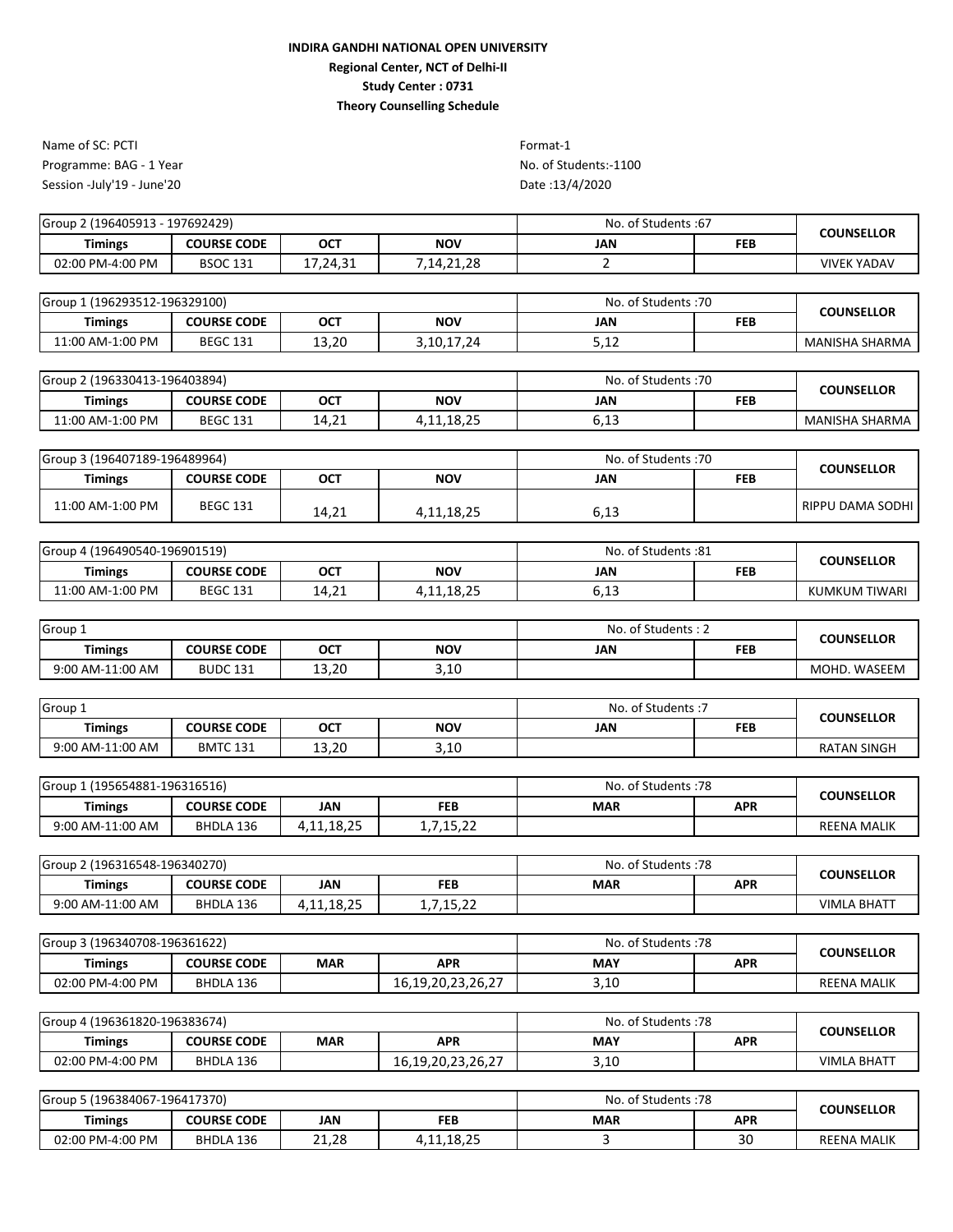Programme: BAG - 1 Year No. of Students:-1100 Session -July'19 - June'20 Name of SC: PCTI Format-1

| Group 6 (196418070-196456769) |                    |       | No. of Students: 78 | <b>COUNSELLOR</b> |            |             |
|-------------------------------|--------------------|-------|---------------------|-------------------|------------|-------------|
| <b>Timings</b>                | <b>COURSE CODE</b> | JAN   | <b>FEB</b>          | <b>MAR</b>        | <b>APR</b> |             |
| 02:00 PM-4:00 PM              | BHDLA 136          | 21,28 | 1,11,18,25<br>4     |                   | 30         | VIMLA BHATT |

| Group 7 (196457595-196486145) |                    |       | No. of Students: 78 | <b>COUNSELLOR</b> |     |                       |
|-------------------------------|--------------------|-------|---------------------|-------------------|-----|-----------------------|
| <b>Timings</b>                | <b>COURSE CODE</b> | JAN   | <b>FEB</b>          | <b>MAR</b>        | APR |                       |
| 02:00 PM-4:00 PM              | BHDLA 136          | 21,28 | 4,11,18,25          |                   | 30  | ANUPAMA<br>SRIVASTAVA |

| Group 8 (196486492-196526793) |                    |       | No. of Students: 78 | <b>COUNSELLOR</b> |            |                    |
|-------------------------------|--------------------|-------|---------------------|-------------------|------------|--------------------|
| <b>Timings</b>                | <b>COURSE CODE</b> | JAN   | <b>FEB</b>          | <b>MAR</b>        | <b>APR</b> |                    |
| 04:00 PM-6:00 PM              | BHDLA 136          | 21,28 | 1,11,18,25          |                   | 30         | <b>REENA MALIK</b> |

| Group 9 (196526833-196571330) |                    |       | No. of Students: 78 | <b>COUNSELLOR</b> |            |                    |  |
|-------------------------------|--------------------|-------|---------------------|-------------------|------------|--------------------|--|
| <b>Timings</b>                | <b>COURSE CODE</b> | JAN   | <b>FEB</b>          | <b>MAR</b>        | <b>APR</b> |                    |  |
| 04:00 PM-6:00 PM              | BHDLA 136          | 21,28 | 4,11,18,25          |                   | 30         | <b>VIMLA BHATT</b> |  |

| Group 10 (196571394-196910350) |                    |       | . of Students :68<br>No. | <b>COUNSELLOR</b> |            |                       |
|--------------------------------|--------------------|-------|--------------------------|-------------------|------------|-----------------------|
| Timings                        | <b>COURSE CODE</b> | JAN   | FEB                      | <b>MAR</b>        | <b>APR</b> |                       |
| 04:00 PM-6:00 PM               | BHDLA 136          | 21.28 | 10.25<br>4,11,10,23      |                   | 30         | <b>KAMLESH THOHAN</b> |

| 1 (195654828-196349972)<br>Group |                    |            |                            | No. of Students:80 | <b>COUNSELLOR</b> |                  |  |
|----------------------------------|--------------------|------------|----------------------------|--------------------|-------------------|------------------|--|
| Timings                          | <b>COURSE CODE</b> | <b>JAN</b> | <b>FEB</b>                 | <b>MAR</b>         | <b>APR</b>        |                  |  |
| 9:00 AM-11:00 AM                 | BEGLA 136          | 4,11,18,25 | 15.22<br>1,7,1J, <i>44</i> |                    |                   | <b>ATIMA DUA</b> |  |

| Group 2 (196350422-196421309) |                    |            |                   | No. of Students:80 | COUNSELLOR |             |  |
|-------------------------------|--------------------|------------|-------------------|--------------------|------------|-------------|--|
| Timings                       | <b>COURSE CODE</b> | <b>MAR</b> | <b>APR</b>        | <b>MAY</b>         | <b>APR</b> |             |  |
| 9:00 AM-11:00 AM              | BEGLA 136          |            | 18,19,20,25,26,27 | 3,10               |            | RACHNA GARG |  |

| Group 3 (196428824-196518535) |                    |            |            | No. of Students: 85 | <b>COUNSELLOR</b> |                  |  |
|-------------------------------|--------------------|------------|------------|---------------------|-------------------|------------------|--|
| Timings                       | <b>COURSE CODE</b> | <b>JAN</b> | <b>FEB</b> | <b>MAR</b>          | <b>APR</b>        |                  |  |
| 02:00 PM-4:00 PM              | BEGLA 136          | 20,27      | 3,10,17,24 |                     |                   | <b>ATIMA DUA</b> |  |

| Group 4 (196518646-196910715) |                    |       |            | No. of Students: 85 | <b>COUNSELLOR</b> |             |
|-------------------------------|--------------------|-------|------------|---------------------|-------------------|-------------|
| <b>Timings</b>                | <b>COURSE CODE</b> | JAN   | <b>FEB</b> | <b>MAR</b>          | APR               |             |
| 02:00 PM-4:00 PM              | BEGLA 136          | 20,27 | 3,10,17,24 |                     |                   | RACHNA GARG |

| (195654828-196329924)<br>Group 1 |                    |                              |     | No. of Students: 80 | <b>COUNSELLOR</b> |                    |  |
|----------------------------------|--------------------|------------------------------|-----|---------------------|-------------------|--------------------|--|
| <b>Timings</b>                   | <b>COURSE CODE</b> | JAN                          | FEB | <b>MAR</b>          | <b>APR</b>        |                    |  |
| 04:00 PM-6:00 PM                 | BHDAE 182          | 10 J E<br>-11<br>0.4.1.10.4. |     |                     |                   | <b>VIJAY LAXMI</b> |  |

| Group 2 (196330270-196373570) |                    |            |            | No. of Students: 80 | <b>COUNSELLOR</b> |                       |
|-------------------------------|--------------------|------------|------------|---------------------|-------------------|-----------------------|
| Timings                       | <b>COURSE CODE</b> | JAN        | <b>FEB</b> | <b>MAR</b>          | <b>APR</b>        |                       |
| 04:00 PM-6:00 PM              | BHDAE 182          | 4,11,18,25 |            |                     |                   | <b>KAMLESH THOHAN</b> |

| Group 3 (196373967-196437934) |                    |            |                | No. of Students: 80 |  | <b>COUNSELLOR</b>  |  |
|-------------------------------|--------------------|------------|----------------|---------------------|--|--------------------|--|
| <b>Timings</b>                | <b>COURSE CODE</b> | <b>MAR</b> | <b>APR</b>     | <b>MAY</b>          |  |                    |  |
| 04:00 PM-6:00 PM              | <b>BHDAE 182</b>   |            | 16,19,20,23,26 |                     |  | <b>VARSHA GARG</b> |  |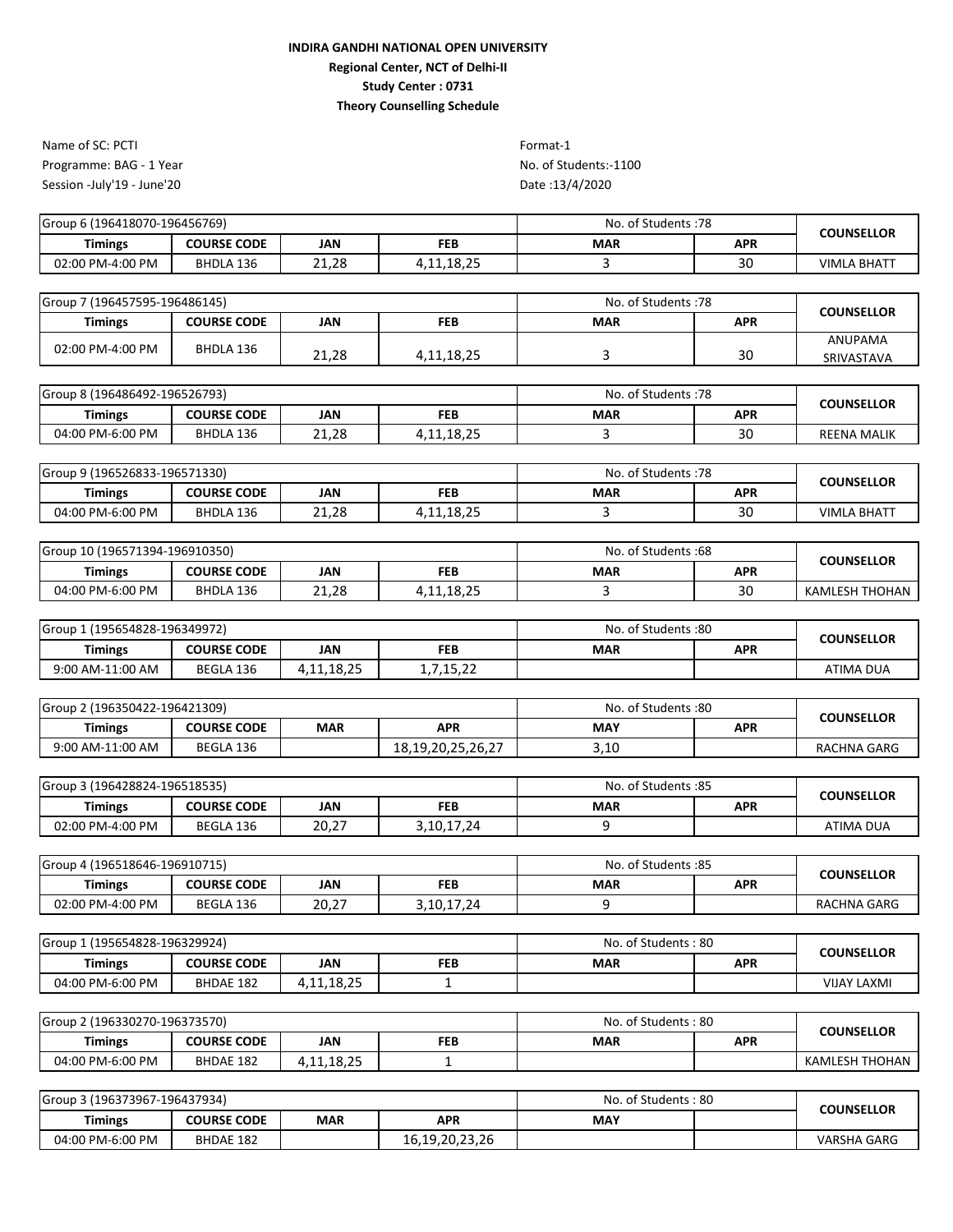Programme: BAG - 1 Year No. of Students:-1100 Session -July'19 - June'20 Name of SC: PCTI Format-1

| 1 (196438929-196486604)<br>Group 4 |                    |            |                | No. of Students: 80 | <b>COUNSELLOR</b> |                |
|------------------------------------|--------------------|------------|----------------|---------------------|-------------------|----------------|
| <b>Timings</b>                     | <b>COURSE CODE</b> | <b>MAR</b> | <b>APR</b>     | <b>MAY</b>          | <b>APR</b>        |                |
| 04:00 PM-6:00 PM                   | <b>BHDAE 182</b>   |            | 19,20,21,23,26 |                     |                   | KAMLESH THOHAN |
|                                    |                    |            |                |                     |                   |                |

| Group 5 (196487186-196537764) |                    |            | No. of Students: 80 | <b>COUNSELLOR</b> |            |                    |  |
|-------------------------------|--------------------|------------|---------------------|-------------------|------------|--------------------|--|
| Timings                       | <b>COURSE CODE</b> | <b>OCT</b> | <b>NOV</b>          | JAN               | <b>FEB</b> |                    |  |
| 04:00 PM-6:00 PM              | BHDAE 182          |            |                     | 9,16,23,30        |            | <b>VIJAY LAXMI</b> |  |

| Group 6 (196537804-196910350) |                    |            |            | No. of Students: 63 |            | <b>COUNSELLOR</b> |  |
|-------------------------------|--------------------|------------|------------|---------------------|------------|-------------------|--|
| <b>Timings</b>                | <b>COURSE CODE</b> | <b>OCT</b> | <b>NOV</b> | JAN                 | <b>FEB</b> |                   |  |
| 04:00 PM-6:00 PM              | <b>BHDAE 182</b>   |            |            | 9,16,23,30          |            | KAMLESH THOHAN    |  |

| 1 (196292495-196322731)<br>Group |                    |                      |            | No. of Students: 70 | <b>COUNSELLOR</b> |               |  |
|----------------------------------|--------------------|----------------------|------------|---------------------|-------------------|---------------|--|
| Timings                          | <b>COURSE CODE</b> | <b>JAN</b>           | <b>FEB</b> | <b>MAR</b>          | <b>APR</b>        |               |  |
| 04:00 PM-6:00 PM                 | BEGAE 182          | 18. 25<br>4,11,18,25 |            |                     |                   | KUMKUM TIWARI |  |

| Group 2 (196323661-196348354) |                    |            |            | No. of Students: 70 | <b>COUNSELLOR</b> |             |  |
|-------------------------------|--------------------|------------|------------|---------------------|-------------------|-------------|--|
| <b>Timings</b>                | <b>COURSE CODE</b> | JAN        | <b>FEB</b> | <b>MAR</b>          | <b>APR</b>        |             |  |
| 04:00 PM-6:00 PM              | BEGAE 182          | 4,11,18,25 |            |                     |                   | RACHNA GARG |  |

| Group 3 (196348995-196376923) |                    |            |                | No. of Students :70 |  | <b>COUNSELLOR</b> |  |
|-------------------------------|--------------------|------------|----------------|---------------------|--|-------------------|--|
| Timings                       | <b>COURSE CODE</b> | <b>MAR</b> | <b>APR</b>     | <b>MAY</b>          |  |                   |  |
| 04:00 PM-6:00 PM              | BEGAE 182          |            | 16,19,20,23,26 |                     |  | KUMKUM TIWARI     |  |

| Group 4 (196378017-196415320) |                    |            |                | No. of Students: 70 |  | <b>COUNSELLOR</b> |  |
|-------------------------------|--------------------|------------|----------------|---------------------|--|-------------------|--|
| Timings                       | <b>COURSE CODE</b> | <b>MAR</b> | <b>APR</b>     | <b>MAY</b>          |  |                   |  |
| 04:00 PM-6:00 PM              | BEGAE 182          |            | 16,19,20,23,26 |                     |  | RACHNA GARG       |  |

| Group 5 (196415677-196460998) |                    |       |            | No. of Students: 70 | <b>COUNSELLOR</b> |               |  |
|-------------------------------|--------------------|-------|------------|---------------------|-------------------|---------------|--|
| <b>Timings</b>                | <b>COURSE CODE</b> | JAN   | <b>FEB</b> | <b>MAR</b>          | APR               |               |  |
| 04:00 PM-6:00 PM              | BEGAE 182          | 20,27 | 3,10,17    |                     |                   | KUMKUM TIWARI |  |

| Group 6 (196461033-196511532) |                    |            |         | No. of Students: 70 | <b>COUNSELLOR</b> |           |  |
|-------------------------------|--------------------|------------|---------|---------------------|-------------------|-----------|--|
| Timings                       | <b>COURSE CODE</b> | <b>JAN</b> | FEB     | <b>MAR</b>          | <b>APR</b>        |           |  |
| 04:00 PM-6:00 PM              | BEGAE 182          | 20,27      | 3,10,17 |                     |                   | ATIMA DUA |  |

| 7 (196512186-196544261)<br>Group 7 |                    |                            |                | No. of Students: 70 | <b>COUNSELLOR</b> |               |  |
|------------------------------------|--------------------|----------------------------|----------------|---------------------|-------------------|---------------|--|
| <b>Timings</b>                     | <b>COURSE CODE</b> | <b>JAN</b>                 | <b>FEB</b>     | <b>MAR</b>          | <b>APR</b>        |               |  |
| 04:00 PM-6:00 PM                   | BEGAE 182          | າ ວ<br>$^{\circ}$<br>41.40 | 11 10<br>11,10 |                     |                   | KUMKUM TIWARI |  |

| Group 8 (196544301-196910715) |                    |       |         | . of Students :70<br>No. | <b>COUNSELLOR</b> |                    |  |
|-------------------------------|--------------------|-------|---------|--------------------------|-------------------|--------------------|--|
| Timings                       | <b>COURSE CODE</b> | JAN   | FEB     | <b>MAR</b>               | <b>APR</b>        |                    |  |
| 04:00 PM-6:00 PM              | BEGAE 182          | 21.28 | 4,11,18 |                          |                   | <b>RACHNA GARG</b> |  |

| Group 9          |                    |       |            | No.<br>of Students :77 | <b>COUNSELLOR</b> |                  |  |
|------------------|--------------------|-------|------------|------------------------|-------------------|------------------|--|
| <b>Timings</b>   | <b>COURSE CODE</b> | JAN   | <b>FEB</b> | <b>MAR</b>             | <b>APR</b>        |                  |  |
| 04:00 PM-6:00 PM | BEGAE 182          | 21.28 | 4,11,18    |                        |                   | <b>ATIMA DUA</b> |  |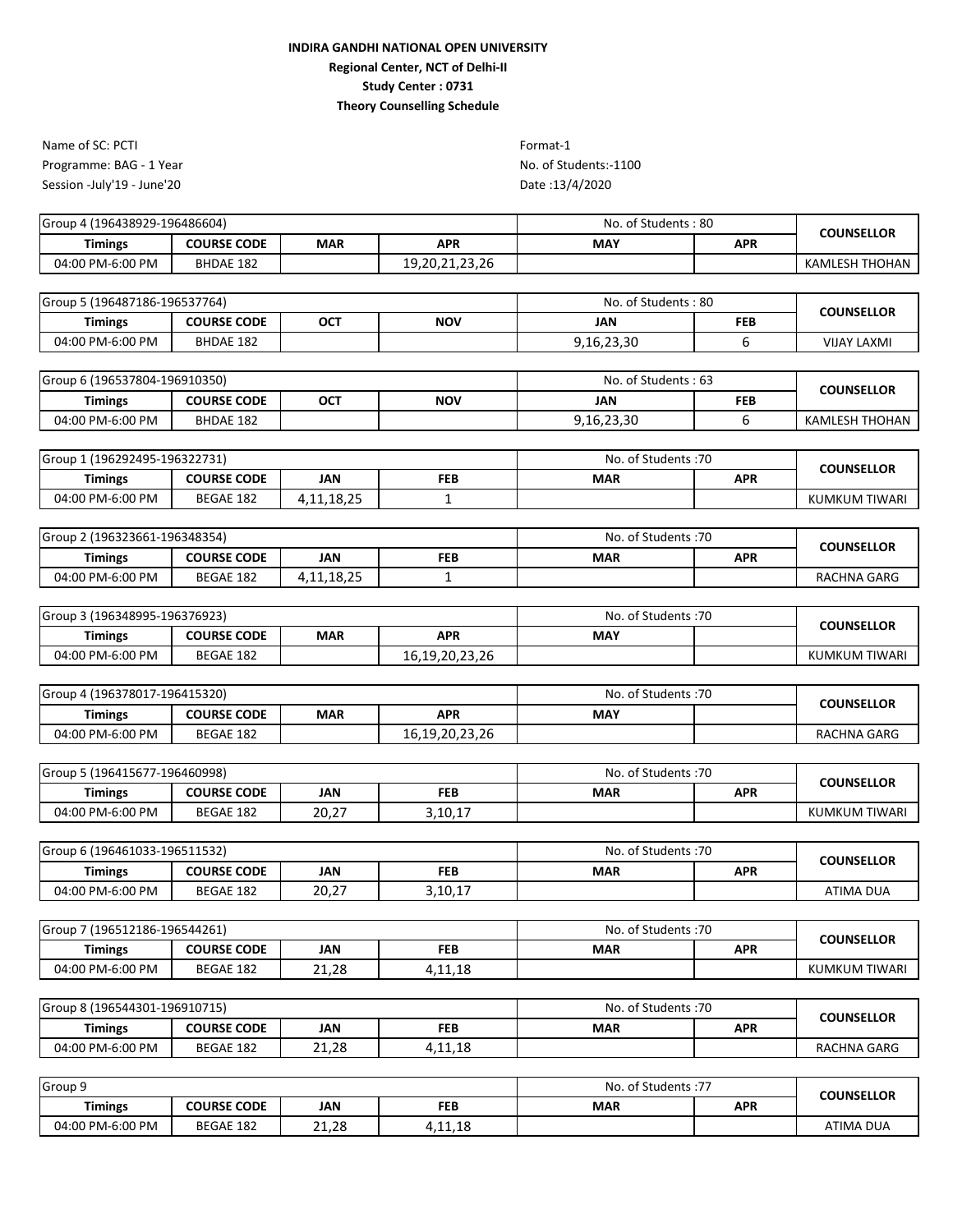Programme: BAG - 1 Year No. of Students:-1100 Session -July'19 - June'20 Name of SC: PCTI Format-1

| Group <sub>1</sub> |                    |              |            | . of Students :4<br>No. | COUNSELLOR |                 |
|--------------------|--------------------|--------------|------------|-------------------------|------------|-----------------|
| <b>Timings</b>     | <b>COURSE CODE</b> | <b>JAN</b>   | <b>FEB</b> | <b>MAR</b>              | <b>APR</b> |                 |
| 02:00 PM-4:00 PM   | <b>BANC 132</b>    | 18. JE<br>Δ. |            |                         |            | SHINJINI SARANA |

| Group 1          |                    |            |            | No. of Students: 53 |            | <b>COUNSELLOR</b>             |
|------------------|--------------------|------------|------------|---------------------|------------|-------------------------------|
| <b>Timings</b>   | <b>COURSE CODE</b> | <b>JAN</b> | <b>FEB</b> | <b>MAR</b>          | <b>APR</b> |                               |
| 02:00 PM-4:00 PM | <b>BECC 132</b>    | 4,11,18,25 | 1,7,15,22  |                     |            | SANJAY KUMAR<br><b>PANDEY</b> |

| Group 1 (195654828-196335738) |                    |            | No. of Students: 85 | <b>COUNSELLOR</b> |              |             |
|-------------------------------|--------------------|------------|---------------------|-------------------|--------------|-------------|
| Timings                       | <b>COURSE CODE</b> | <b>FEB</b> | <b>MAR</b>          | APR               | <b>MAY</b>   |             |
| 11:00 AM-1:00 PM              | <b>BHIC 132</b>    |            |                     | 25                | 2,9,16,23,30 | PUSPA SINGH |
| 02:00 PM-4:00 PM              | <b>BHIC 132</b>    |            |                     |                   | 23.30        | PUSPA SINGH |

| Group 2 (196336754-196375573) |                    |            | No. of Students :85 | <b>COUNSELLOR</b> |                |              |
|-------------------------------|--------------------|------------|---------------------|-------------------|----------------|--------------|
| <b>Timings</b>                | <b>COURSE CODE</b> | <b>FEB</b> | <b>MAR</b>          | APR               | <b>MAY</b>     |              |
| 11:00 AM-1:00 PM              | <b>BHIC 132</b>    |            |                     |                   | 1,2,9,16,23,30 | DEEPAK KUMAR |
| 02:00 PM-4:00 PM              | <b>BHIC 132</b>    |            |                     |                   | 23,30          | DEEPAK KUMAR |

| Group 3 (196375620-196420740) |                    |       |            | No.<br>. of Students :85 ، |            | <b>COUNSELLOR</b>  |  |
|-------------------------------|--------------------|-------|------------|----------------------------|------------|--------------------|--|
| <b>Timings</b>                | <b>COURSE CODE</b> | JAN   | <b>FEB</b> | <b>MAR</b>                 | <b>APR</b> |                    |  |
| 11:00 AM-1:00 PM              | <b>BHIC 132</b>    | 20,27 | 3,10,17,24 |                            |            | <b>PUSPA SINGH</b> |  |

| Group 4 (196421316-196474290) |                    |       |            | No. of Students: 90 | <b>COUNSELLOR</b> |                     |  |
|-------------------------------|--------------------|-------|------------|---------------------|-------------------|---------------------|--|
| Timings                       | <b>COURSE CODE</b> | JAN   | <b>FEB</b> | <b>MAR</b>          | <b>APR</b>        |                     |  |
| 11:00 AM-1:00 PM              | <b>BHIC 132</b>    | 20,27 | 3,10,17,24 |                     |                   | <b>DEEPAK KUMAR</b> |  |

| Group 5 (196476406-196531376) |                    |            |     | No. of Students: 90  | <b>COUNSELLOR</b> |                    |  |
|-------------------------------|--------------------|------------|-----|----------------------|-------------------|--------------------|--|
| <b>Timings</b>                | <b>COURSE CODE</b> | <b>FEB</b> | MAR | APR                  | <b>MAY</b>        |                    |  |
| 02:00 PM-4:00 PM              | <b>BHIC 132</b>    |            |     | 19,20,21,23,26,20,27 |                   | <b>PUSPA SINGH</b> |  |

| Group 6 (196531770-196910715) |                    |            |            | No. of Students: 89        | <b>COUNSELLOR</b> |                       |  |
|-------------------------------|--------------------|------------|------------|----------------------------|-------------------|-----------------------|--|
| <b>Timings</b>                | <b>COURSE CODE</b> | <b>FEB</b> | <b>MAR</b> | APR                        | <b>MAY</b>        |                       |  |
| 02:00 PM-4:00 PM              | <b>BHIC 132</b>    |            |            | 16, 19, 20, 23, 26, 20, 27 |                   | <b>MADHUKILA GILL</b> |  |

| (195654828-196323994)<br>Group |                    |              |            | . of Students :80<br>No. | <b>COUNSELLOR</b> |                    |  |
|--------------------------------|--------------------|--------------|------------|--------------------------|-------------------|--------------------|--|
| <b>Timings</b>                 | <b>COURSE CODE</b> | <b>JAN</b>   | <b>FEB</b> | MAR                      | <b>APR</b>        |                    |  |
| 04:00 PM-6:00 PM               | <b>BPSC 132</b>    | $\sim$<br>-- | 2,9,16,23  | ⊥,⊂                      | <b>10</b><br>--   | <b>NEERU BAJAJ</b> |  |

| Group 2 (196324079-196352308) |                    |           |            | No. of Students:80 | <b>COUNSELLOR</b> |                |  |
|-------------------------------|--------------------|-----------|------------|--------------------|-------------------|----------------|--|
| <b>Timings</b>                | <b>COURSE CODE</b> | JAN       | <b>FEB</b> | MAR                | <b>APR</b>        |                |  |
| 04:00 PM-6:00 PM              | <b>BPSC 132</b>    | . .<br>-- | 2,9,16,23  | ں ر                | 10<br>--          | <b>HEMLATA</b> |  |

| Group 3 (196353521-196378769) |                    |     |            | No. of Students:80 | <b>COUNSELLOR</b>                      |                     |  |
|-------------------------------|--------------------|-----|------------|--------------------|----------------------------------------|---------------------|--|
| <b>Timings</b>                | <b>COURSE CODE</b> | JAN | <b>FEB</b> | <b>MAR</b>         | <b>APR</b>                             |                     |  |
| 09:00 AM-11:00 AM             | <b>BPSC 132</b>    |     | 20<br>ر ے  | <b>714</b><br>،⊥۔  | . 18 22 25 29<br>10,10, <i>44,3,43</i> | <b>SANGITA RANA</b> |  |

| ' (196378941-196408546)<br>Group |                    |     |          | . of Students :80<br>No. | <b>COUNSELLOR</b> |         |  |
|----------------------------------|--------------------|-----|----------|--------------------------|-------------------|---------|--|
| <b>Timings</b>                   | <b>COURSE CODE</b> | JAN | FEB      | <b>MAR</b>               | <b>APR</b>        |         |  |
| 09:00 AM-11:00 AM                | <b>BPSC 132</b>    |     | 20<br>23 | 14,                      | 18,20,22,25,29    | HEMLATA |  |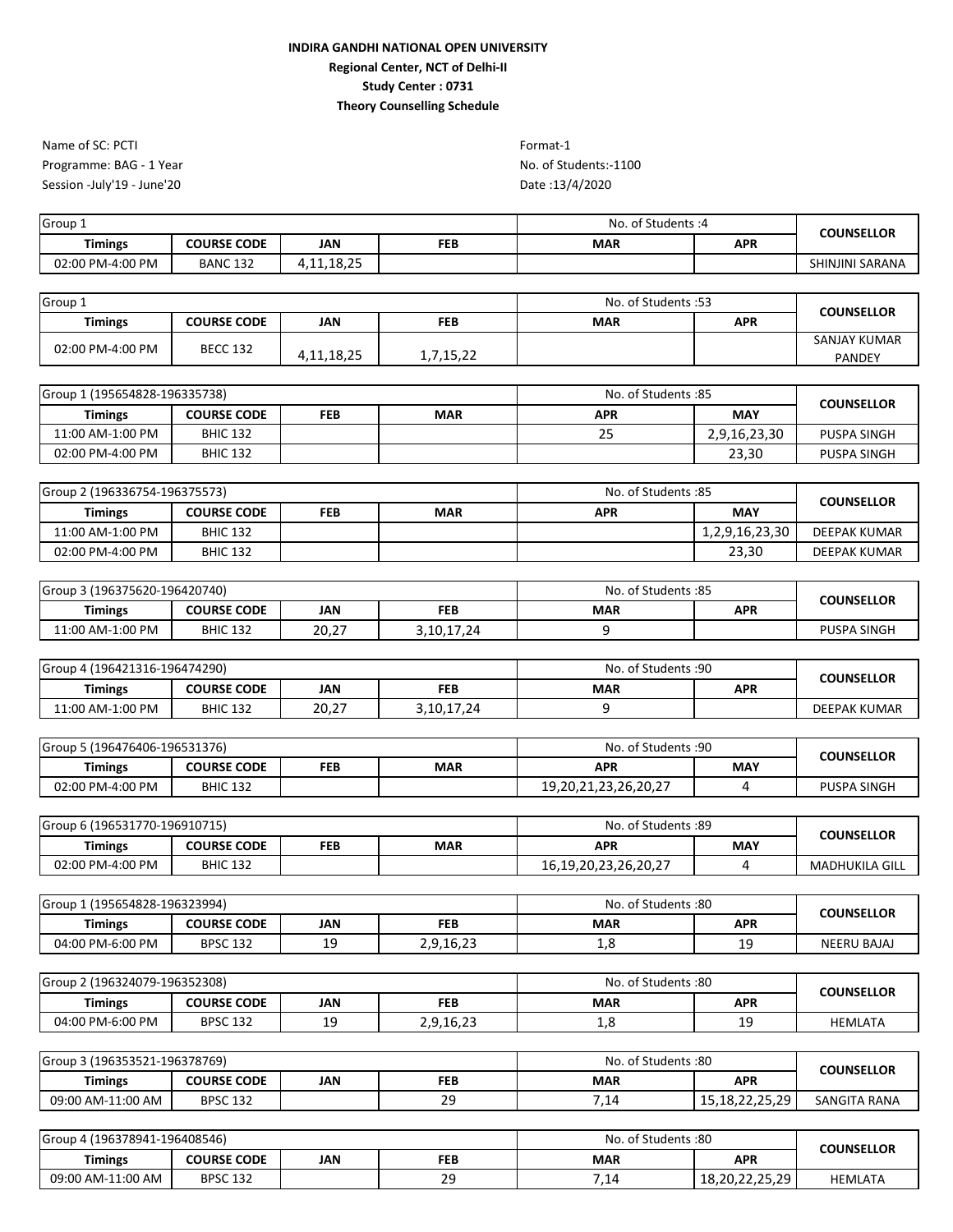Programme: BAG - 1 Year No. of Students:-1100 Session -July'19 - June'20 Name of SC: PCTI Format-1

Date :13/4/2020

| Group 5 (196408592-196452367)   |                    |               |               | No. of Students:80   |            |                     |
|---------------------------------|--------------------|---------------|---------------|----------------------|------------|---------------------|
| <b>Timings</b>                  | <b>COURSE CODE</b> | <b>JAN</b>    | <b>FEB</b>    | <b>MAR</b>           | <b>APR</b> | <b>COUNSELLOR</b>   |
| 09:00 AM-11:00 AM               | <b>BPSC 132</b>    | 20,27         | 3, 10, 17, 24 | 9                    |            | <b>NEERU BAJAJ</b>  |
|                                 |                    |               |               |                      |            |                     |
| Group 6 (196452589-196486145)   |                    |               |               | No. of Students: 80  |            | <b>COUNSELLOR</b>   |
| <b>Timings</b>                  | <b>COURSE CODE</b> | JAN           | <b>FEB</b>    | <b>MAR</b>           | <b>APR</b> |                     |
| 09:00 AM-11:00 AM               | <b>BPSC 132</b>    | 20,27         | 3,10,17,24    | 9                    |            | <b>HEMLATA</b>      |
| Group 7 (196487383-196524775)   |                    |               |               | No. of Students:80   |            |                     |
| <b>Timings</b>                  | <b>COURSE CODE</b> | <b>JAN</b>    | <b>FEB</b>    | <b>MAR</b>           | <b>APR</b> | <b>COUNSELLOR</b>   |
| 09:00 AM-11:00 AM               | <b>BPSC 132</b>    | 20,27         | 3,10,17,24    | 9                    |            | <b>MANISHA</b>      |
|                                 |                    |               |               |                      |            |                     |
| Group 8 (196524790-196565985)   |                    |               |               | No. of Students:80   |            |                     |
| <b>Timings</b>                  | <b>COURSE CODE</b> | <b>JAN</b>    | <b>FEB</b>    | <b>MAR</b>           | <b>APR</b> | <b>COUNSELLOR</b>   |
| 11:00 AM-1:00 PM                | <b>BPSC 132</b>    | 21,28         | 4, 11, 18, 25 | 3                    | 30         | RUCHI SHARMA        |
|                                 |                    |               |               |                      |            |                     |
| Group 9 (196566006-196910407)   |                    |               |               | No. of Students :68  |            | <b>COUNSELLOR</b>   |
| <b>Timings</b>                  | <b>COURSE CODE</b> | <b>JAN</b>    | <b>FEB</b>    | <b>MAR</b>           | <b>APR</b> |                     |
| 11:00 AM-1:00 PM                | <b>BPSC 132</b>    | 21,28         | 4,11,18,25    | 3                    | 30         | <b>DEEPAK KUMAR</b> |
|                                 |                    |               |               |                      |            |                     |
| Group 1                         |                    |               |               | No. of Students : 29 |            | <b>COUNSELLOR</b>   |
| <b>Timings</b>                  | <b>COURSE CODE</b> | <b>JAN</b>    | <b>FEB</b>    | <b>MAR</b>           | <b>APR</b> |                     |
| 02:00 PM-4:00 PM                | <b>BPAC 132</b>    | 19            | 2,9,16,23     | 1,8                  | 15         | ATIMA               |
|                                 |                    |               |               |                      |            |                     |
| Group 1 (194637875-196403894)   |                    |               |               | No. of Students:60   |            | <b>COUNSELLOR</b>   |
| <b>Timings</b>                  | <b>COURSE CODE</b> | <b>JAN</b>    | <b>FEB</b>    | <b>MAR</b>           | <b>APR</b> |                     |
| 11:00 AM-1:00 PM                | <b>BSOC 132</b>    | 19            | 2,9,16,23     | 1,8                  | 15         | SANGITA RANA        |
| Group 2 (196405913 - 197692429) |                    |               |               | No. of Students: 67  |            |                     |
| <b>Timings</b>                  | <b>COURSE CODE</b> | <b>JAN</b>    | <b>FEB</b>    | <b>MAR</b>           | <b>APR</b> | <b>COUNSELLOR</b>   |
| 9:00 AM-11:00 AM                | <b>BSOC 132</b>    | 21,28         | 4, 11, 18, 25 | 3                    | 30         | <b>RUCHI SHARMA</b> |
|                                 |                    |               |               |                      |            |                     |
| Group 1 (196293512-196329100)   |                    |               |               | No. of Students: 70  |            |                     |
| <b>Timings</b>                  | <b>COURSE CODE</b> | <b>JAN</b>    | <b>FEB</b>    | <b>MAR</b>           | <b>APR</b> | <b>COUNSELLOR</b>   |
| 9:00 AM-11:00 AM                | <b>BEGC 132</b>    | 19            | 2,9,16,23     | 1,8                  | 15         | RACHNA GARG         |
|                                 |                    |               |               |                      |            |                     |
| Group 2 (196330413-196403894)   |                    |               |               | No. of Students: 70  |            | <b>COUNSELLOR</b>   |
| <b>Timings</b>                  | <b>COURSE CODE</b> | <b>JAN</b>    | <b>FEB</b>    | MAR                  | <b>APR</b> |                     |
| 9:00 AM-11:00 AM                | <b>BEGC 132</b>    | 19            | 2,9,16,23     | 1,8                  | 15         | SHEETAL GHANDHI     |
| Group 3 (196407189-196489964)   |                    |               |               | No. of Students: 70  |            |                     |
| <b>Timings</b>                  | <b>COURSE CODE</b> | <b>JAN</b>    | <b>FEB</b>    | <b>MAR</b>           | <b>APR</b> | <b>COUNSELLOR</b>   |
| 11:00 AM-1:00 PM                | <b>BEGC 132</b>    | 4, 11, 18, 25 | 1,7,15,22     |                      |            | <b>ATIMA DUA</b>    |
|                                 |                    |               |               |                      |            |                     |
| Group 4 (196490540-196901519)   |                    |               |               | No. of Students .81  |            |                     |

**Timings COURSE CODE JAN FEB MAR APR** 11:00 AM-1:00 PM BEGC 132 4,11,18,25 1,7,15,22 5HEETAL GHANDHI Group 4 (196490540-196901519) No. of Students :81 **COUNSELLOR**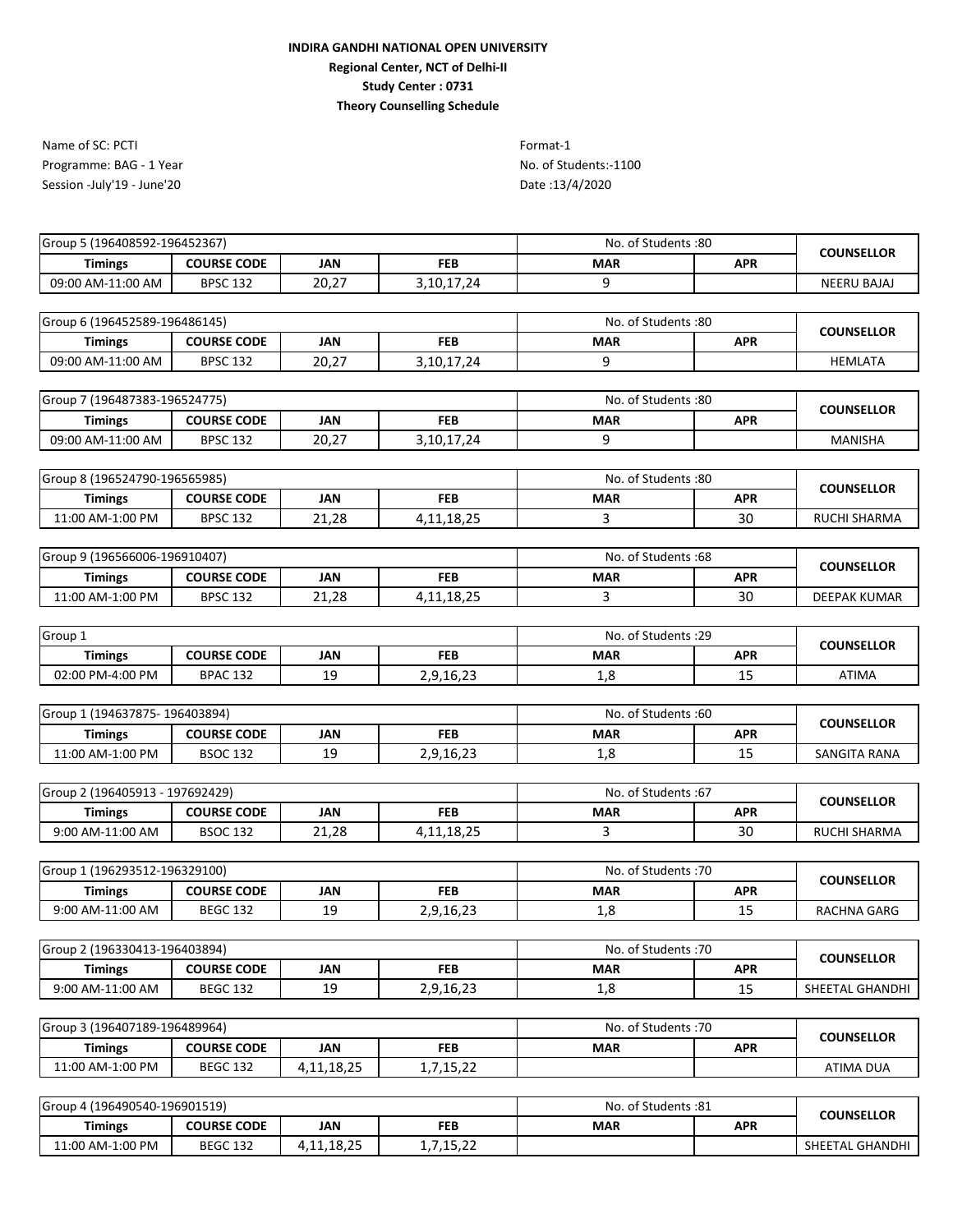Programme: BAG - 1 Year No. of Students:-1100 Session -July'19 - June'20 Name of SC: PCTI Format-1

| Group<br>l (196038593-196324402) |                    |                 | No. of Students: 75 | <b>COUNSELLOR</b> |            |                    |
|----------------------------------|--------------------|-----------------|---------------------|-------------------|------------|--------------------|
| <b>Timings</b>                   | <b>COURSE CODE</b> | JAN             | <b>FEB</b>          | <b>MAR</b>        | <b>APR</b> |                    |
| 02:00 PM-4:00 PM                 | <b>BHDC 132</b>    | <b>10</b><br>-- | 2,9,16,23           | T.O               | 10<br>--   | <b>VIJAY LAXMI</b> |

| Group 2 (196324900-196360011) |                    |     |            | No. of Students: 75 | <b>COUNSELLOR</b> |                |  |
|-------------------------------|--------------------|-----|------------|---------------------|-------------------|----------------|--|
| <b>Timings</b>                | <b>COURSE CODE</b> | JAN | <b>FEB</b> | <b>MAR</b>          | <b>APR</b>        |                |  |
| 02:00 PM-4:00 PM              | <b>BHDC 132</b>    | --  | 2,9,16,23  | <b>L.C</b>          | 19                | KAMLESH THOHAN |  |

| Group 3 (196360075-196417370) |                    |     | No. of Students: 75 | <b>COUNSELLOR</b> |                |                    |  |
|-------------------------------|--------------------|-----|---------------------|-------------------|----------------|--------------------|--|
| Timings                       | <b>COURSE CODE</b> | JAN | <b>FEB</b>          | <b>MAR</b>        | <b>APR</b>     |                    |  |
| 04:00 PM-6:00 PM              | <b>BHDC 132</b>    |     | 20<br>۔ ے           | 7,14              | 18,21,22,25,29 | <b>VIJAY LAXMI</b> |  |

| 196418490-196471668) 4 (19641<br>Group |                    |     | No. of Students: 75 | <b>COUNSELLOR</b> |                       |                |  |
|----------------------------------------|--------------------|-----|---------------------|-------------------|-----------------------|----------------|--|
| <b>Timings</b>                         | <b>COURSE CODE</b> | JAN | <b>FEB</b>          | <b>MAR</b>        | <b>APR</b>            |                |  |
| 04:00 PM-6:00 PM                       | <b>BHDC 132</b>    |     | c<br><u>. .</u>     | 14                | 18,22,24,25,29<br>1 O | KAMLESH THOHAN |  |

| Group 5 (196472004-196540336) |                    |     |            | No. of Students: 75        | <b>COUNSELLOR</b> |                    |  |
|-------------------------------|--------------------|-----|------------|----------------------------|-------------------|--------------------|--|
| Timings                       | <b>COURSE CODE</b> | FEB | <b>MAR</b> | APR                        | MAY               |                    |  |
| 04:00 PM-6:00 PM              | <b>BHDC 132</b>    |     |            | 16, 19, 20, 23, 26, 20, 27 |                   | <b>VIJAY LAXMI</b> |  |

| Group 6 (196540651-196905706) |                    |     | No. of Students: 78 | <b>COUNSELLOR</b>          |            |             |  |
|-------------------------------|--------------------|-----|---------------------|----------------------------|------------|-------------|--|
| Timings                       | <b>COURSE CODE</b> | FEB | <b>MAR</b>          | <b>APR</b>                 | <b>MAY</b> |             |  |
| 04:00 PM-6:00 PM              | <b>BHDC 132</b>    |     |                     | 16, 19, 20, 23, 26, 20, 27 |            | VIMLA BHATT |  |

| Group 1 (196038593-196324402) |                    |     | No. of Students: 75 | <b>COUNSELLOR</b> |                                                        |                    |  |
|-------------------------------|--------------------|-----|---------------------|-------------------|--------------------------------------------------------|--------------------|--|
| Timings                       | <b>COURSE CODE</b> | JAN | <b>FEB</b>          | <b>MAR</b>        | <b>APR</b>                                             |                    |  |
| 02:00 PM-4:00 PM              | <b>BHDC 131</b>    |     | 20<br>۔ ے           | 7,14              | 22 25 20<br>19.71<br>10, <i>L</i> 1, <i>L2, L3, L3</i> | <b>VIJAY LAXMI</b> |  |

| 2 (196324900-196360011)<br>Group |                    |     |            | . of Students :75<br>No. | <b>COUNSELLOR</b>                                              |                    |  |
|----------------------------------|--------------------|-----|------------|--------------------------|----------------------------------------------------------------|--------------------|--|
| <b>Timings</b>                   | <b>COURSE CODE</b> | JAN | <b>FEB</b> | <b>MAR</b>               | <b>APR</b>                                                     |                    |  |
| 02:00 PM-4:00 PM                 | <b>BHDC 131</b>    |     | 20<br>ر ے  | .14                      | <b>291</b><br>$\mathcal{D}$<br>$\sim$<br>1 O<br>13.10.22.23.23 | <b>REENA MALIK</b> |  |

| Group 3 (196360075-196417370) |                    |     |                      | No. of Students: 75 |     | <b>COUNSELLOR</b>  |  |
|-------------------------------|--------------------|-----|----------------------|---------------------|-----|--------------------|--|
| <b>Timings</b>                | <b>COURSE CODE</b> | MAR | APR                  | MAY                 | APR |                    |  |
| 11:00 AM-1:00 PM              | <b>BHDC 131</b>    |     | 16,19,20,23,26,20,27 |                     |     | <b>VIJAY LAXMI</b> |  |

| Group 4 (196418490-196471668) |                    |            |                      | No. of Students: 75 | <b>COUNSELLOR</b> |                    |  |
|-------------------------------|--------------------|------------|----------------------|---------------------|-------------------|--------------------|--|
| <b>Timings</b>                | <b>COURSE CODE</b> | <b>MAR</b> | <b>APR</b>           | <b>MAY</b>          | <b>APR</b>        |                    |  |
| 11:00 AM-1:00 PM              | <b>BHDC 131</b>    |            | 16,19,20,23,26,20,27 |                     |                   | <b>REENA MALIK</b> |  |

| Group 5 (196472004-196540336) |                    |      | . of Students :75<br>No. | <b>COUNSELLOR</b>        |            |                    |  |
|-------------------------------|--------------------|------|--------------------------|--------------------------|------------|--------------------|--|
| <b>Timings</b>                | <b>COURSE CODE</b> | OCT  | <b>NOV</b>               | JAN                      | <b>FEB</b> |                    |  |
| 02:00 PM-4:00 PM              | <b>BHDC 131</b>    | 4.21 | 4,11,18,25               | $\sim$ 12<br><b>0,13</b> |            | <b>VIJAY LAXMI</b> |  |

| Group 6 (196540651-196905706) |                    |            | No. of Students :78 | <b>COUNSELLOR</b> |  |                    |
|-------------------------------|--------------------|------------|---------------------|-------------------|--|--------------------|
| <b>Timings</b>                | <b>COURSE CODE</b> | <b>OCT</b> | <b>NOV</b>          | JAN               |  |                    |
| 02:00 PM-4:00 PM              | <b>BHDC 131</b>    | 14,21      | 11,18,25+,          | .<br><b>0,13</b>  |  | <b>VIMLA BHATT</b> |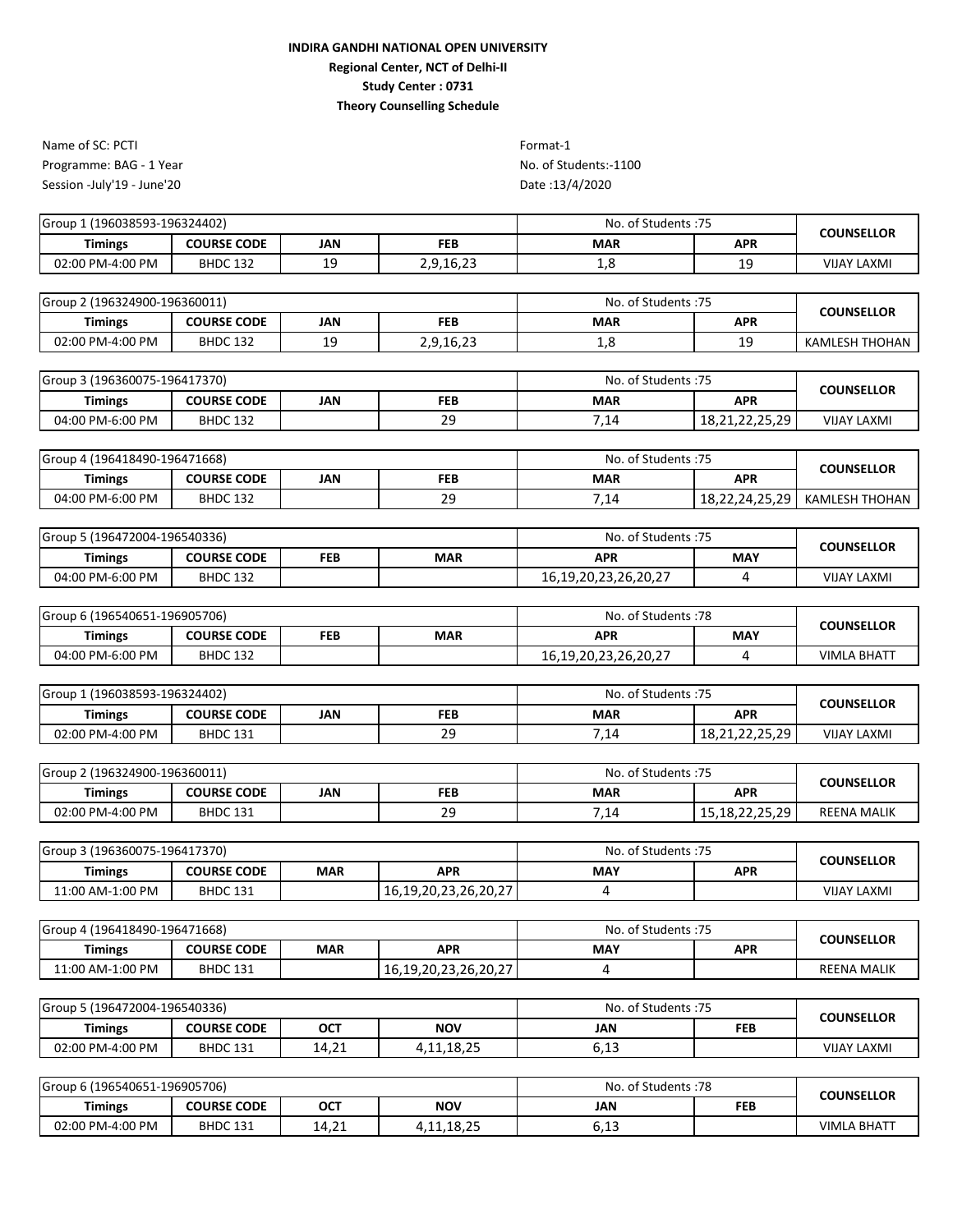Programme: BAG - 1 Year No. of Students:-1100 Session -July'19 - June'20 Name of SC: PCTI Format-1

Date :13/4/2020

| Group 1          |                    |     | - of Students . ٦<br>No. | <b>COUNSELLOR</b> |            |                    |  |
|------------------|--------------------|-----|--------------------------|-------------------|------------|--------------------|--|
| <b>Timings</b>   | <b>COURSE CODE</b> | JAN | <b>FEB</b>               | <b>MAR</b>        | <b>APR</b> |                    |  |
| 9:00 AM-11:00 AM | <b>BMTC 132</b>    | --  | 2,9,16                   |                   |            | <b>RATAN SINGH</b> |  |

| Group 1          |                    |            | No. of Students: 2 | <b>COUNSELLOR</b> |            |              |
|------------------|--------------------|------------|--------------------|-------------------|------------|--------------|
| <b>Timings</b>   | <b>COURSE CODE</b> | <b>JAN</b> | <b>FEB</b>         | <b>MAR</b>        | <b>APR</b> |              |
| 11:00 AM-1:00 PM | <b>BUDC 132</b>    | --         | 2,9,16             |                   |            | MOHD. WASEEM |

| Group 1          |                    |          | No. of Students: 1 | <b>COUNSELLOR</b> |            |           |
|------------------|--------------------|----------|--------------------|-------------------|------------|-----------|
| <b>Timings</b>   | <b>COURSE CODE</b> | OCT      | <b>NOV</b>         | JAN               | <b>FEB</b> |           |
| 11:00 AM-1:00 PM | <b>BSKC 131</b>    | 12.19.26 |                    |                   |            | A.K DUBEY |

| Group 1          |                    |          | No. of Students: 1 | <b>COUNSELLOR</b> |            |           |
|------------------|--------------------|----------|--------------------|-------------------|------------|-----------|
| <b>Timings</b>   | <b>COURSE CODE</b> | ОСТ      | <b>NOV</b>         | JAN               | <b>FEB</b> |           |
| 02:00 PM-4:00 PM | <b>BSKC 132</b>    | 12,19,26 |                    |                   |            | A.K DUBEY |

Coordinator IGNOU Study Centre 0731

Signature of Coordinator Name and Seal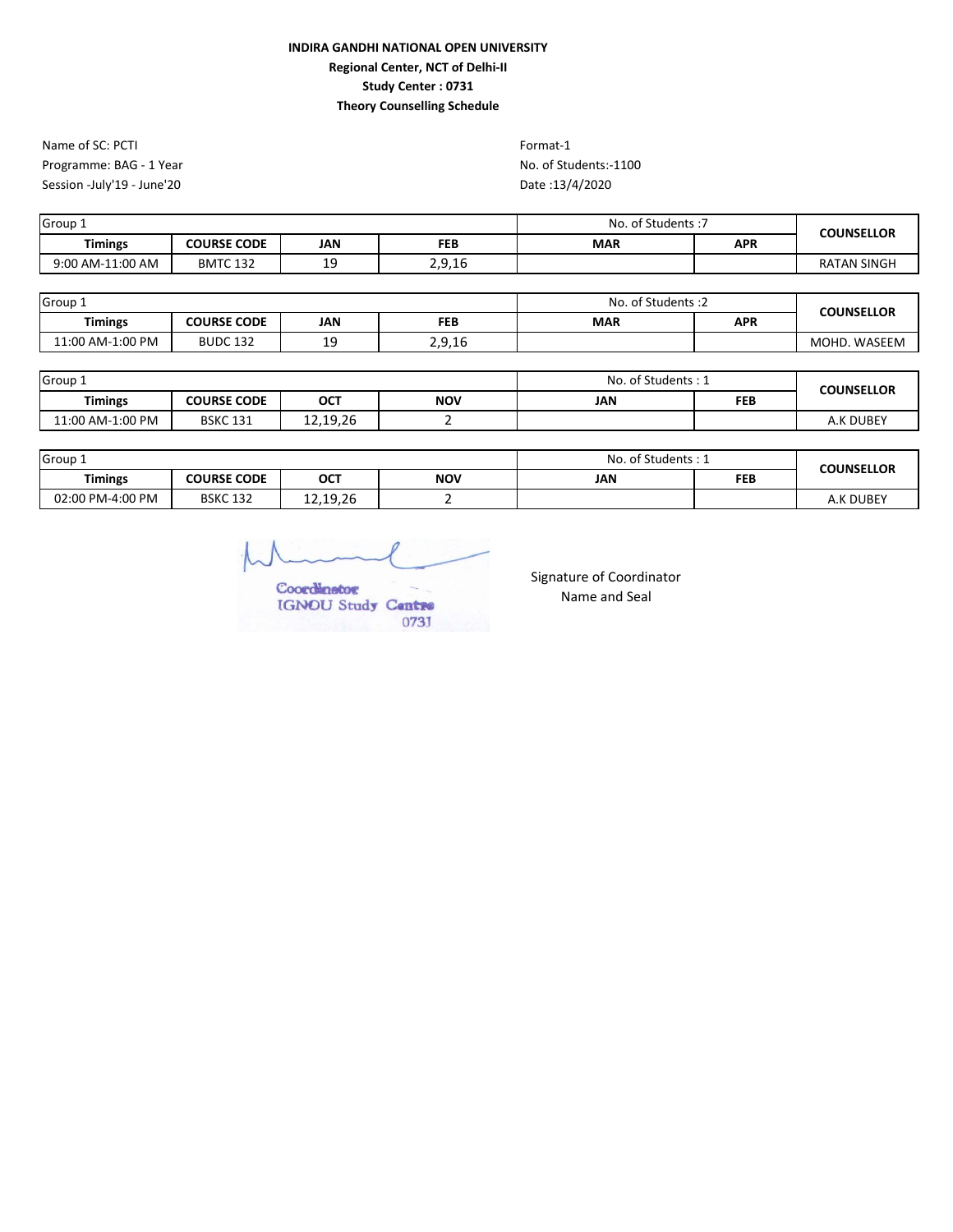Programme: BA / BCOM - 2 & 3 Year Session -July'19 - June'20 Name of SC: PCTIL Format-1

| Group 1(157008186-181006880)                    |                    |            |               |            | No. of Students: 60              | <b>COUNSELLOR</b>      |
|-------------------------------------------------|--------------------|------------|---------------|------------|----------------------------------|------------------------|
| <b>Timings</b>                                  | <b>COURSE CODE</b> | <b>AUG</b> | <b>SEP</b>    | <b>OCT</b> | <b>NOV</b>                       |                        |
| 4:00 PM-6:00 PM                                 | FST <sub>1</sub>   | 31         | 7, 14, 21, 28 | 5,12,19,26 | $\overline{2}$                   | DEVENDRA KUMAR         |
|                                                 |                    |            |               |            |                                  |                        |
| Group 2(181007148-186396746)<br><b>Timings</b>  | <b>COURSE CODE</b> | <b>AUG</b> | <b>SEP</b>    | <b>OCT</b> | No. of Students:60<br><b>NOV</b> | <b>COUNSELLOR</b>      |
| 4:00 PM-6:00 PM                                 | FST1               | 31         | 7,14,21,28    | 5,12,19,26 | $\overline{2}$                   | ANSHU ABHISHEK         |
|                                                 |                    |            |               |            |                                  |                        |
| Group 3(186397003-186408177)                    |                    |            |               |            | No. of Students:60               |                        |
| <b>Timings</b>                                  | <b>COURSE CODE</b> | <b>AUG</b> | <b>SEP</b>    | <b>OCT</b> | <b>NOV</b>                       | <b>COUNSELLOR</b>      |
| 4:00 PM-6:00 PM                                 | FST1               | 31         | 7,14,21,28    | 5,12,19,26 | 2                                | <b>SHINJINI SARANA</b> |
|                                                 |                    |            |               |            |                                  |                        |
| Group 4(186408184-186420705)                    |                    |            |               |            | No. of Students:60               |                        |
| <b>Timings</b>                                  | <b>COURSE CODE</b> | <b>AUG</b> | <b>SEP</b>    | <b>OCT</b> | <b>NOV</b>                       | <b>COUNSELLOR</b>      |
| 4:00 PM-6:00 PM                                 | FST <sub>1</sub>   | 31         | 7,14,21,28    | 5,12,19,26 | $\overline{2}$                   | <b>DEEPAK KUMAR</b>    |
|                                                 |                    |            |               |            |                                  |                        |
| Group 5(186420790-186433418)                    |                    |            |               |            | No. of Students:60               | <b>COUNSELLOR</b>      |
| <b>Timings</b>                                  | <b>COURSE CODE</b> | <b>AUG</b> | <b>SEP</b>    | <b>OCT</b> | <b>NOV</b>                       |                        |
| 4:00 PM-6:00 PM                                 | FST <sub>1</sub>   |            | 1,8,15,22,29  | 6,13,20    | 3,10                             | <b>DEVENDRA KUMAR</b>  |
| Group 6(186433582-186444291)                    |                    |            |               |            | No. of Students: 60              |                        |
| <b>Timings</b>                                  | <b>COURSE CODE</b> | AUG        | <b>SEP</b>    | <b>OCT</b> | <b>NOV</b>                       | <b>COUNSELLOR</b>      |
| 4:00 PM-6:00 PM                                 | FST <sub>1</sub>   |            | 1,8,15,22,29  | 6,13,20    | 3,10                             | <b>ANSHU ABHISHEK</b>  |
|                                                 |                    |            |               |            |                                  |                        |
| Group 7(186444403-186456644)                    |                    |            |               |            | No. of Students:60               |                        |
| <b>Timings</b>                                  | <b>COURSE CODE</b> | <b>AUG</b> | <b>SEP</b>    | <b>OCT</b> | <b>NOV</b>                       | <b>COUNSELLOR</b>      |
| 4:00 PM-6:00 PM                                 | FST <sub>1</sub>   |            | 1,8,15,22,29  | 6,13,20    | 3,10                             | <b>DEEPAK KUMAR</b>    |
|                                                 |                    |            |               |            |                                  |                        |
| Group 8(186456716-186467418)                    |                    |            |               |            | No. of Students:60               | <b>COUNSELLOR</b>      |
| <b>Timings</b>                                  | <b>COURSE CODE</b> | <b>AUG</b> | <b>SEP</b>    | <b>OCT</b> | <b>NOV</b>                       |                        |
| 4:00 PM-6:00 PM                                 | FST <sub>1</sub>   |            | 1,8,15,22,29  | 6,13,20    | 3,10                             | <b>SANJAY SINGH</b>    |
|                                                 |                    |            |               |            |                                  |                        |
| Group 9(186467719-186480320)                    |                    |            |               |            | No. of Students:60               | <b>COUNSELLOR</b>      |
| <b>Timings</b>                                  | <b>COURSE CODE</b> | <b>AUG</b> | <b>SEP</b>    | <b>OCT</b> | <b>NOV</b>                       |                        |
| 9:00 AM-11:00 AM                                | FST <sub>1</sub>   |            | 2,9,16,23,30  | 7,14,21    | 4,11                             | <b>DEVENDRA KUMAR</b>  |
|                                                 |                    |            |               |            |                                  |                        |
| Group 10(186480417-186492135)<br><b>Timings</b> | <b>COURSE CODE</b> | <b>AUG</b> | <b>SEP</b>    | <b>OCT</b> | No. of Students:60<br><b>NOV</b> | <b>COUNSELLOR</b>      |
| 9:00 AM-11:00 AM                                | FST <sub>1</sub>   |            | 2,9,16,23,30  | 7,14,21    | 4,11                             | <b>ANSHU ABHISHEK</b>  |
|                                                 |                    |            |               |            |                                  |                        |
| Group 11(186492633-186501789)                   |                    |            |               |            | No. of Students:60               |                        |
| <b>Timings</b>                                  | <b>COURSE CODE</b> | <b>AUG</b> | <b>SEP</b>    | OCT        | <b>NOV</b>                       | <b>COUNSELLOR</b>      |
| 9:00 AM-11:00 AM                                | FST1               |            | 2,9,16,23,30  | 7,14,21    | 4,11                             | SHINJINI SARANA        |
|                                                 |                    |            |               |            |                                  |                        |
| Group 12(186501836-186513110)                   |                    |            |               |            | No. of Students:60               |                        |
| <b>Timings</b>                                  | <b>COURSE CODE</b> | <b>AUG</b> | <b>SEP</b>    | OCT        | <b>NOV</b>                       | <b>COUNSELLOR</b>      |
| 9:00 AM-11:00 AM                                | FST1               |            | 2,9,16,23,30  | 7,14,21    | 4,11                             | DEEPAK KUMAR           |
|                                                 |                    |            |               |            |                                  |                        |
| Group 13(186513142-186526758)                   |                    |            |               |            | No. of Students:60               | <b>COUNSELLOR</b>      |
| <b>Timings</b>                                  | <b>COURSE CODE</b> | <b>AUG</b> | <b>SEP</b>    | OCT        | <b>NOV</b>                       |                        |
| 9:00 AM-11:00 AM                                | FST1               |            | 3, 10, 17, 24 | 1,15,22    | 5,12,19                          | DEVENDRA KUMAR         |
|                                                 |                    |            |               |            |                                  |                        |
| Group 14(186526851-186539350)                   |                    |            |               |            | No. of Students: 60              | <b>COUNSELLOR</b>      |
| <b>Timings</b>                                  | <b>COURSE CODE</b> | <b>AUG</b> | <b>SEP</b>    | <b>OCT</b> | <b>NOV</b>                       |                        |
| 9:00 AM-11:00 AM                                | FST1               |            | 3, 10, 17, 24 | 1,15,22    | 5,12,19                          | ANSHU ABHISHEK         |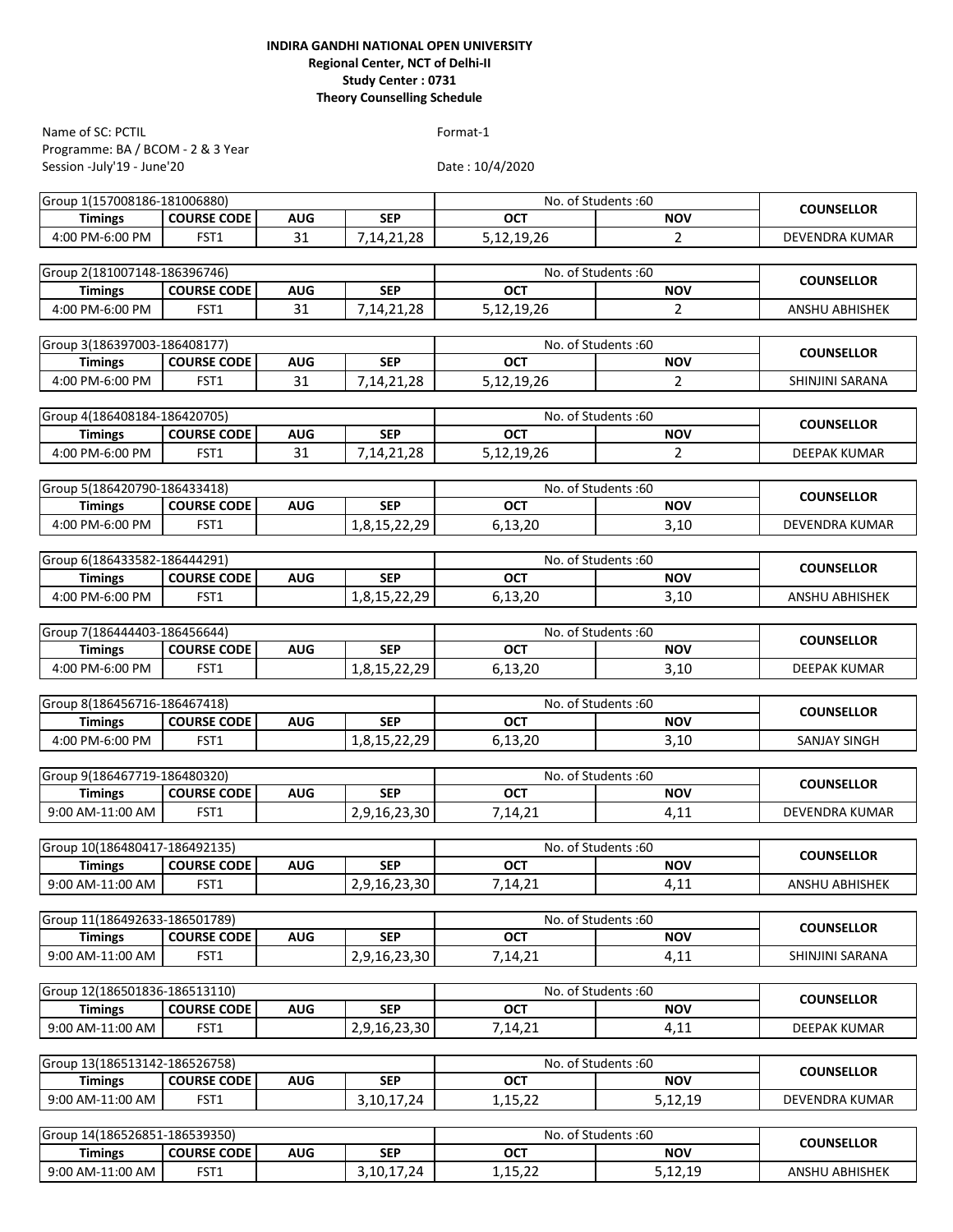Programme: BA / BCOM - 2 & 3 Year Session -July'19 - June'20 Name of SC: PCTIL Format-1

| Group 15(186539414-186546473)                   |                     |            |               |                   | No. of Students:60               | <b>COUNSELLOR</b>     |
|-------------------------------------------------|---------------------|------------|---------------|-------------------|----------------------------------|-----------------------|
| <b>Timings</b>                                  | <b>COURSE CODE</b>  | <b>AUG</b> | <b>SEP</b>    | <b>OCT</b>        | <b>NOV</b>                       |                       |
| 9:00 AM-11:00 AM                                | FST1                |            | 3,10,17,24    | 1,15,22           | 5,12,19                          | SHINJINI SARANA       |
|                                                 |                     |            |               |                   |                                  |                       |
| Group 16(186546480-186559700)                   |                     |            |               |                   | No. of Students:60               | <b>COUNSELLOR</b>     |
| <b>Timings</b>                                  | <b>COURSE CODE</b>  | <b>AUG</b> | <b>SEP</b>    | <b>OCT</b>        | <b>NOV</b>                       |                       |
| 9:00 AM-11:00 AM                                | FST <sub>1</sub>    |            | 3, 10, 17, 24 | 1.15.22           | 5,12,19                          | <b>DEEPAK KUMAR</b>   |
|                                                 |                     |            |               |                   |                                  |                       |
| Group 17(186559724-187239618)                   |                     |            |               |                   | No. of Students:60               | <b>COUNSELLOR</b>     |
| <b>Timings</b>                                  | <b>COURSE CODE</b>  | <b>AUG</b> | <b>SEP</b>    | <b>OCT</b>        | No. of Students:60               |                       |
| 11:00 AM-1:00 PM                                | FST <sub>1</sub>    |            | 5,12,19,26    | 3, 10, 17, 24, 31 | $\overline{7}$                   | DEVENDRA KUMAR        |
| Group 18(187239775-187250029)                   |                     |            |               |                   | No. of Students:60               |                       |
| <b>Timings</b>                                  | <b>COURSE CODE</b>  | <b>AUG</b> | <b>SEP</b>    | <b>OCT</b>        | <b>NOV</b>                       | <b>COUNSELLOR</b>     |
| 11:00 AM-1:00 PM                                | FST1                |            | 5,12,19,26    | 3, 10, 17, 24, 31 | $\overline{7}$                   | ANSHU ABHISHEK        |
|                                                 |                     |            |               |                   |                                  |                       |
| Group 19(187250258-187271086)                   |                     |            |               |                   | No. of Students:60               |                       |
| <b>Timings</b>                                  | <b>COURSE CODE</b>  | <b>AUG</b> | <b>SEP</b>    | <b>OCT</b>        | <b>NOV</b>                       | <b>COUNSELLOR</b>     |
| 11:00 AM-1:00 PM                                | FST1                |            | 5,12,19,26    | 3, 10, 17, 24, 31 | $\overline{7}$                   | SHINJINI SARANA       |
|                                                 |                     |            |               |                   |                                  |                       |
| Group 20(187271774-187315012)                   |                     |            |               |                   | No. of Students:60               |                       |
| <b>Timings</b>                                  | <b>COURSE CODE</b>  | <b>AUG</b> | <b>SEP</b>    | <b>OCT</b>        | <b>NOV</b>                       | <b>COUNSELLOR</b>     |
| 11:00 AM-1:00 PM                                | FST1                |            | 5,12,19,26    | 3, 10, 17, 24, 31 | $\overline{7}$                   | <b>DEEPAK KUMAR</b>   |
|                                                 |                     |            |               |                   |                                  |                       |
| Group 21(187315725-187325195)                   |                     |            |               |                   | No. of Students:60               | <b>COUNSELLOR</b>     |
| <b>Timings</b>                                  | <b>COURSE CODE</b>  | <b>AUG</b> | <b>SEP</b>    | <b>OCT</b>        | <b>NOV</b>                       |                       |
| 4:00 PM-6:00 PM                                 | FST <sub>1</sub>    |            | 6,13,20,27    | 4, 11, 18, 25     | 1,8                              | DEVENDRA KUMAR        |
|                                                 |                     |            |               |                   |                                  |                       |
| Group 22(187325568-188097761)                   |                     |            |               |                   | No. of Students: 60              | <b>COUNSELLOR</b>     |
| <b>Timings</b>                                  | <b>COURSE CODE</b>  | <b>AUG</b> | <b>SEP</b>    | <b>OCT</b>        | <b>NOV</b>                       |                       |
| 4:00 PM-6:00 PM                                 | FST1                |            | 6,13,20,27    | 4, 11, 18, 25     | 1,8                              | ANSHU ABHISHEK        |
|                                                 |                     |            |               |                   |                                  |                       |
| Group 23(188097905-188112943)                   |                     |            |               |                   | No. of Students:60               | <b>COUNSELLOR</b>     |
| <b>Timings</b>                                  | <b>COURSE CODE</b>  | <b>AUG</b> | <b>SEP</b>    | <b>OCT</b>        | <b>NOV</b>                       |                       |
| 4:00 PM-6:00 PM                                 | FST1                |            | 6,13,20,27    | 4,11,18,25        | 1,8                              | SHINJINI SARANA       |
|                                                 |                     |            |               |                   |                                  |                       |
| Group 24(188113422-188126522)<br><b>Timings</b> | <b>COURSE CODE</b>  | <b>AUG</b> | <b>SEP</b>    | <b>OCT</b>        | No. of Students:60<br><b>NOV</b> | <b>COUNSELLOR</b>     |
| 4:00 PM-6:00 PM                                 |                     |            |               |                   |                                  |                       |
|                                                 | FST1                |            | 6,13,20,27    | 4,11,18,25        | 1,8                              | DEEPAK KUMAR          |
| Group 25(188126619-188139489)                   |                     |            |               |                   | No. of Students: 60              |                       |
| <b>Timings</b>                                  | <b>COURSE CODE</b>  | <b>AUG</b> | <b>SEP</b>    | <b>OCT</b>        | <b>NOV</b>                       | <b>COUNSELLOR</b>     |
| 2:00 PM-4:00 PM                                 | FST1                |            | 6,13,20,27    | 4, 11, 18, 25     | 1,8                              | <b>DEVENDRA KUMAR</b> |
|                                                 |                     |            |               |                   |                                  |                       |
| Group 26(188139575-188155247)                   |                     |            |               |                   | No. of Students:60               |                       |
| <b>Timings</b>                                  | <b>COURSE CODE</b>  | <b>AUG</b> | <b>SEP</b>    | <b>OCT</b>        | <b>NOV</b>                       | <b>COUNSELLOR</b>     |
| 2:00 PM-4:00 PM                                 | FST1                |            | 6,13,20,27    | 4, 11, 18, 25     | 1,8                              | ANSHU ABHISHEK        |
|                                                 |                     |            |               |                   |                                  |                       |
| Group 27(188155673-189434543)                   | No. of Students: 73 |            |               |                   |                                  |                       |
| <b>Timings</b>                                  | <b>COURSE CODE</b>  | <b>AUG</b> | <b>SEP</b>    | OCT               | <b>NOV</b>                       | <b>COUNSELLOR</b>     |
| 2:00 PM-4:00 PM                                 | FST1                |            | 6,13,20,27    | 4, 11, 18, 25     | 1,8                              | SHINJINI SARANA       |
|                                                 |                     |            |               |                   |                                  |                       |
| Group 1(157033316-175984856)                    |                     |            |               |                   | No. of Students: 60              | <b>COUNSELLOR</b>     |
| <b>Timings</b>                                  | <b>COURSE CODE</b>  | <b>AUG</b> | <b>SEP</b>    | <b>OCT</b>        | <b>NOV</b>                       |                       |
| 2:00 PM-4:00 PM                                 | ACC1                |            | 1,8,15,22,29  | 6,13,20           | 3,10                             | REETESH RIKU          |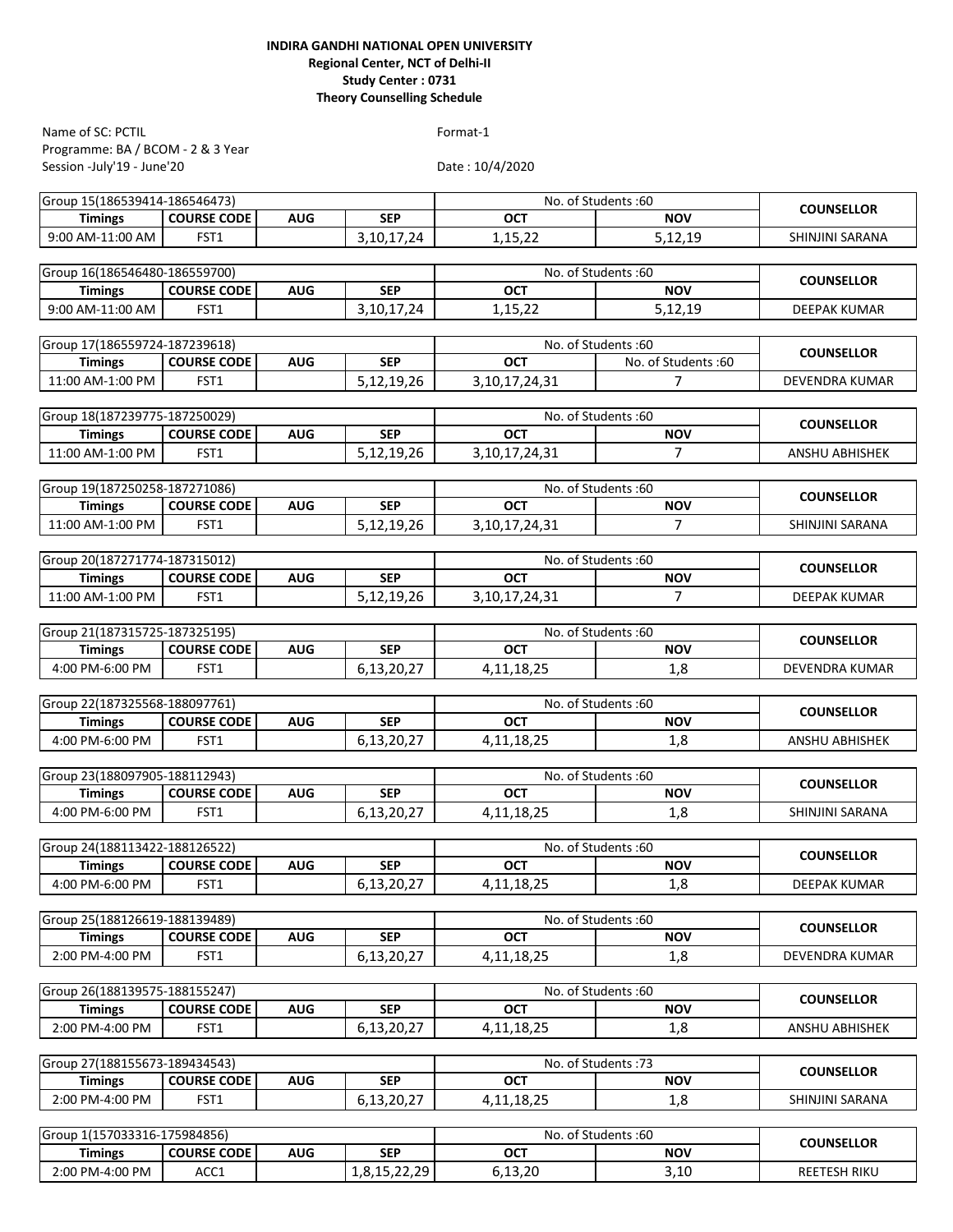Programme: BA / BCOM - 2 & 3 Year Session -July'19 - June'20 Name of SC: PCTIL Format-1

| Group 2(175986620-176057590) |                    |            |               |                     | No. of Students:60  | <b>COUNSELLOR</b>     |
|------------------------------|--------------------|------------|---------------|---------------------|---------------------|-----------------------|
| <b>Timings</b>               | <b>COURSE CODE</b> | <b>AUG</b> | <b>SEP</b>    | <b>OCT</b>          | <b>NOV</b>          |                       |
| 2:00 PM-4:00 PM              | ACC1               | 31         | 7,14,21,28    | 5,12,19,26          | $\overline{2}$      | <b>REETESH RIKU</b>   |
|                              |                    |            |               |                     |                     |                       |
| Group 3(176057852-176136159) |                    |            |               |                     | No. of Students:60  | <b>COUNSELLOR</b>     |
| <b>Timings</b>               | <b>COURSE CODE</b> | <b>AUG</b> | <b>SEP</b>    | <b>OCT</b>          | <b>NOV</b>          |                       |
| 2:00 PM-4:00 PM              | ACC1               |            | 2,9,16,23,30  | 7,14,21             | 4,11                | <b>REETESH RIKU</b>   |
|                              |                    |            |               |                     |                     |                       |
| Group 4(176136481-178843480) |                    |            |               |                     | No. of Students: 48 | <b>COUNSELLOR</b>     |
| <b>Timings</b>               | <b>COURSE CODE</b> | <b>AUG</b> | <b>SEP</b>    | <b>OCT</b>          | <b>NOV</b>          |                       |
| 2:00 PM-4:00 PM              | ACC1               |            | 3,10,17,24    | 1,15,22             | 5,12,19             | <b>REETESH RIKU</b>   |
| Group 1(146813444-176022155) |                    |            |               |                     | No. of Students:60  |                       |
| <b>Timings</b>               | <b>COURSE CODE</b> | <b>AUG</b> | <b>SEP</b>    | <b>OCT</b>          | <b>NOV</b>          | <b>COUNSELLOR</b>     |
| 4:00 PM-6:00 PM              | ACS1               |            | 1,8,15,22,29  | 6,13,20             |                     | <b>KRATI GUPTA</b>    |
|                              |                    |            |               |                     | 3,10                |                       |
| Group 2(176024539-176178805) |                    |            |               |                     | No. of Students:60  |                       |
| <b>Timings</b>               | <b>COURSE CODE</b> | <b>AUG</b> | <b>SEP</b>    | <b>OCT</b>          | <b>NOV</b>          | <b>COUNSELLOR</b>     |
| 4:00 PM-6:00 PM              | ACS1               | 31         | 7, 14, 21, 28 | 5,12,19,26          | $\overline{2}$      | <b>MANMEET KAUR</b>   |
|                              |                    |            |               |                     |                     |                       |
| Group 3(176185650-178831447) |                    |            |               |                     | No. of Students: 23 |                       |
| <b>Timings</b>               | <b>COURSE CODE</b> | <b>AUG</b> | <b>SEP</b>    | <b>OCT</b>          | <b>NOV</b>          | <b>COUNSELLOR</b>     |
| 4:00 PM-6:00 PM              | ACS1               |            | 2,9,16,23,30  | 7,14,21             | 4,11                | <b>MANMEET KAUR</b>   |
|                              |                    |            |               |                     |                     |                       |
| Group 1(146843099-176024410) |                    |            |               |                     | No. of Students:60  |                       |
| <b>Timings</b>               | <b>COURSE CODE</b> | <b>AUG</b> | <b>SEP</b>    | <b>OCT</b>          | <b>NOV</b>          | <b>COUNSELLOR</b>     |
| 9:00 AM-11:00 AM             | AHE1               | 31         | 7,14,21,28    | 5,12,19,26          | $\overline{2}$      | SHINJINI SARANA       |
|                              |                    |            |               |                     |                     |                       |
| Group 2(176025863-176178511) | No. of Students:60 |            |               |                     |                     | <b>COUNSELLOR</b>     |
| <b>Timings</b>               | <b>COURSE CODE</b> | <b>AUG</b> | <b>SEP</b>    | <b>OCT</b>          | <b>NOV</b>          |                       |
| 11:00 AM-1:00 PM             | AHE1               |            | 3,10,17,24    | 1,15,22             | 5,12,19             | SHINJINI SARANA       |
|                              |                    |            |               |                     |                     |                       |
| Group 3(176182346-178832424) |                    |            |               | No. of Students: 24 |                     | <b>COUNSELLOR</b>     |
| <b>Timings</b>               | <b>COURSE CODE</b> | <b>AUG</b> | <b>SEP</b>    | <b>OCT</b>          | <b>NOV</b>          |                       |
| 02:00 PM-4:00 PM             | AHE1               |            | 3, 10, 17, 24 | 1,15,22             | 5,12,19             | SHINJINI SARANA       |
|                              |                    |            |               |                     |                     |                       |
| Group 1(156991930-176062847) |                    |            |               |                     | No. of Students: 64 | <b>COUNSELLOR</b>     |
| <b>Timings</b>               | <b>COURSE CODE</b> | <b>AUG</b> | <b>SEP</b>    | OCT                 | <b>NOV</b>          |                       |
| 9:00 AM-11:00 AM             | ANC1               |            | 1,8,15,22,29  | 6.13.20             | 3.10                | <b>ANSHU ABHISHEK</b> |
| Group 2(176063483-178830460) |                    |            |               |                     | No. of Students: 65 |                       |
| <b>Timings</b>               | <b>COURSE CODE</b> | <b>AUG</b> | <b>SEP</b>    | OCT                 | <b>NOV</b>          | <b>COUNSELLOR</b>     |
| 9:00 AM-11:00 AM             | ANC1               |            | 2,9,16,23,30  |                     |                     | <b>RAKSHA GOEL</b>    |
|                              |                    |            |               | 7,14,21             | 4,11                |                       |
| Group 1(167140345-186433582) |                    |            |               |                     | No. of Students: 60 |                       |
| <b>Timings</b>               | <b>COURSE CODE</b> | <b>AUG</b> | <b>SEP</b>    | <b>OCT</b>          | <b>NOV</b>          | <b>COUNSELLOR</b>     |
| 11:00 AM-1:00 PM             | BECE214            |            | 1,8,15,22,29  | 6,13,20             | 3,10                | SANJAY KUMAR PANDEY   |
|                              |                    |            |               |                     |                     |                       |
| Group 2(186433661-186507726) |                    |            |               |                     | No. of Students:60  |                       |
| <b>Timings</b>               | <b>COURSE CODE</b> | <b>AUG</b> | <b>SEP</b>    | OCT                 | <b>NOV</b>          | <b>COUNSELLOR</b>     |
| 11:00 AM-1:00 PM             | BECE214            |            | 2,9,16,23,30  | 7,14,21             | 4,11                | SONAL AGGARWAL        |
|                              |                    |            |               |                     |                     |                       |
| Group 3(186508695-187310772) |                    |            |               | No. of Students: 60 |                     |                       |
| <b>Timings</b>               | <b>COURSE CODE</b> | <b>AUG</b> | <b>SEP</b>    | OCT                 | <b>NOV</b>          | <b>COUNSELLOR</b>     |
| 4:00 PM-6:00 PM              | BECE214            |            | 3, 10, 17, 24 | 1,15,22             | 5,12,19             | SONAL AGGARWAL        |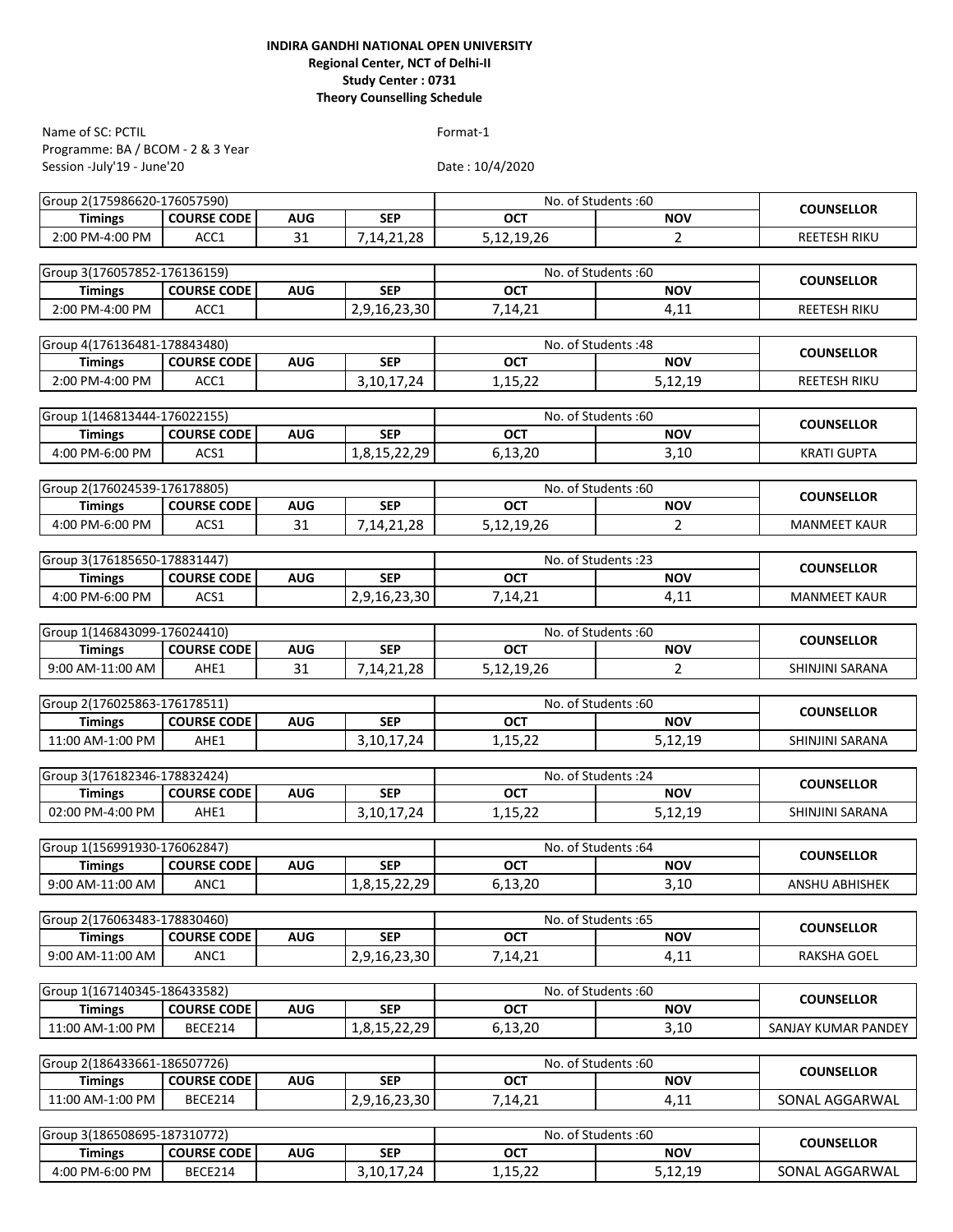Programme: BA / BCOM - 2 & 3 Year Session -July'19 - June'20 Name of SC: PCTIL Format-1

| Group 4(187316970-189427659) |                    |            |              | No. of Students: 63 |                   | <b>COUNSELLOR</b>  |
|------------------------------|--------------------|------------|--------------|---------------------|-------------------|--------------------|
| <b>Timings</b>               | <b>COURSE CODE</b> | <b>AUG</b> | <b>SEP</b>   | <b>OCT</b>          | <b>NOV</b>        |                    |
| 9:00 AM-11:00 AM             | BECE214            |            | 5,12,19,26   | 3, 10, 17, 24, 31   | $\overline{7}$    | SONAL AGGARWAL     |
|                              |                    |            |              |                     |                   |                    |
| Group 1(167163184-186429496) |                    |            |              | No. of Students:60  |                   | <b>COUNSELLOR</b>  |
| <b>Timings</b>               | <b>COURSE CODE</b> | <b>AUG</b> | <b>SEP</b>   | <b>OCT</b>          | <b>NOV</b>        |                    |
| 11:00 AM-1:00 PM             | <b>BEGE103</b>     | 31         | 7,14,21,28   | 5,12,19,26          | $\overline{2}$    | RACHNA GARG        |
|                              |                    |            |              |                     |                   |                    |
| Group 2(186429909-186489452) |                    |            |              | No. of Students:60  |                   | <b>COUNSELLOR</b>  |
| <b>Timings</b>               | <b>COURSE CODE</b> | <b>NOV</b> | <b>JAN</b>   | <b>FEB</b>          | <b>MAR</b>        |                    |
| 11:00 AM-1:00 PM             | <b>BEGE103</b>     | 17,24      | 5,12,19      | 2,9,16,23           | $\mathbf{1}$      | ATIMA DUA          |
| Group 3(186489610-186546932) |                    |            |              | No. of Students: 60 |                   |                    |
| <b>Timings</b>               | <b>COURSE CODE</b> | <b>NOV</b> | <b>JAN</b>   | <b>FEB</b>          | <b>MAR</b>        | <b>COUNSELLOR</b>  |
| 11:00 AM-1:00 PM             | <b>BEGE103</b>     | 18,25      | 6,13,20,27   | 3, 10, 17, 24       |                   | RACHNA GARG        |
|                              |                    |            |              |                     |                   |                    |
| Group 4(186547017-187335569) |                    |            |              | No. of Students:60  |                   |                    |
| <b>Timings</b>               | <b>COURSE CODE</b> | <b>NOV</b> | <b>JAN</b>   | <b>FEB</b>          | <b>MAR</b>        | <b>COUNSELLOR</b>  |
| 9:00 AM-11:00 AM             | <b>BEGE103</b>     | 18,25      | 6,13,20,27   | 3, 10, 17, 24       |                   | RACHNA GARG        |
|                              |                    |            |              |                     |                   |                    |
| Group 5(187336704-189429788) |                    |            |              | No. of Students: 57 |                   |                    |
| <b>Timings</b>               | <b>COURSE CODE</b> | <b>NOV</b> | <b>JAN</b>   | <b>FEB</b>          | <b>MAR</b>        | <b>COUNSELLOR</b>  |
| 9:00 AM-11:00 AM             | <b>BEGE103</b>     | 26         | 7,14,21,28   | 4, 11, 18, 25       | 3                 | RACHNA GARG        |
|                              |                    |            |              |                     |                   |                    |
| Group 1                      |                    |            |              | No. of Students: 62 |                   | <b>COUNSELLOR</b>  |
| <b>Timings</b>               | <b>COURSE CODE</b> | <b>NOV</b> | <b>JAN</b>   | <b>FEB</b>          | <b>MAR</b>        |                    |
| 9:00 AM-11:00 AM             | <b>BEGE104</b>     | 17,24      | 5,12,19      | 2,9,16,23           | 1                 | RIPPU DAMAN SODHI  |
|                              |                    |            |              |                     |                   |                    |
| Group 1(157003148-186461449) |                    |            |              | No. of Students: 60 | <b>COUNSELLOR</b> |                    |
| <b>Timings</b>               | <b>COURSE CODE</b> | <b>AUG</b> | <b>SEP</b>   | <b>OCT</b>          | <b>NOV</b>        |                    |
| 11:00 AM-1:00 PM             | BHDE101            |            | 1,8,15,22,29 | 6,13,20             | 3,10              | ANUPAMA SRIVASTAVA |
|                              |                    |            |              |                     |                   |                    |
| Group 2(186462956-187245328) |                    |            |              | No. of Students:60  |                   | <b>COUNSELLOR</b>  |
| <b>Timings</b>               | <b>COURSE CODE</b> | <b>NOV</b> | <b>JAN</b>   | <b>FEB</b>          | <b>MAR</b>        |                    |
| 02:00 PM-4:00 PM             | BHDE101            | 18,25      | 6,13,20,27   | 3, 10, 17, 24       |                   | ANUPAMA SRIVASTAVA |
| Group 3(187249429-189429470) |                    |            |              | No. of Students: 66 |                   |                    |
| <b>Timings</b>               | <b>COURSE CODE</b> | <b>NOV</b> | <b>JAN</b>   | <b>FEB</b>          | <b>MAR</b>        | <b>COUNSELLOR</b>  |
| 04:00 PM-6:00 PM             | BHDE101            | 18,25      | 6,13,20,27   | 3,10,17,24          |                   | ANUPAMA SRIVASTAVA |
|                              |                    |            |              |                     |                   |                    |
| Group 1(170222024-186399630) |                    |            |              | No. of Students:60  |                   |                    |
| <b>Timings</b>               | <b>COURSE CODE</b> | <b>NOV</b> | <b>JAN</b>   | <b>FEB</b>          | <b>MAR</b>        | <b>COUNSELLOR</b>  |
| 02:00 PM-4:00 PM             | <b>BHDE106</b>     | 17,24      | 5,12,19      | 2,9,16,23           | $\mathbf{1}$      | <b>VIMLA BHATT</b> |
|                              |                    |            |              |                     |                   |                    |
| Group 2(186405250-186474681) |                    |            |              | No. of Students:60  |                   |                    |
| <b>Timings</b>               | <b>COURSE CODE</b> | <b>NOV</b> | <b>JAN</b>   | <b>FEB</b>          | <b>MAR</b>        | <b>COUNSELLOR</b>  |
| 02:00 PM-4:00 PM             | BHDE106            | 17,24      | 5,12,19      | 2,9,16,23           | 1                 | <b>REENA MALIK</b> |
|                              |                    |            |              |                     |                   |                    |
| Group 3(186475526-186537886) |                    |            |              | No. of Students: 60 |                   | <b>COUNSELLOR</b>  |
| <b>Timings</b>               | <b>COURSE CODE</b> | <b>NOV</b> | <b>JAN</b>   | <b>FEB</b>          | <b>MAR</b>        |                    |
| 02:00 PM-4:00 PM             | BHDE106            | 17,24      | 5,12,19      | 2,9,16,23           | 1                 | ANUPAMA SRIVASTAVA |
|                              |                    |            |              |                     |                   |                    |
| Group 4(186538760-187253586) |                    |            |              | No. of Students: 60 |                   | <b>COUNSELLOR</b>  |
| <b>Timings</b>               | <b>COURSE CODE</b> | <b>NOV</b> | <b>JAN</b>   | <b>FEB</b>          | <b>MAR</b>        |                    |
| 04:00 PM-6:00 PM             | BHDE106            | 18,25      | 6,13,20,27   | 3, 10, 17, 24       |                   | <b>REENA MALIK</b> |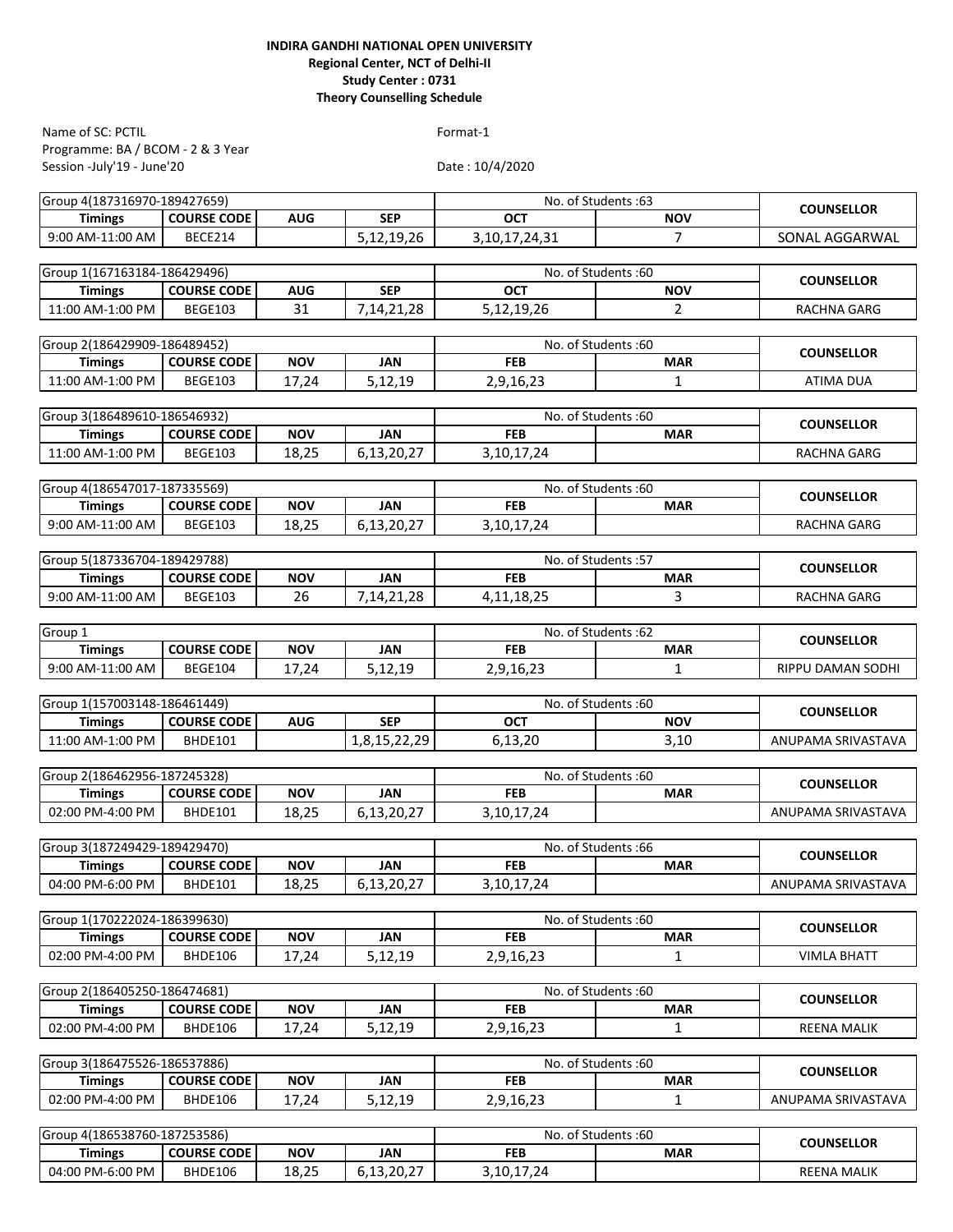Programme: BA / BCOM - 2 & 3 Year Session -July'19 - June'20 Name of SC: PCTIL Format-1

| Group 5(187255572-188136870)                        |                    |            |               | No. of Students:60 | <b>COUNSELLOR</b>                 |                     |  |  |
|-----------------------------------------------------|--------------------|------------|---------------|--------------------|-----------------------------------|---------------------|--|--|
| <b>Timings</b>                                      | <b>COURSE CODE</b> | <b>NOV</b> | <b>JAN</b>    | <b>FEB</b>         | <b>MAR</b>                        |                     |  |  |
| 04:00 PM-6:00 PM                                    | BHDE106            | 18,25      | 6,13,20,27    | 3, 10, 17, 24      |                                   | ANUPAMA SRIVASTAVA  |  |  |
|                                                     |                    |            |               |                    |                                   |                     |  |  |
| Group 6(188137367-189428951)                        |                    |            |               |                    | No. of Students:32                | <b>COUNSELLOR</b>   |  |  |
| <b>Timings</b>                                      | <b>COURSE CODE</b> | <b>NOV</b> | <b>JAN</b>    | <b>FEB</b>         | <b>MAR</b>                        |                     |  |  |
| 04:00 PM-6:00 PM                                    | <b>BHDE106</b>     | 18,25      | 6,13,20,27    | 3, 10, 17, 24      |                                   | <b>VIMLA BHATT</b>  |  |  |
|                                                     |                    |            |               |                    |                                   |                     |  |  |
| Group 1(146813444-176041424)                        |                    |            |               |                    | No. of Students:60                | <b>COUNSELLOR</b>   |  |  |
| <b>Timings</b>                                      | <b>COURSE CODE</b> | <b>NOV</b> | <b>JAN</b>    | <b>FEB</b>         | <b>MAR</b>                        |                     |  |  |
| 04:00 PM-6:00 PM                                    | <b>BHDE107</b>     | 17,24      | 5,12,19       | 2,9,16,23          | 1                                 | ANUPAMA SRIVASTAVA  |  |  |
|                                                     |                    |            |               |                    |                                   |                     |  |  |
| Group 2(176042820-178832424)<br><b>Timings</b>      | <b>COURSE CODE</b> | <b>NOV</b> | <b>JAN</b>    | <b>FEB</b>         | No. of Students: 63<br><b>MAR</b> | <b>COUNSELLOR</b>   |  |  |
| 04:00 PM-6:00 PM                                    | <b>BHDE107</b>     | 26         | 7,14,21,28    | 4, 11, 18, 25      | 3                                 | ANUPAMA SRIVASTAVA  |  |  |
|                                                     |                    |            |               |                    |                                   |                     |  |  |
| Group 1(170216955-186566103)                        |                    |            |               |                    | No. of Students:60                |                     |  |  |
| <b>Timings</b>                                      | <b>COURSE CODE</b> | <b>FEB</b> | <b>MAR</b>    | <b>APR</b>         | <b>MAY</b>                        | <b>COUNSELLOR</b>   |  |  |
| 04:00 PM-6:00 PM                                    | <b>BPAE102</b>     | 15,22,29   | 7,14,         | 18,22,25,29        | 1                                 | <b>HEMLATA</b>      |  |  |
|                                                     |                    |            |               |                    |                                   |                     |  |  |
| Group 2(186578351-189427301)<br>No. of Students: 24 |                    |            |               |                    |                                   |                     |  |  |
| <b>Timings</b>                                      | <b>COURSE CODE</b> | <b>NOV</b> | <b>JAN</b>    | <b>FEB</b>         | <b>MAR</b>                        | <b>COUNSELLOR</b>   |  |  |
| 11:00 AM-1:00 PM                                    | <b>BPAE102</b>     | 26         | 7,14,21,28    | 4, 11, 18, 25      | 3                                 | <b>HEMLATA</b>      |  |  |
|                                                     |                    |            |               |                    |                                   |                     |  |  |
| Group 1(157029086-186493105)                        |                    |            |               |                    | No. of Students:65                |                     |  |  |
| <b>Timings</b>                                      | <b>COURSE CODE</b> | <b>AUG</b> | <b>SEP</b>    | <b>OCT</b>         | <b>NOV</b>                        | <b>COUNSELLOR</b>   |  |  |
| 11:00 AM-1:00 PM                                    | <b>BPSE212</b>     |            | 1,8,15,22,29  | 6,13,20            | 3,10                              | <b>NEERU BAJAJ</b>  |  |  |
|                                                     |                    |            |               |                    |                                   |                     |  |  |
| Group 2(186493484-189427950)                        | No. of Students:66 |            |               |                    | <b>COUNSELLOR</b>                 |                     |  |  |
| <b>Timings</b>                                      | <b>COURSE CODE</b> | <b>NOV</b> | <b>JAN</b>    | <b>FEB</b>         | <b>MAR</b>                        |                     |  |  |
| 11:00 AM-1:00 PM                                    | <b>BPSE212</b>     | 26         | 7,14,21,28    | 4, 11, 18, 25      | 3                                 | <b>NEERU BAJAJ</b>  |  |  |
|                                                     |                    |            |               |                    |                                   |                     |  |  |
| Group 1(167162018-186430372)                        |                    |            |               |                    | No. of Students: 60               | <b>COUNSELLOR</b>   |  |  |
| <b>Timings</b>                                      | <b>COURSE CODE</b> | <b>FEB</b> | <b>MAR</b>    | <b>APR</b>         | <b>MAY</b>                        |                     |  |  |
| 04:00 PM-6:00 PM                                    | <b>BRDE101</b>     | 15,22,29   | 7,14,         | 18,22,25,29        | $\mathbf{1}$                      | SANGITA RANA        |  |  |
|                                                     |                    |            |               |                    |                                   |                     |  |  |
| Group 2(186435167-187250510)                        | <b>COURSE CODE</b> | <b>NOV</b> | <b>JAN</b>    | <b>FEB</b>         | No. of Students: 60               | <b>COUNSELLOR</b>   |  |  |
| <b>Timings</b>                                      |                    |            |               |                    | <b>MAR</b>                        |                     |  |  |
| 02:00 PM-4:00 PM                                    | <b>BRDE101</b>     | 18,25      | 6,13,20,27    | 3, 10, 17, 24      |                                   | SANJAY KUMAR PANDEY |  |  |
| Group 3(187250652-189429788)                        |                    |            |               |                    | No. of Students: 60               |                     |  |  |
| <b>Timings</b>                                      | <b>COURSE CODE</b> | <b>NOV</b> | <b>JAN</b>    | <b>FEB</b>         | <b>MAR</b>                        | <b>COUNSELLOR</b>   |  |  |
| 11:00 AM-1:00 PM                                    | <b>BRDE101</b>     | 26         | 7, 14, 21, 28 | 4, 11, 18, 25      | 3                                 | SANJAY KUMAR PANDEY |  |  |
|                                                     |                    |            |               |                    |                                   |                     |  |  |
| Group 1(167132316-186527480)                        |                    |            |               |                    | No. of Students: 60               |                     |  |  |
| <b>Timings</b>                                      | <b>COURSE CODE</b> | <b>FEB</b> | <b>MAR</b>    | <b>APR</b>         | <b>MAY</b>                        | <b>COUNSELLOR</b>   |  |  |
| 04:00 PM-6:00 PM                                    | BSWE4              | 15,22,29   | 7,14,         | 18,22,25,29        | 1                                 | <b>MADHU SHUKLA</b> |  |  |
|                                                     |                    |            |               |                    |                                   |                     |  |  |
| Group 2(186528260-189427230)<br>No. of Students:31  |                    |            |               |                    |                                   |                     |  |  |
| <b>Timings</b>                                      | <b>COURSE CODE</b> | <b>NOV</b> | JAN           | <b>FEB</b>         | <b>MAR</b>                        | <b>COUNSELLOR</b>   |  |  |
| 11:00 AM-1:00 PM                                    | BSWE4              | 26         | 7,14,21,28    | 4, 11, 18, 25      | 3                                 | SANGEETA GOEL       |  |  |
|                                                     |                    |            |               |                    |                                   |                     |  |  |
| Group 1(167137092-189427659)                        |                    |            |               |                    | No. of Students: 61               |                     |  |  |
| <b>Timings</b>                                      | <b>COURSE CODE</b> | <b>AUG</b> | <b>SEP</b>    | <b>OCT</b>         | <b>NOV</b>                        | <b>COUNSELLOR</b>   |  |  |
| 11:00 AM-1:00 PM                                    | BSWE5              | 31         | 7, 14, 21, 28 | 5,12,19,26         | $\overline{2}$                    | SANGEETA GOEL       |  |  |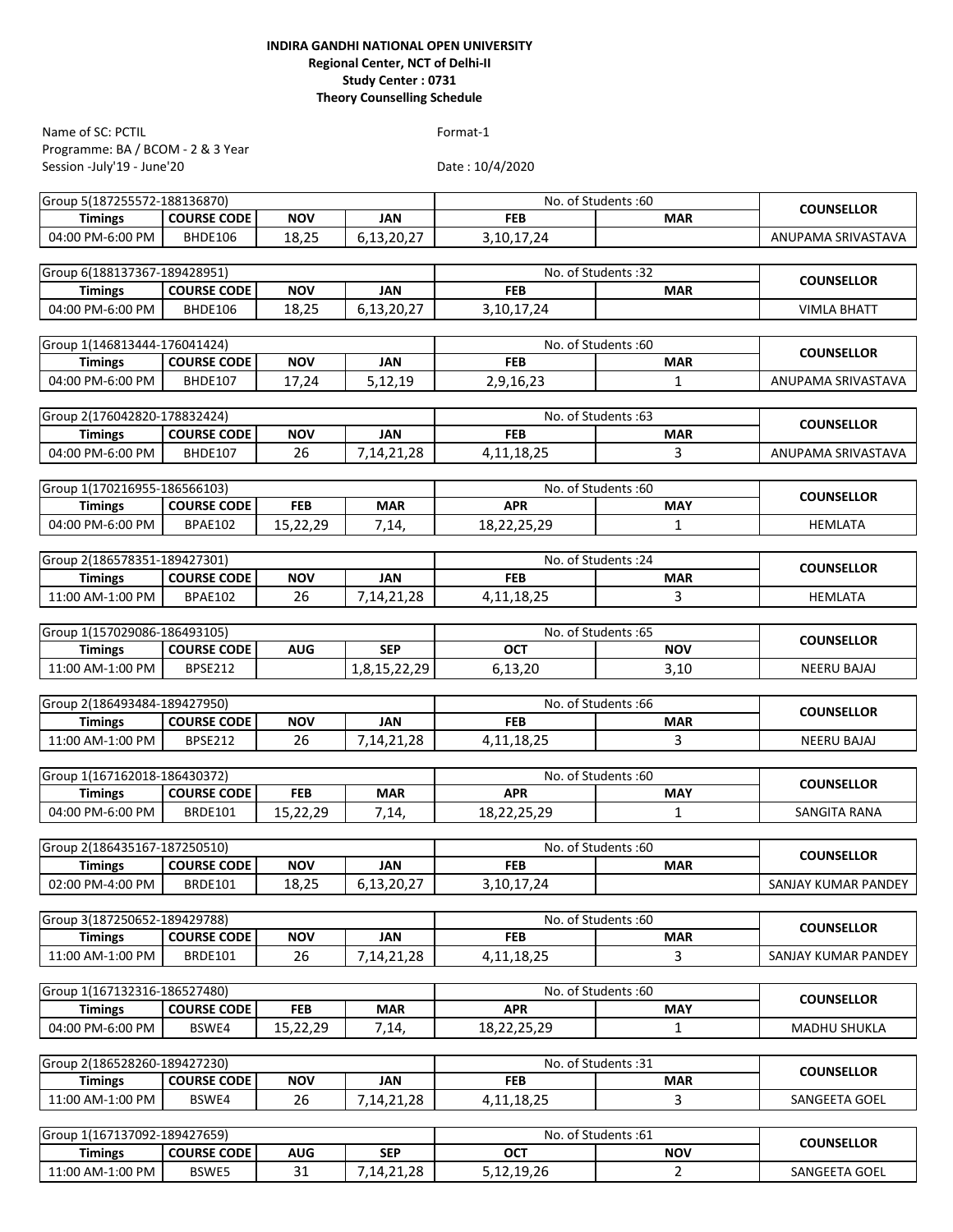Programme: BA / BCOM - 2 & 3 Year Session -July'19 - June'20 Name of SC: PCTIL Format-1

| Group 1(171945441-186487957) |                                                     |            |               |                            | No. of Students: 60 | <b>COUNSELLOR</b>           |  |
|------------------------------|-----------------------------------------------------|------------|---------------|----------------------------|---------------------|-----------------------------|--|
| <b>Timings</b>               | <b>COURSE CODE</b>                                  | <b>AUG</b> | <b>SEP</b>    | <b>OCT</b>                 | <b>NOV</b>          |                             |  |
| 11:00 AM-1:00 PM             | EHD <sub>3</sub>                                    | 31         | 7, 14, 21, 28 | 5,12,19,26                 | $\overline{2}$      | <b>VIMLA BHATT</b>          |  |
|                              |                                                     |            |               |                            |                     |                             |  |
| Group 2(186493327-187316551) |                                                     |            |               |                            | No. of Students:60  |                             |  |
| <b>Timings</b>               | <b>COURSE CODE</b>                                  | <b>AUG</b> | <b>SEP</b>    | <b>OCT</b>                 | <b>NOV</b>          | <b>COUNSELLOR</b>           |  |
| 02:00 PM-4:00 PM             | EHD <sub>3</sub>                                    |            | 5,12,19,26    | 3, 10, 17, 24, 31          | $\overline{7}$      | <b>VIMLA BHATT</b>          |  |
|                              |                                                     |            |               |                            |                     |                             |  |
| Group 3(187316970-189427412) |                                                     |            |               |                            | No. of Students: 44 |                             |  |
| <b>Timings</b>               | <b>COURSE CODE</b>                                  | <b>AUG</b> | <b>SEP</b>    | <b>OCT</b>                 | <b>NOV</b>          | <b>COUNSELLOR</b>           |  |
| 02:00 PM-4:00 PM             | EHD3                                                |            | 5,12,19,26    | 3, 10, 17, 24, 31          | $\overline{7}$      | ANUPAMA SRIVASTAVA          |  |
|                              |                                                     |            |               |                            |                     |                             |  |
|                              | Group 1(146813444-186488181)<br>No. of Students: 60 |            |               |                            |                     |                             |  |
| <b>Timings</b>               | <b>COURSE CODE</b>                                  | <b>NOV</b> | <b>JAN</b>    | <b>FEB</b>                 | <b>MAR</b>          | <b>COUNSELLOR</b>           |  |
| 02:00 PM-4:00 PM             | EHI1                                                | 9,16,23,30 | 4,11,18,25    | 1,8                        |                     | RUPALI BHALLA MATHUR        |  |
|                              |                                                     |            |               |                            |                     |                             |  |
| Group 2(186490909-187332144) |                                                     |            |               |                            | No. of Students:60  |                             |  |
| <b>Timings</b>               | <b>COURSE CODE</b>                                  | <b>NOV</b> | <b>JAN</b>    | <b>FEB</b>                 | <b>MAR</b>          | <b>COUNSELLOR</b>           |  |
| 02:00 PM-4:00 PM             | EHI1                                                | 26         | 7, 14, 21, 28 | 4, 11, 18, 25              | 3                   | <b>RUPALI BHALLA MATHUR</b> |  |
|                              |                                                     |            |               |                            |                     |                             |  |
| Group 3(187336704-188178663) |                                                     |            |               |                            | No. of Students:33  |                             |  |
| <b>Timings</b>               | <b>COURSE CODE</b>                                  | <b>NOV</b> | <b>JAN</b>    | <b>FEB</b>                 | <b>MAR</b>          | <b>COUNSELLOR</b>           |  |
| 02:00 PM-4:00 PM             | EHI1                                                | 26         | 7, 14, 21, 28 | 4, 11, 18, 25              | 3                   | <b>PUSPA</b>                |  |
|                              |                                                     |            |               |                            |                     |                             |  |
| Group 1                      |                                                     |            |               |                            | No. of Students: 74 |                             |  |
| <b>Timings</b>               | <b>COURSE CODE</b>                                  | <b>NOV</b> | <b>JAN</b>    | <b>FEB</b>                 | <b>MAR</b>          | <b>COUNSELLOR</b>           |  |
| 04:00 PM-6:00 PM             | EHI <sub>2</sub>                                    | 17,24      | 5,12,19       | 2,9,16,23                  | $\mathbf{1}$        | <b>DEEPAK KUMAR</b>         |  |
|                              |                                                     |            |               |                            |                     |                             |  |
| Group 1(157008186-186455975) |                                                     |            |               |                            | No. of Students: 60 |                             |  |
| <b>Timings</b>               | <b>COURSE CODE</b>                                  | <b>NOV</b> | <b>JAN</b>    | <b>FEB</b>                 | <b>MAR</b>          | <b>COUNSELLOR</b>           |  |
| 09:00 AM-11:00 AM            | EHI3                                                | 17,24      | 5,12,19       | 2,9,16,23                  | 1                   | <b>DEEPAK KUMAR</b>         |  |
|                              |                                                     |            |               |                            |                     |                             |  |
|                              |                                                     |            |               |                            |                     |                             |  |
| Group 2(186456952-186541481) |                                                     |            |               |                            | No. of Students: 60 | <b>COUNSELLOR</b>           |  |
| <b>Timings</b>               | <b>COURSE CODE</b>                                  | <b>NOV</b> | <b>JAN</b>    | <b>FEB</b>                 | <b>MAR</b>          |                             |  |
| 09:00 AM-11:00 AM            | EHI3                                                | 17,24      | 5,12,19       | 2,9,16,23                  | 1                   | <b>PUSPA</b>                |  |
|                              |                                                     |            |               |                            |                     |                             |  |
| Group 3(186541585-188111088) |                                                     |            |               |                            | No. of Students: 60 | <b>COUNSELLOR</b>           |  |
| <b>Timings</b>               | <b>COURSE CODE</b>                                  | <b>NOV</b> | JAN           | <b>FEB</b>                 | <b>MAR</b>          |                             |  |
| 09:00 AM-11:00 AM            | EHI3                                                | 18,25      | 6,13,20,27    | 3, 10, 17, 24              |                     | PUSPA                       |  |
|                              |                                                     |            |               |                            |                     |                             |  |
| Group 4(188111110-189428951) |                                                     |            |               |                            | No. of Students: 36 | <b>COUNSELLOR</b>           |  |
| <b>Timings</b>               | <b>COURSE CODE</b>                                  | <b>NOV</b> | <b>JAN</b>    | <b>FEB</b>                 | <b>MAR</b>          |                             |  |
| 09:00 AM-11:00 AM            | EHI3                                                | 18,25      | 6,13,20,27    | 3,10,17,24                 |                     | <b>DEEPAK KUMAR</b>         |  |
|                              |                                                     |            |               |                            |                     |                             |  |
| Group 1(157008186-186400878) |                                                     |            |               |                            | No. of Students: 60 | <b>COUNSELLOR</b>           |  |
| <b>Timings</b>               | <b>COURSE CODE</b>                                  | <b>NOV</b> | JAN           | <b>FEB</b>                 | <b>MAR</b>          |                             |  |
| 02:00 PM-4:00 PM             | EHI4                                                | 17,24      | 5,12,19       | 2,9,16,23                  | 1                   | <b>VINOD KUMAR</b>          |  |
|                              |                                                     |            |               |                            |                     |                             |  |
| Group 2(186401246-186455800) |                                                     |            |               |                            | No. of Students: 60 |                             |  |
| <b>Timings</b>               | <b>COURSE CODE</b>                                  | <b>FEB</b> | <b>MAR</b>    | <b>APR</b>                 | <b>MAY</b>          | <b>COUNSELLOR</b>           |  |
| 02:00 PM-4:00 PM             | EHI4                                                |            | 8             | 16, 19, 20, 23, 26, 27, 30 | 3,10                | DEEPAK KUMAR                |  |
|                              |                                                     |            |               |                            |                     |                             |  |
| Group 3(186455840-186498817) |                                                     |            |               |                            | No. of Students: 60 |                             |  |
| <b>Timings</b>               | <b>COURSE CODE</b>                                  | <b>NOV</b> | <b>JAN</b>    | <b>FEB</b>                 | <b>MAR</b>          | <b>COUNSELLOR</b>           |  |
| 11:00 AM-1:00 PM             | EHI4                                                | 9,16,23,30 | 4,11,18,25    | 1,8                        |                     | <b>VINOD KUMAR</b>          |  |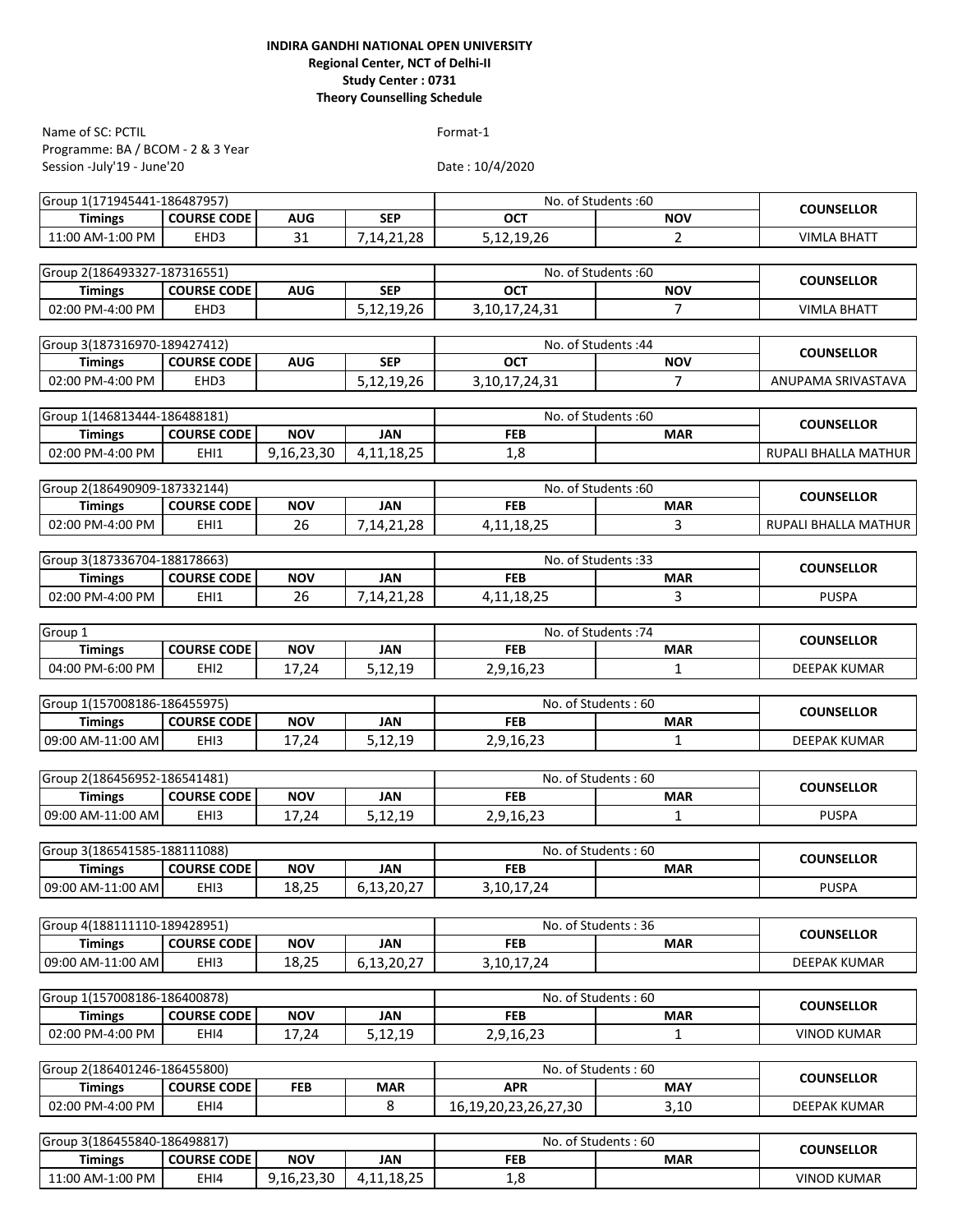Programme: BA / BCOM - 2 & 3 Year Session -July'19 - June'20 Name of SC: PCTIL Format-1

| Group 4(186500296-186541180) |                    |            |               |                   | No. of Students: 60 | <b>COUNSELLOR</b>  |
|------------------------------|--------------------|------------|---------------|-------------------|---------------------|--------------------|
| <b>Timings</b>               | <b>COURSE CODE</b> | <b>NOV</b> | JAN           | <b>FEB</b>        | <b>MAR</b>          |                    |
| 4:00 PM-6:00 PM              | EHI4               | 18,25      | 6,13,20,27    | 3, 10, 17, 24     |                     | <b>VINOD KUMAR</b> |
|                              |                    |            |               |                   |                     |                    |
| Group 5(186541474-187268680) |                    |            |               |                   | No. of Students: 60 | <b>COUNSELLOR</b>  |
| <b>Timings</b>               | <b>COURSE CODE</b> | <b>AUG</b> | <b>SEP</b>    | <b>OCT</b>        | <b>NOV</b>          |                    |
| 4:00 PM-6:00 PM              | EHI4               |            | 3, 10, 17, 24 | 1,15,22           | 5,12,19             | <b>VINOD KUMAR</b> |
|                              |                    |            |               |                   |                     |                    |
| Group 6(187268910-188108406) |                    |            |               |                   | No. of Students: 60 | <b>COUNSELLOR</b>  |
| <b>Timings</b>               | <b>COURSE CODE</b> | <b>AUG</b> | <b>SEP</b>    | <b>OCT</b>        | <b>NOV</b>          |                    |
| 09:00 AM-11:00 AM            | EHI4               |            | 5,12,19,26    | 3, 10, 17, 24, 31 | $\overline{7}$      | <b>VINOD KUMAR</b> |
|                              |                    |            |               |                   |                     |                    |
| Group 7(188108889-188153891) |                    |            |               |                   | No. of Students: 73 | <b>COUNSELLOR</b>  |
| <b>Timings</b>               | <b>COURSE CODE</b> | <b>AUG</b> | <b>SEP</b>    | <b>OCT</b>        | <b>NOV</b>          |                    |
| 09:00 AM-11:00 AM            | EHI4               |            | 6,13,20,27    | 4, 11, 18, 25     | 1,8                 | <b>VINOD KUMAR</b> |
|                              |                    |            |               |                   |                     |                    |
| Group 1(146843099-175988742) |                    |            |               |                   | No. of Students: 60 | <b>COUNSELLOR</b>  |
| <b>Timings</b>               | <b>COURSE CODE</b> | <b>NOV</b> | <b>JAN</b>    | <b>FEB</b>        | <b>MAR</b>          |                    |
| 09:00 AM-11:00 AM            | EHI5               | 9,16,23,30 | 4, 11, 18, 25 | 1,8               |                     | <b>PUSPA</b>       |
|                              |                    |            |               |                   |                     |                    |
| Group 2(175989809-176071473) |                    |            |               |                   | No. of Students: 60 | <b>COUNSELLOR</b>  |
| <b>Timings</b>               | <b>COURSE CODE</b> | <b>NOV</b> | <b>JAN</b>    | <b>FEB</b>        | <b>MAR</b>          |                    |
| 4:00 PM-6:00 PM              | EHI5               | 26         | 7,14,21,28    | 4, 11, 18, 25     | 3                   | <b>PUSPA</b>       |
|                              |                    |            |               |                   |                     |                    |
| Group 3(176071498-178832384) |                    |            |               |                   | No. of Students: 78 | <b>COUNSELLOR</b>  |
| <b>Timings</b>               | <b>COURSE CODE</b> | <b>AUG</b> | <b>SEP</b>    | <b>OCT</b>        | <b>NOV</b>          |                    |
| 11:00 AM-1:00 PM             | EHI5               |            | 6,13,20,27    | 4, 11, 18, 25     | 1,8                 | <b>PUSPA</b>       |
|                              |                    |            |               |                   |                     |                    |
| Group $1$                    |                    |            |               |                   | No. of Students: 63 | <b>COUNSELLOR</b>  |
| <b>Timings</b>               | <b>COURSE CODE</b> | <b>AUG</b> | <b>SEP</b>    | <b>OCT</b>        | <b>NOV</b>          |                    |
| 02:00 PM-4:00 PM             | EPA3               |            | 1,8,15,22,29  | 6,13,20           | 3,10                | SANGEETA GOEL      |
|                              |                    |            |               |                   |                     |                    |
| Group 1                      |                    |            |               |                   | No. of Students: 60 | <b>COUNSELLOR</b>  |
| <b>Timings</b>               | <b>COURSE CODE</b> | <b>NOV</b> | <b>JAN</b>    | <b>FEB</b>        | <b>MAR</b>          |                    |
| 02:00 PM-4:00 PM             | EPS11              | 9,16,23,30 | 4,11,18,25    | 1,8               |                     | <b>MANISHA</b>     |
|                              |                    |            |               |                   |                     |                    |
| Group <sub>2</sub>           |                    |            |               |                   | No. of Students: 32 | <b>COUNSELLOR</b>  |
| <b>Timings</b>               | <b>COURSE CODE</b> | <b>NOV</b> | <b>JAN</b>    | <b>FEB</b>        | <b>MAR</b>          |                    |
| 02:00 PM-4:00 PM             | EPS11              | 18,25      | 6,13,20,27    | 3, 10, 17, 24     |                     | <b>MANISHA</b>     |
|                              |                    |            |               |                   |                     |                    |
| Group 1(156981051-186393615) |                    |            |               |                   | No. of Students: 60 | <b>COUNSELLOR</b>  |
| <b>Timings</b>               | <b>COURSE CODE</b> | <b>AUG</b> | <b>SEP</b>    | <b>OCT</b>        | <b>NOV</b>          |                    |
| 11:00 AM-1:00 PM             | EPS3               | 31         | 7,14,21,28    | 5,12,19,26        | $\overline{2}$      | DEEPAK KUMAR       |
|                              |                    |            |               |                   |                     |                    |
| Group 2(186397422-186437977) |                    |            |               |                   | No. of Students: 60 | <b>COUNSELLOR</b>  |
| <b>Timings</b>               | <b>COURSE CODE</b> | <b>AUG</b> | <b>SEP</b>    | OCT               | <b>NOV</b>          |                    |
| 11:00 AM-1:00 PM             | EPS3               | 31         | 7,14,21,28    | 5,12,19,26        | $\overline{2}$      | <b>NEERU BAJAJ</b> |
|                              |                    |            |               |                   |                     |                    |
| Group 3(186438338-186481780) |                    |            |               |                   | No. of Students: 60 | <b>COUNSELLOR</b>  |
| <b>Timings</b>               | <b>COURSE CODE</b> | <b>NOV</b> | <b>JAN</b>    | <b>FEB</b>        | <b>MAR</b>          |                    |
| 11:00 AM-1:00 PM             | EPS3               | 17,24      | 5,12,19       | 2,9,16,23         | 1                   | <b>NEERU BAJAJ</b> |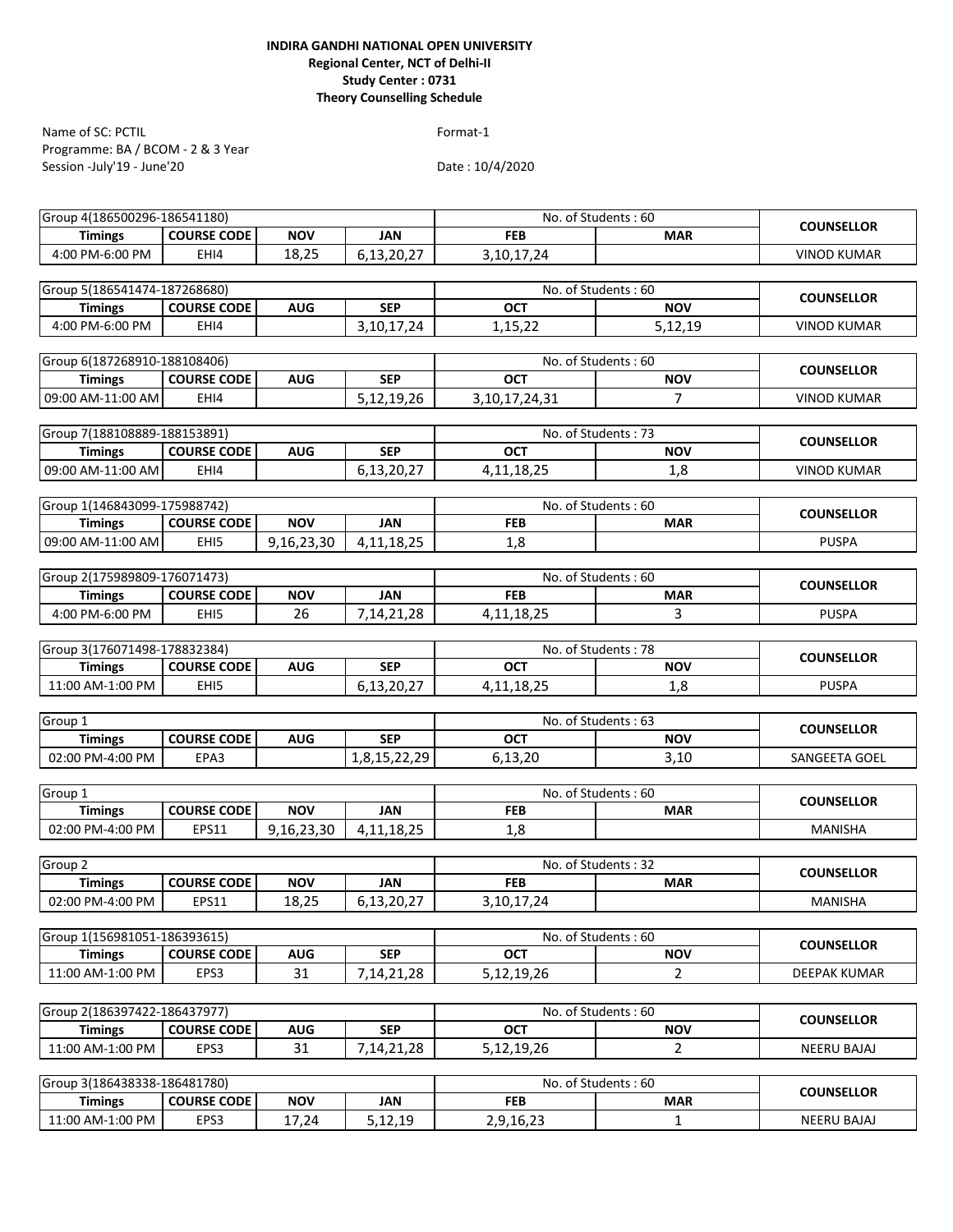| Name of SC: PCTIL                              |                    |            |               | Format-1                          |                              |                    |
|------------------------------------------------|--------------------|------------|---------------|-----------------------------------|------------------------------|--------------------|
| Programme: BA / BCOM - 2 & 3 Year              |                    |            |               |                                   |                              |                    |
| Session -July'19 - June'20                     |                    |            |               | Date: 10/4/2020                   |                              |                    |
| Group 4(186481852-186524826)                   |                    |            |               | No. of Students: 60               |                              |                    |
| <b>Timings</b>                                 | <b>COURSE CODE</b> | <b>NOV</b> | <b>JAN</b>    | <b>FEB</b>                        | <b>MAR</b>                   | <b>COUNSELLOR</b>  |
| 11:00 AM-1:00 PM                               | EPS3               | 17,24      | 5,12,19       | 2,9,16,23                         | 1                            | MANISHA            |
|                                                |                    |            |               |                                   |                              |                    |
| Group 5(186524858-186562682)                   |                    |            |               | No. of Students: 60               | <b>COUNSELLOR</b>            |                    |
| <b>Timings</b>                                 | <b>COURSE CODE</b> | <b>NOV</b> | <b>JAN</b>    | <b>FEB</b>                        | <b>MAR</b>                   |                    |
| 11:00 AM-1:00 PM                               | EPS3               | 18,25      | 6,13,20,27    | 3, 10, 17, 24                     |                              | <b>NEERU BAJAJ</b> |
|                                                |                    |            |               |                                   |                              |                    |
| Group 6(186564235-187299684)<br><b>Timings</b> | <b>COURSE CODE</b> | <b>NOV</b> | <b>JAN</b>    | No. of Students: 60<br><b>FEB</b> | <b>MAR</b>                   | <b>COUNSELLOR</b>  |
| 11:00 AM-1:00 PM                               | EPS3               | 18,25      | 6,13,20,27    | 3, 10, 17, 24                     |                              | <b>MANISHA</b>     |
|                                                |                    |            |               |                                   |                              |                    |
| Group 7(187307237-188107515)                   |                    |            |               | No. of Students: 60               |                              |                    |
| <b>Timings</b>                                 | <b>COURSE CODE</b> | <b>NOV</b> | <b>JAN</b>    | <b>FEB</b>                        | <b>MAR</b>                   | <b>COUNSELLOR</b>  |
| 09:00 AM-11:00 AM                              | EPS3               | 26         | 7,14,21,28    | 4, 11, 18, 25                     | 3                            | <b>MANISHA</b>     |
|                                                |                    |            |               |                                   |                              |                    |
| Group 8(188107530-188146460)                   |                    |            |               | No. of Students: 60               |                              | <b>COUNSELLOR</b>  |
| <b>Timings</b>                                 | <b>COURSE CODE</b> | <b>NOV</b> | <b>JAN</b>    | <b>FEB</b>                        | <b>MAR</b>                   |                    |
| 09:00 AM-11:00 AM                              | EPS3               | 26         | 7,14,21,28    | 4, 11, 18, 25                     | 3                            | <b>NEERU BAJAJ</b> |
|                                                |                    |            |               |                                   |                              |                    |
| Group 9(188146500-189429691)                   |                    |            |               | No. of Students: 23               |                              | <b>COUNSELLOR</b>  |
| <b>Timings</b>                                 | <b>COURSE CODE</b> | <b>AUG</b> | <b>SEP</b>    | <b>OCT</b>                        | <b>NOV</b><br>$\overline{7}$ |                    |
| 02:00 PM-4:00 PM                               | EPS3               |            | 5,12,19,26    | 3, 10, 17, 24, 31                 |                              | <b>NEERU BAJAJ</b> |
| Group 1(168532152-186451219)                   |                    |            |               | No. of Students: 60               |                              |                    |
| <b>Timings</b>                                 | <b>COURSE CODE</b> | FEB        | <b>MAR</b>    | <b>APR</b>                        | <b>MAY</b>                   | <b>COUNSELLOR</b>  |
| 09:00 AM-11:00 AM                              | EPS7               |            | 8             | 16, 19, 20, 23, 26, 27, 30        | 3,10                         | SANGITA RANA       |
|                                                |                    |            |               |                                   |                              |                    |
| Group 2(186455334-186530170)                   |                    |            |               | No. of Students: 60               |                              | <b>COUNSELLOR</b>  |
| <b>Timings</b>                                 | <b>COURSE CODE</b> | <b>NOV</b> | <b>JAN</b>    | <b>FEB</b>                        | <b>MAR</b>                   |                    |
| 04:00 PM-6:00 PM                               | EPS7               | 9,16,23,30 | 4, 11, 18, 25 | 1,8                               |                              | <b>NEERU BAJAJ</b> |
|                                                |                    |            |               |                                   |                              |                    |
| Group 3(186530740-187317861)                   |                    |            |               | No. of Students: 60               |                              | <b>COUNSELLOR</b>  |
| <b>Timings</b>                                 | <b>COURSE CODE</b> | <b>NOV</b> | <b>JAN</b>    | <b>FEB</b>                        | <b>MAR</b>                   |                    |
| 04:00 PM-6:00 PM                               | EPS7               | 18,25      | 6,13,20,27    | 3,10,17,24                        |                              | <b>NEERU BAJAJ</b> |
| Group 4(187318064-189429470)                   |                    |            |               | No. of Students: 67               |                              |                    |
| <b>Timings</b>                                 | <b>COURSE CODE</b> | <b>NOV</b> | JAN           | <b>FEB</b>                        | <b>MAR</b>                   | <b>COUNSELLOR</b>  |
| 04:00 PM-6:00 PM                               | EPS7               | 18,25      | 6,13,20,27    | 3, 10, 17, 24                     |                              | <b>MANISHA</b>     |
|                                                |                    |            |               |                                   |                              |                    |
| Group 1(163099862-186402484)                   |                    |            |               | No. of Students: 67               |                              | <b>COUNSELLOR</b>  |
| <b>Timings</b>                                 | <b>COURSE CODE</b> | <b>NOV</b> | <b>JAN</b>    | <b>FEB</b>                        | <b>MAR</b>                   |                    |
| 02:00 PM-4:00 PM                               | ESO11              | 9,16,23,30 | 4, 11, 18, 25 | 1,8                               |                              | <b>VIVEK YADAV</b> |
|                                                |                    |            |               |                                   |                              |                    |
| Group 2(186404234-186541625)                   |                    |            |               | No. of Students: 67               |                              | <b>COUNSELLOR</b>  |
| <b>Timings</b>                                 | <b>COURSE CODE</b> | <b>NOV</b> | <b>JAN</b>    | <b>FEB</b>                        | <b>MAR</b>                   |                    |
| 02:00 PM-4:00 PM                               | ESO11              | 18,25      | 6,13,20,27    | 3, 10, 17, 24                     |                              | <b>VIVEK YADAV</b> |
|                                                |                    |            |               |                                   |                              |                    |
| Group 3(186542168-188191171)<br><b>Timings</b> | <b>COURSE CODE</b> | <b>NOV</b> | <b>JAN</b>    | No. of Students: 67<br><b>FEB</b> | <b>MAR</b>                   | <b>COUNSELLOR</b>  |
| 02:00 PM-4:00 PM                               | ESO11              | 18,25      | 6,13,20,27    | 3, 10, 17, 24                     |                              | SANGITA RANA       |
|                                                |                    |            |               |                                   |                              |                    |
| Group 1(167140384-181102491)                   |                    |            |               | No. of Students: 65               |                              |                    |
| <b>Timings</b>                                 | <b>COURSE CODE</b> | <b>NOV</b> | <b>JAN</b>    | <b>FEB</b>                        | <b>MAR</b>                   | <b>COUNSELLOR</b>  |

02:00 PM-4:00 PM ESO12 9,16,23,30 4,11,18,25 1,8 1,8 RUCHI SHARMA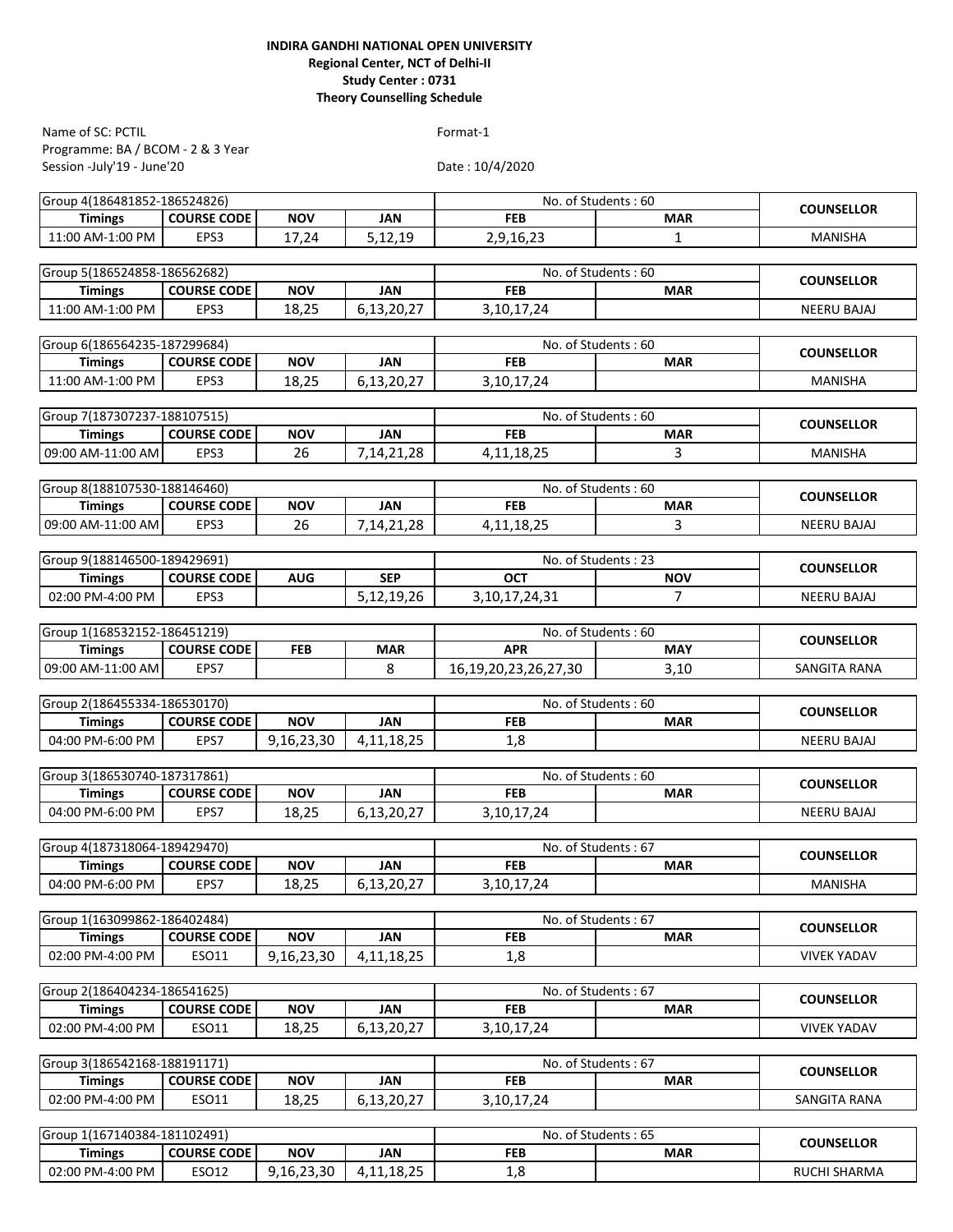Programme: BA / BCOM - 2 & 3 Year Session -July'19 - June'20 Name of SC: PCTIL Format-1

| Group 2(181530113-186543793)                       |               |                            | No. of Students: 65               | <b>COUNSELLOR</b>   |
|----------------------------------------------------|---------------|----------------------------|-----------------------------------|---------------------|
| <b>NOV</b><br><b>COURSE CODE</b><br><b>Timings</b> | <b>JAN</b>    | <b>FEB</b>                 | <b>MAR</b>                        |                     |
| 02:00 PM-4:00 PM<br>9,16,23,30<br><b>ESO12</b>     | 4,11,18,25    | 1,8                        |                                   | SANGEETA GOEL       |
|                                                    |               |                            |                                   |                     |
| Group 3(186544502-189426940)                       |               |                            | No. of Students: 66               | <b>COUNSELLOR</b>   |
| <b>COURSE CODE</b><br><b>NOV</b><br><b>Timings</b> | <b>JAN</b>    | <b>FEB</b>                 | <b>MAR</b>                        |                     |
| 02:00 PM-4:00 PM<br>ESO12<br>18,25                 | 6,13,20,27    | 3, 10, 17, 24              |                                   | <b>RUCHI SHARMA</b> |
|                                                    |               |                            |                                   |                     |
| Group 1(146843099-186511654)                       |               |                            | No. of Students: 61               | <b>COUNSELLOR</b>   |
| <b>FEB</b><br><b>Timings</b><br><b>COURSE CODE</b> | <b>MAR</b>    | <b>APR</b>                 | <b>MAY</b>                        |                     |
| 02:00 PM-4:00 PM<br>15,22,29<br>ESO13              | 7,14          | 18,22,25,29                | 1                                 | SANGITA RANA        |
|                                                    |               |                            |                                   |                     |
| Group 2(186512133-189429043)                       |               |                            | No. of Students: 62               | <b>COUNSELLOR</b>   |
| <b>FEB</b><br><b>Timings</b><br><b>COURSE CODE</b> | <b>MAR</b>    | <b>APR</b>                 | <b>MAY</b>                        |                     |
| 02:00 PM-4:00 PM<br>ESO13<br>15,22,29              | 7,14          | 18,22,25,29                | $\mathbf{1}$                      | RUCHI SHARMA        |
|                                                    |               |                            |                                   |                     |
| Group 1(167168707-186466566)                       |               |                            | No. of Students: 60               | <b>COUNSELLOR</b>   |
| <b>COURSE CODE</b><br><b>NOV</b><br><b>Timings</b> | <b>JAN</b>    | <b>FEB</b>                 | <b>MAR</b>                        |                     |
| 02:00 PM-4:00 PM<br>ESO14<br>17,24                 | 5,12,19       | 2,9,16,23                  | $\mathbf{1}$                      | SANGEETA GOEL       |
|                                                    |               |                            |                                   |                     |
| Group 2(186479089-188116110)                       |               | No. of Students: 60        | <b>COUNSELLOR</b>                 |                     |
| <b>Timings</b><br><b>COURSE CODE</b><br><b>AUG</b> | <b>SEP</b>    | <b>OCT</b>                 | <b>NOV</b>                        |                     |
| 11:00 AM-1:00 PM<br>ESO14                          | 2,9,16,23,30  | 7,14,21                    | 4,11                              | SANGITA RANA        |
|                                                    |               |                            |                                   |                     |
| Group 3(188120521-189429043)                       |               |                            | No. of Students: 25               | <b>COUNSELLOR</b>   |
| <b>Timings</b><br><b>COURSE CODE</b><br><b>AUG</b> | <b>SEP</b>    | <b>OCT</b>                 | <b>NOV</b>                        |                     |
| 11:00 AM-1:00 PM<br><b>ESO14</b>                   | 2,9,16,23,30  | 7,14,21                    | 4,11                              | SANGEETA GOEL       |
|                                                    |               |                            |                                   |                     |
| Group 1(156985786-176009346)                       |               |                            | No. of Students: 60               | <b>COUNSELLOR</b>   |
| <b>COURSE CODE</b><br><b>FEB</b><br><b>Timings</b> | <b>MAR</b>    | <b>APR</b>                 | <b>MAY</b>                        |                     |
| 11:00 AM-1:00 PM<br>ESO15                          | 8             | 16, 19, 20, 23, 26, 27, 30 | 3,10                              | SANGITA RANA        |
|                                                    |               |                            |                                   |                     |
| Group 2(176010800-176092635)                       | <b>SEP</b>    | <b>OCT</b>                 | No. of Students: 60<br><b>NOV</b> | <b>COUNSELLOR</b>   |
| <b>COURSE CODE</b><br><b>AUG</b><br><b>Timings</b> |               |                            |                                   |                     |
| 09:00 AM-11:00 AM<br>ESO15                         | 3, 10, 17, 24 | 1,15,22                    | 5,12,19                           | <b>VIVEK YADAV</b>  |
| Group 3(176093461-178830968)                       |               |                            | No. of Students: 54               |                     |
| <b>COURSE CODE</b><br><b>AUG</b><br><b>Timings</b> | <b>SEP</b>    | <b>OCT</b>                 | <b>NOV</b>                        | <b>COUNSELLOR</b>   |
| 09:00 AM-11:00 AM<br><b>ESO15</b>                  | 3,10,17,24    | 1,15,22                    | 5,12,19                           | SANGEETA GOEL       |
|                                                    |               |                            |                                   |                     |
| Group 1(156981051-175965301)                       |               |                            | No. of Students: 60               |                     |
| <b>COURSE CODE</b><br><b>FEB</b><br><b>Timings</b> | <b>MAR</b>    | <b>APR</b>                 | <b>MAY</b>                        | <b>COUNSELLOR</b>   |
| 04:00 PM-6:00 PM<br>ESO16                          | 8             | 16, 19, 20, 23, 26, 27, 30 | 3,10                              | SANGITA RANA        |
|                                                    |               |                            |                                   |                     |
| Group 2(175966217-176019773)                       |               |                            | No. of Students: 60               |                     |
| <b>COURSE CODE</b><br><b>Timings</b><br><b>FEB</b> | <b>MAR</b>    | <b>APR</b>                 | <b>MAY</b>                        | <b>COUNSELLOR</b>   |
| 04:00 PM-6:00 PM<br>ESO16                          | 8             | 16, 19, 20, 23, 26, 27, 30 | 3,10                              | <b>VIVEK YADAV</b>  |
|                                                    |               |                            |                                   |                     |
| Group 3(176019988-176073169)                       |               |                            | No. of Students: 60               |                     |
| <b>Timings</b><br><b>COURSE CODE</b><br><b>AUG</b> | <b>SEP</b>    | <b>OCT</b>                 | <b>NOV</b>                        | <b>COUNSELLOR</b>   |
| ESO16<br>11:00 AM-1:00 PM                          | 5,12,19,26    | 3, 10, 17, 24, 31          | $\overline{7}$                    | SANGITA RANA        |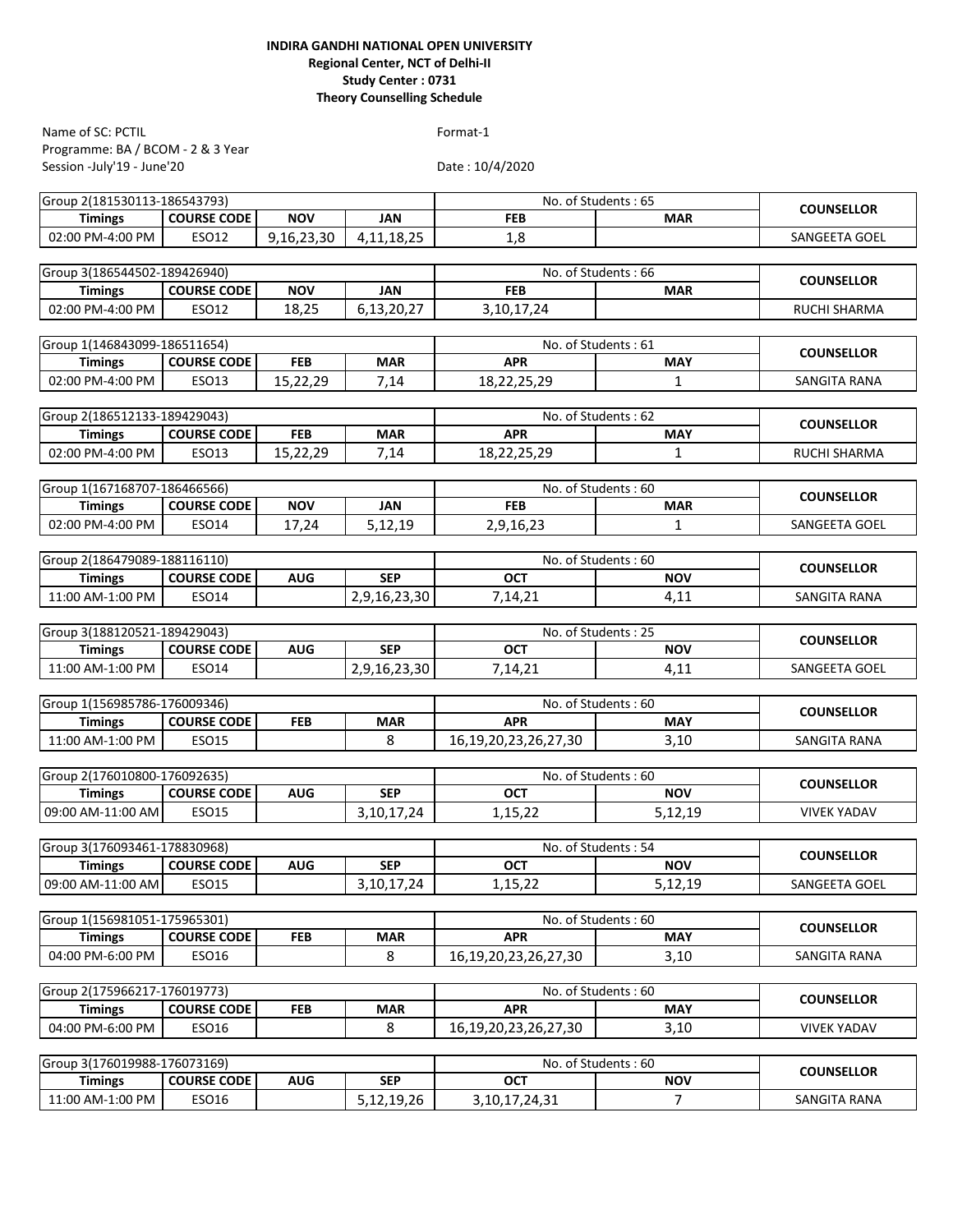Programme: BA / BCOM - 2 & 3 Year Session -July'19 - June'20 Name of SC: PCTIL Format-1

Date : 10/4/2020

| Group 4(176074493-176125780) |                    |            |               | No. of Students: 60              |                     | <b>COUNSELLOR</b>        |  |
|------------------------------|--------------------|------------|---------------|----------------------------------|---------------------|--------------------------|--|
| <b>Timings</b>               | <b>COURSE CODE</b> | <b>AUG</b> | <b>SEP</b>    | <b>OCT</b>                       | <b>NOV</b>          |                          |  |
| 11:00 AM-1:00 PM             | <b>ESO16</b>       |            | 5,12,19,26    | 3, 10, 17, 24, 31                | $\overline{7}$      | <b>VIVEK YADAV</b>       |  |
|                              |                    |            |               |                                  |                     |                          |  |
| Group 5(176126158-178832424) |                    |            |               | No. of Students: 69              |                     | <b>COUNSELLOR</b>        |  |
| <b>Timings</b>               | <b>COURSE CODE</b> | <b>AUG</b> | <b>SEP</b>    | <b>OCT</b>                       | <b>NOV</b>          |                          |  |
| 04:00 PM-6:00 PM             | ESO16              |            | 6,13,20,27    | 4, 11, 18, 25                    | 1,8                 | SANGITA RANA             |  |
|                              |                    |            |               |                                  |                     |                          |  |
| Group 1<br><b>Timings</b>    | <b>COURSE CODE</b> | <b>FEB</b> | <b>MAR</b>    | No. of Students: 3<br><b>APR</b> | <b>MAY</b>          | <b>COUNSELLOR</b>        |  |
| 04:00 PM-6:00 PM             | AEC1               |            |               | 30                               |                     | SHINJINI SARANA          |  |
|                              |                    |            |               |                                  | 7,14,21             |                          |  |
| Group 1                      |                    |            |               | No. of Students: 7               |                     |                          |  |
| <b>Timings</b>               | <b>COURSE CODE</b> | <b>FEB</b> | <b>MAR</b>    | <b>APR</b>                       | <b>MAY</b>          | <b>COUNSELLOR</b>        |  |
| 04:00 PM-6:00 PM             | AMT1               |            |               |                                  | 4, 11, 18, 25       | RATTAN SINGH GOEL        |  |
|                              |                    |            |               |                                  |                     |                          |  |
| Group 1                      |                    |            |               | No. of Students: 41              |                     |                          |  |
| <b>Timings</b>               | <b>COURSE CODE</b> | <b>FEB</b> | <b>MAR</b>    | <b>APR</b>                       | <b>MAY</b>          | <b>COUNSELLOR</b>        |  |
| 09:00 AM-11:00 AM            | ATR1               |            | 8             | 16,20,23,26,27,30                | 2,3,10              | <b>ATIMA DUA</b>         |  |
|                              |                    |            |               |                                  |                     |                          |  |
| Group <sub>1</sub>           |                    |            |               | No. of Students: 56              |                     | <b>COUNSELLOR</b>        |  |
| <b>Timings</b>               | <b>COURSE CODE</b> | <b>FEB</b> | <b>MAR</b>    | <b>APR</b>                       | <b>MAY</b>          |                          |  |
| 04:00 PM-6:00 PM             | <b>BECE107</b>     |            | 8             | 16, 19, 20, 23, 26, 27, 30       | 3,10                | SONAL AGGARWAL           |  |
|                              |                    |            |               |                                  |                     |                          |  |
| Group 1                      |                    |            |               |                                  | No. of Students: 12 |                          |  |
| <b>Timings</b>               | <b>COURSE CODE</b> | <b>NOV</b> | <b>JAN</b>    | <b>FEB</b>                       | <b>MAR</b>          | <b>COUNSELLOR</b>        |  |
| 04:00 PM-6:00 PM             | BECE16             | 9,16,23,30 | 4,11,18,25    | 1,8                              |                     | SONAL AGGARWAL           |  |
|                              |                    |            |               |                                  |                     |                          |  |
| Group 1                      |                    | <b>NOV</b> |               | No. of Students: 57              |                     | <b>COUNSELLOR</b>        |  |
| <b>Timings</b>               | <b>COURSE CODE</b> |            | <b>JAN</b>    | <b>FEB</b>                       | <b>MAR</b>          |                          |  |
| 02:00 PM-4:00 PM             | BECE2              | 9,16,23,30 | 4, 11, 18, 25 | 1,8                              |                     | SONAL AGGARWAL           |  |
| Group 1                      |                    |            |               | No. of Students: 58              |                     |                          |  |
| <b>Timings</b>               | <b>COURSE CODE</b> | <b>AUG</b> | <b>SEP</b>    | <b>OCT</b>                       | <b>NOV</b>          | <b>COUNSELLOR</b>        |  |
| 09:00 AM-11:00 AM            | <b>BEGE101</b>     |            | 1,8,15,22,29  | 6,13,20                          | 3,10                | KUMKUM TIWARI            |  |
|                              |                    |            |               |                                  |                     |                          |  |
| Group 1                      |                    |            |               | No. of Students: 58              |                     |                          |  |
| <b>Timings</b>               | <b>COURSE CODE</b> | <b>AUG</b> | <b>SEP</b>    | <b>OCT</b>                       | <b>NOV</b>          | <b>COUNSELLOR</b>        |  |
| 09:00 AM-11:00 AM            | <b>BEGE102</b>     |            | 1,8,15,22,29  | 6,13,20                          | 3,10                | <b>RIPPU DAMAN SODHI</b> |  |
|                              |                    |            |               |                                  |                     |                          |  |
| Group <sub>1</sub>           |                    |            |               | No. of Students: 27              |                     | <b>COUNSELLOR</b>        |  |
| <b>Timings</b>               | <b>COURSE CODE</b> | <b>NOV</b> | <b>JAN</b>    | <b>FEB</b>                       | <b>MAR</b>          |                          |  |
| 09:00 AM-11:00 AM            | <b>BEGE105</b>     | 17,24      | 5,12,19       | 2,9,16,23                        | 1                   | KUMKUM TIWARI            |  |
|                              |                    |            |               |                                  |                     |                          |  |
| Group 1                      |                    |            |               | No. of Students: 25              |                     | <b>COUNSELLOR</b>        |  |
| <b>Timings</b>               | <b>COURSE CODE</b> | <b>NOV</b> | <b>JAN</b>    | <b>FEB</b>                       | <b>MAR</b>          |                          |  |
| 09:00 AM-11:00 AM            | <b>BEGE106</b>     | 9,16,23,30 | 4, 11, 18, 25 | 1,8                              |                     | <b>KUMKUM TIWARI</b>     |  |
|                              |                    |            |               |                                  |                     |                          |  |
| Group 1                      |                    |            |               | No. of Students: 10              |                     | <b>COUNSELLOR</b>        |  |
| <b>Timings</b>               | <b>COURSE CODE</b> | <b>AUG</b> | <b>SEP</b>    | <b>OCT</b>                       | <b>NOV</b>          |                          |  |
| 11:00 AM-1:00 PM             | <b>BEGE107</b>     |            | 2,9,16,23     |                                  |                     | RACHNA GARG              |  |
| Group 1                      |                    |            |               | No. of Students: 45              |                     |                          |  |
| <b>Timings</b>               | <b>COURSE CODE</b> | <b>FEB</b> | <b>MAR</b>    | <b>APR</b>                       | <b>MAY</b>          | <b>COUNSELLOR</b>        |  |
|                              |                    |            |               |                                  |                     |                          |  |

11:00 AM-1:00 PM BEGE108 15,22,29 7,14 18,22,25,29 1 1 RACHNA GARG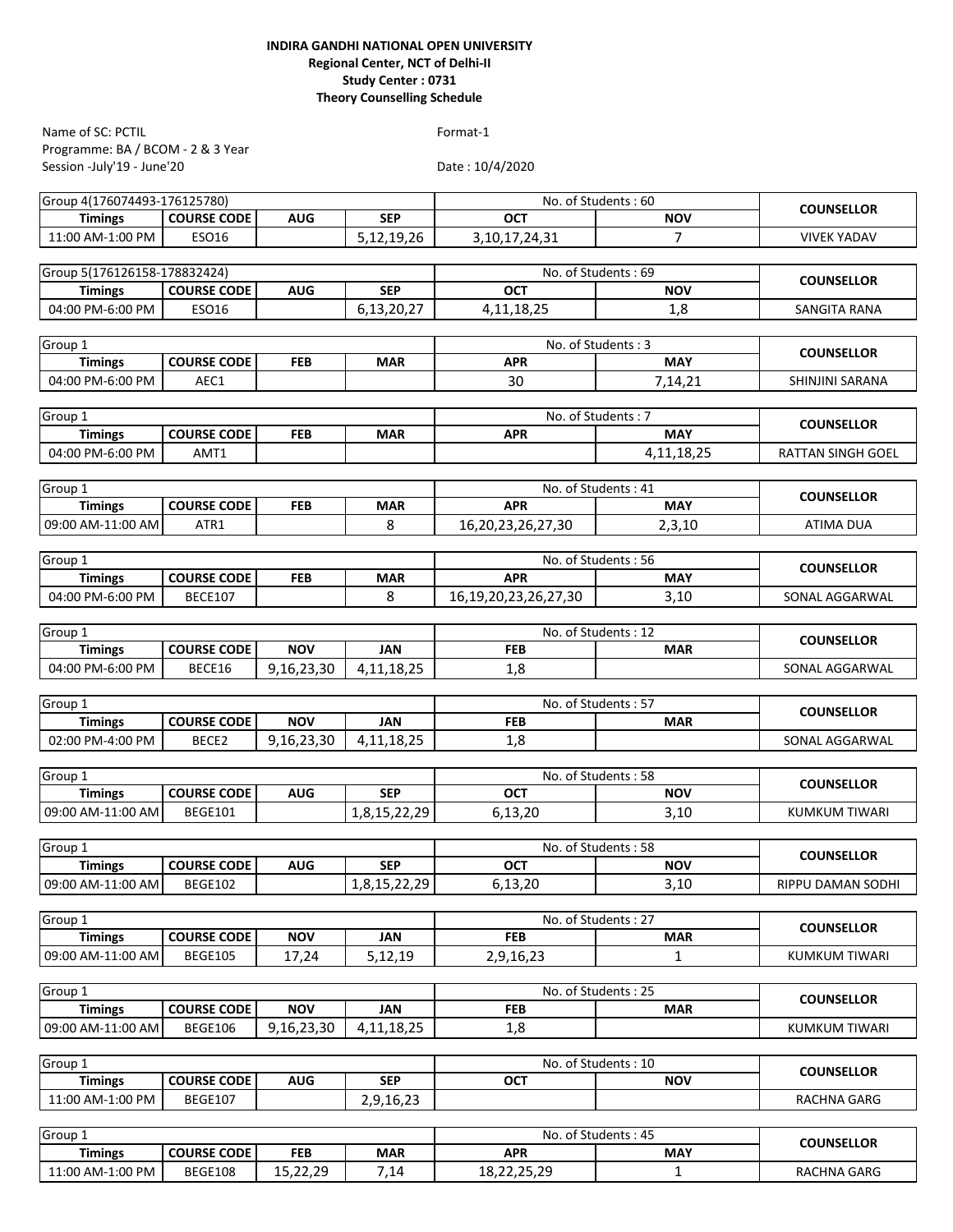| Name of SC: PCTIL                  |                                      |            |               | Format-1                   |                                   |                       |
|------------------------------------|--------------------------------------|------------|---------------|----------------------------|-----------------------------------|-----------------------|
| Programme: BA / BCOM - 2 & 3 Year  |                                      |            |               |                            |                                   |                       |
| Session -July'19 - June'20         |                                      |            |               | Date: 10/4/2020            |                                   |                       |
| Group 1                            |                                      |            |               |                            | No. of Students: 14               |                       |
| <b>Timings</b>                     | <b>COURSE CODE</b>                   | <b>AUG</b> | <b>SEP</b>    | <b>OCT</b>                 | <b>NOV</b>                        | <b>COUNSELLOR</b>     |
| 02:00 PM-4:00 PM                   | BGSE1                                |            | 2,9,16,23,30  | 7,14,21                    | 4,11                              | SHINJINI SARANA       |
| Group 1                            |                                      |            |               |                            | No. of Students: 15               |                       |
| <b>Timings</b>                     | <b>COURSE CODE</b>                   | AUG        | <b>SEP</b>    | <b>OCT</b>                 | <b>NOV</b>                        | <b>COUNSELLOR</b>     |
| 09:00 AM-11:00 AM                  | BHDE108                              | 31         | 7, 14, 21, 28 | 5,12,19,26                 | $\overline{2}$                    | <b>KAMLESH THOHAN</b> |
| Group 1                            |                                      |            |               |                            | No. of Students: 15               |                       |
| <b>Timings</b>                     | <b>COURSE CODE</b>                   | <b>NOV</b> | <b>JAN</b>    | <b>FEB</b>                 | <b>MAR</b>                        | <b>COUNSELLOR</b>     |
| 04:00 PM-6:00 PM                   | <b>BHIE107</b>                       | 17,24      | 5,12,19       | 2,9,16,23                  | $\mathbf{1}$                      | RUPALI BHALLA MATHUR  |
|                                    |                                      |            |               |                            |                                   |                       |
| Group 1                            |                                      |            | <b>MAR</b>    | <b>APR</b>                 | No. of Students: 31<br><b>MAY</b> | <b>COUNSELLOR</b>     |
| <b>Timings</b><br>02:00 PM-4:00 PM | <b>COURSE CODE</b><br><b>BPAE104</b> | <b>FEB</b> | 8             | 16, 19, 20, 23, 26, 27, 30 | 3,10                              | <b>MADHU SHUKLA</b>   |
|                                    | $\cdot$                              |            |               |                            |                                   |                       |
| Group 1                            |                                      |            |               |                            | No. of Students: 8                | <b>COUNSELLOR</b>     |
| <b>Timings</b>                     | <b>COURSE CODE</b>                   | <b>AUG</b> | <b>SEP</b>    | <b>OCT</b>                 | <b>NOV</b>                        |                       |
| 11:00 AM-1:00 PM                   | BSWE6                                |            | 30            | 7,14,21                    |                                   | RUCHI SHARMA          |
| Group 1                            |                                      |            |               |                            | No. of Students: 1                |                       |
| <b>Timings</b>                     | <b>COURSE CODE</b>                   | <b>AUG</b> | <b>SEP</b>    | <b>OCT</b>                 | <b>NOV</b>                        | <b>COUNSELLOR</b>     |
| 04:00 PM-6:00 PM                   | BULE1                                |            | 1,8,15,22     |                            |                                   | S.D IBRAHIM           |
|                                    |                                      |            |               |                            |                                   |                       |
| Group 1                            |                                      |            |               |                            | No. of Students: 2                | <b>COUNSELLOR</b>     |
| <b>Timings</b>                     | <b>COURSE CODE</b>                   | <b>AUG</b> | <b>SEP</b>    | <b>OCT</b>                 | <b>NOV</b>                        |                       |
| 04:00 PM-6:00 PM                   | BULE <sub>2</sub>                    |            | 29            | 6,13,20                    |                                   | S.D IBRAHIM           |
| Group 1                            |                                      |            |               |                            | No. of Students: 1                |                       |
| <b>Timings</b>                     | <b>COURSE CODE</b>                   | <b>AUG</b> | <b>SEP</b>    | <b>OCT</b>                 | <b>NOV</b>                        | <b>COUNSELLOR</b>     |
| 02:00 PM-4:00 PM                   | BULE3                                |            | 2,9,16,23     |                            |                                   | S.D IBRAHIM           |
| Group 1                            |                                      |            |               |                            | No. of Students: 1                |                       |
| <b>Timings</b>                     | <b>COURSE CODE</b>                   | <b>AUG</b> | <b>SEP</b>    | <b>OCT</b>                 | <b>NOV</b>                        | <b>COUNSELLOR</b>     |
| 02:00 PM-4:00 PM                   | BULE4                                |            | 3, 10, 17, 24 |                            |                                   | S.D IBRAHIM           |
|                                    |                                      |            |               |                            |                                   |                       |
| Group 1<br><b>Timings</b>          | <b>COURSE CODE</b>                   | <b>AUG</b> | <b>SEP</b>    | <b>OCT</b>                 | No. of Students: 1<br><b>NOV</b>  | <b>COUNSELLOR</b>     |
| 02:00 PM-4:00 PM                   | BULE6                                |            |               |                            | 3,10                              | S.D IBRAHIM           |
| 04:00 PM-6:00 PM                   | BULE6                                |            |               |                            | 3,10                              | <b>S.D IBRAHIM</b>    |
|                                    |                                      |            |               |                            |                                   |                       |
| Group 1                            |                                      |            |               |                            | No. of Students: 9                | <b>COUNSELLOR</b>     |
| <b>Timings</b>                     | <b>COURSE CODE</b>                   | <b>JAN</b> | <b>FEB</b>    | <b>MAR</b>                 | <b>APR</b>                        |                       |
| 09:00 AM-11:00 AM                  | EEC11                                |            | 15,22,29      | $\overline{7}$             |                                   | SONAL AGGARWAL        |
| Group 1                            |                                      |            |               |                            | No. of Students: 12               |                       |
| <b>Timings</b>                     | <b>COURSE CODE</b>                   | <b>FEB</b> | <b>MAR</b>    | <b>APR</b>                 | <b>MAY</b>                        | <b>COUNSELLOR</b>     |
| 11:00 AM-1:00 PM                   | EEC13                                | 15,22,29   | 7,14          | 18,22,25,29                | 1                                 | AYUSHI JAIN           |
|                                    |                                      |            |               |                            |                                   |                       |
| Group 1<br><b>Timings</b>          | <b>COURSE CODE</b>                   | <b>FEB</b> | <b>MAR</b>    | <b>APR</b>                 | No. of Students: 58<br><b>MAY</b> | <b>COUNSELLOR</b>     |
| 09:00 AM-11:00 AM                  | EHD <sub>2</sub>                     | 15,22,29   | 7,14          | 18,22,25,29                | 1                                 | <b>VIMLA BHATT</b>    |
|                                    |                                      |            |               |                            |                                   |                       |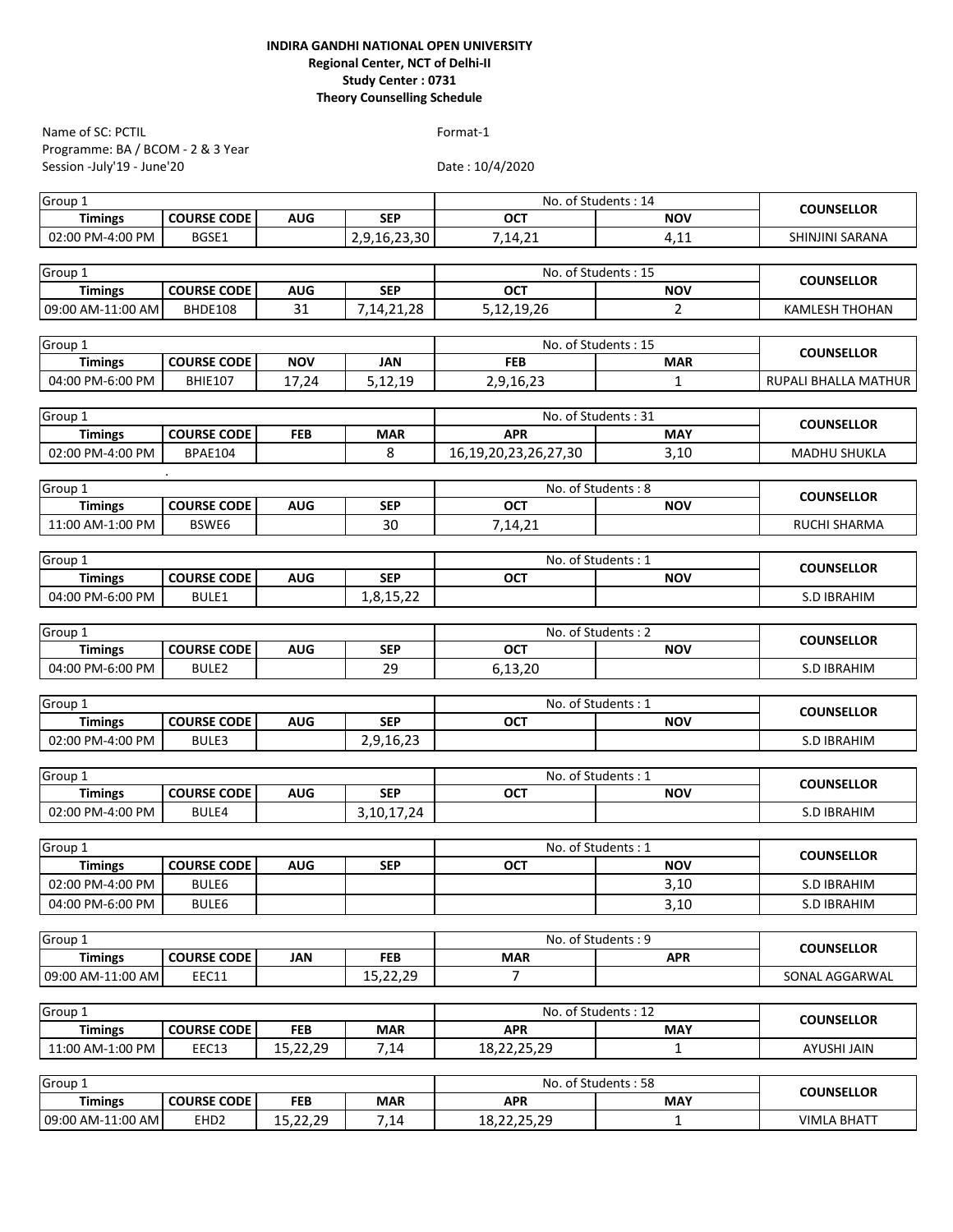| Name of SC: PCTIL                 |                    |            |            | Format-1                          |              |                     |
|-----------------------------------|--------------------|------------|------------|-----------------------------------|--------------|---------------------|
| Programme: BA / BCOM - 2 & 3 Year |                    |            |            |                                   |              |                     |
| Session -July'19 - June'20        |                    |            |            | Date: 10/4/2020                   |              |                     |
| Group $1$                         |                    |            |            | No. of Students: 37               |              |                     |
| <b>Timings</b>                    | <b>COURSE CODE</b> | <b>FEB</b> | <b>MAR</b> | <b>APR</b>                        | <b>MAY</b>   | <b>COUNSELLOR</b>   |
| 11:00 AM-1:00 PM                  | EHD4               | 15,22,29   | 7,14       | 18,22,25,29                       | $\mathbf{1}$ | <b>REENA MALIK</b>  |
|                                   |                    |            |            |                                   |              |                     |
| Group 1                           |                    |            |            | No. of Students: 18               |              | <b>COUNSELLOR</b>   |
| <b>Timings</b>                    | <b>COURSE CODE</b> | <b>FEB</b> | <b>MAR</b> | <b>APR</b>                        | <b>MAY</b>   |                     |
| 02:00 PM-4:00 PM                  | EHD5               | 15,22,29   | 7,14       | 18,22,25,29                       | $\mathbf{1}$ | <b>VARSHA GARG</b>  |
|                                   |                    |            |            | No. of Students: 18               |              |                     |
| Group 1<br><b>Timings</b>         | <b>COURSE CODE</b> | <b>FEB</b> | <b>MAR</b> | <b>APR</b>                        | <b>MAY</b>   | <b>COUNSELLOR</b>   |
| 04:00 PM-6:00 PM                  | EHI <sub>6</sub>   |            | 8          | 16, 19, 20, 23, 26, 27, 30        | 3,10         | DEEPAK KUMAR        |
|                                   |                    |            |            |                                   |              |                     |
| Group 1                           |                    |            |            | No. of Students: 21               |              |                     |
| <b>Timings</b>                    | <b>COURSE CODE</b> | <b>FEB</b> | <b>MAR</b> | <b>APR</b>                        | <b>MAY</b>   | <b>COUNSELLOR</b>   |
| 09:00 AM-11:00 AM                 | EPA1               | 15,22,29   | 7,14       | 22,25,28,29                       | $\mathbf{1}$ | <b>ATIMA DUA</b>    |
|                                   |                    |            |            |                                   |              |                     |
| Group 1                           |                    |            |            | No. of Students: 14               |              | <b>COUNSELLOR</b>   |
| <b>Timings</b>                    | <b>COURSE CODE</b> | <b>FEB</b> | <b>MAR</b> | <b>APR</b>                        | <b>MAY</b>   |                     |
| 11:00 AM-1:00 PM                  | EPA5               | 15,22,29   | 7,14       | 18,22,25,29                       | $\mathbf{1}$ | <b>MADHU SHUKLA</b> |
|                                   |                    |            |            |                                   |              |                     |
| Group 1                           |                    |            |            | No. of Students: 19               |              | <b>COUNSELLOR</b>   |
| <b>Timings</b>                    | <b>COURSE CODE</b> | <b>FEB</b> | <b>MAR</b> | <b>APR</b>                        | <b>MAY</b>   |                     |
| 02:00 PM-4:00 PM                  | EPA6               | 15,22,29   | 7,14       | 18,22,25,29                       | 1            | <b>MADHU SHUKLA</b> |
| Group 1                           |                    |            |            | No. of Students: 51               |              |                     |
| <b>Timings</b>                    | <b>COURSE CODE</b> | <b>FEB</b> | <b>MAR</b> | <b>APR</b>                        | <b>MAY</b>   | <b>COUNSELLOR</b>   |
| 11:00 AM-1:00 PM                  | EPS15              |            | 8          | 16, 19, 20, 23, 26, 27, 30        | 3,10         | <b>MADHU SHUKLA</b> |
|                                   |                    |            |            |                                   |              |                     |
| Group 1                           |                    |            |            | No. of Students: 40               |              |                     |
| <b>Timings</b>                    | <b>COURSE CODE</b> | <b>FEB</b> | <b>MAR</b> | <b>APR</b>                        | <b>MAY</b>   | <b>COUNSELLOR</b>   |
| 09:00 AM-11:00 AM                 | EPS6               |            | 8          | 16, 19, 20, 23, 26, 27, 30        | 3,10         | <b>MADHU SHUKLA</b> |
|                                   |                    |            |            |                                   |              |                     |
| Group 1                           |                    |            |            | No. of Students: 22               |              | <b>COUNSELLOR</b>   |
| <b>Timings</b>                    | <b>COURSE CODE</b> | <b>FEB</b> | <b>MAR</b> | <b>APR</b>                        | <b>MAY</b>   |                     |
| 02:00 PM-4:00 PM                  | EPS8               |            | 8          | 16, 19, 20, 23, 26, 27, 30        | 3,10         | SANGITA RANA        |
| Group 1                           |                    |            |            |                                   |              |                     |
| <b>Timings</b>                    | <b>COURSE CODE</b> | <b>FEB</b> | <b>MAR</b> | No. of Students: 22<br><b>APR</b> | <b>MAY</b>   | <b>COUNSELLOR</b>   |
| 04:00 PM-6:00 PM                  | EPS9               |            | 8          | 16, 19, 20, 23, 26, 27, 30        | 3,10         | MADHULIKA GILL      |
|                                   |                    |            |            |                                   |              |                     |
| Group 1                           |                    |            |            | No. of Students: 78               |              |                     |
| <b>Timings</b>                    | <b>COURSE CODE</b> | <b>NOV</b> | <b>JAN</b> | <b>FEB</b>                        | <b>MAR</b>   | <b>COUNSELLOR</b>   |
| 04:00 PM-6:00 PM                  | AED1               | 9,16,23,30 | 4          |                                   |              | KOMAL               |
|                                   |                    |            |            |                                   |              |                     |
| Group 1                           |                    |            |            | No. of Students: 78               |              | <b>COUNSELLOR</b>   |
| <b>Timings</b>                    | <b>COURSE CODE</b> | <b>NOV</b> | <b>JAN</b> | <b>FEB</b>                        | <b>MAR</b>   |                     |
| 11:00 AM-1:00 PM                  | ECO10              | 9,16,23,30 | 4          |                                   |              | <b>MANMEET KAUR</b> |
|                                   |                    |            |            |                                   |              |                     |
| Group <sub>1</sub>                |                    |            |            | No. of Students: 78               |              | <b>COUNSELLOR</b>   |
| <b>Timings</b>                    | <b>COURSE CODE</b> | <b>NOV</b> | <b>JAN</b> | <b>FEB</b>                        | <b>MAR</b>   |                     |
| 11:00 AM-1:00 PM                  | ECO11              |            | 11,18,25   | 1,8                               |              | <b>MANMEET KAUR</b> |
| Group 1                           |                    |            |            | No. of Students: 84               |              |                     |
| <b>Timings</b>                    | <b>COURSE CODE</b> | <b>FEB</b> | <b>MAR</b> | <b>APR</b>                        | <b>MAY</b>   | <b>COUNSELLOR</b>   |
|                                   |                    |            |            |                                   |              |                     |

11:00 AM-1:00 PM BCOE108 8 16,19,20,23 TEJ MAHESHWARI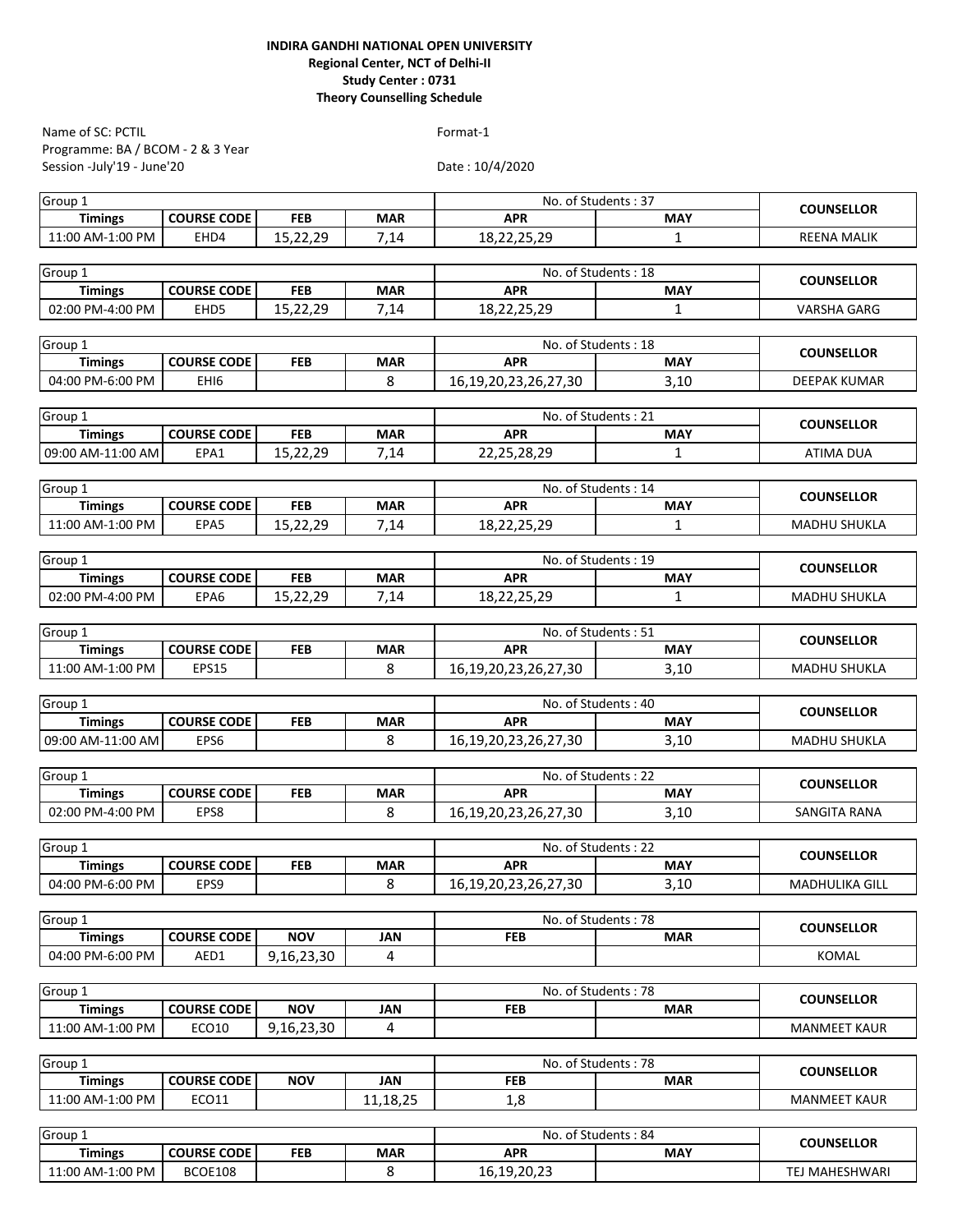Programme: BA / BCOM - 2 & 3 Year Session -July'19 - June'20 Name of SC: PCTIL Format-1

| Group 1                             |                                        |            |            |                     | No. of Students: 84     |                     |
|-------------------------------------|----------------------------------------|------------|------------|---------------------|-------------------------|---------------------|
| <b>Timings</b>                      | <b>COURSE CODE</b>                     | FEB        | <b>MAR</b> | <b>APR</b>          | <b>MAY</b>              | <b>COUNSELLOR</b>   |
| 11:00 AM-1:00 PM                    | ECO <sub>9</sub>                       |            |            | 17,20,26            | 3,10                    | <b>KOMAL</b>        |
|                                     |                                        |            |            |                     |                         |                     |
| Group 1(159771753-186456644)        |                                        |            |            |                     | No. of Students: 69     |                     |
| <b>Timings</b>                      | <b>COURSE CODE</b>                     | JAN        | <b>FEB</b> | <b>MAR</b>          | <b>APR</b>              | <b>COUNSELLOR</b>   |
| 09:00 AM-11:00 AM                   | ECO12                                  |            | 15,22,29   | 7,14                |                         | ANURAG BAJAJ        |
|                                     |                                        |            |            |                     |                         |                     |
| Group 2(186457843-186564432)        |                                        |            |            |                     | No. of Students: 69     | <b>COUNSELLOR</b>   |
| <b>Timings</b>                      | <b>COURSE CODE</b>                     | <b>JAN</b> | <b>FEB</b> | <b>MAR</b>          | <b>APR</b>              |                     |
| 09:00 AM-11:00 AM                   | ECO12                                  |            |            |                     | 18, 19, 20, 21, 26      | AYUSHI JAIN         |
|                                     |                                        |            |            |                     |                         |                     |
| Group 3(186564575-189434543)        |                                        |            |            | No. of Students: 69 |                         | <b>COUNSELLOR</b>   |
| <b>Timings</b>                      | <b>COURSE CODE</b>                     | <b>NOV</b> | <b>JAN</b> | <b>FEB</b>          | <b>MAR</b>              |                     |
| 04:00 PM-6:00 PM                    | ECO12                                  | 26         | 7,14,21,28 |                     |                         | ANURAG BAJAJ        |
|                                     |                                        |            |            |                     |                         |                     |
| Group 1(159771753-186533753)        |                                        |            |            |                     | No. of Students: 66     | <b>COUNSELLOR</b>   |
| <b>Timings</b>                      | <b>COURSE CODE</b>                     | <b>AUG</b> | <b>SEP</b> | <b>OCT</b>          | <b>NOV</b>              |                     |
| 02:00 PM-4:00 PM                    | ECO13                                  | 31         | 7,14,21,28 |                     |                         | <b>KRATI GUPTA</b>  |
|                                     |                                        |            |            |                     |                         |                     |
| Group 2(186534081-189434543)        |                                        |            |            |                     | No. of Students: 67     | <b>COUNSELLOR</b>   |
| <b>Timings</b>                      | <b>COURSE CODE</b>                     | <b>NOV</b> | JAN        | <b>FEB</b>          | <b>MAR</b>              |                     |
| 04:00 PM-6:00 PM                    | ECO13                                  |            |            | 4, 11, 18, 25       | 3                       | <b>KRATI GUPTA</b>  |
| Group 1(159771753-186456644)        |                                        |            |            |                     | No. of Students: 69     |                     |
| <b>Timings</b>                      | <b>COURSE CODE</b>                     | <b>NOV</b> | JAN        | <b>FEB</b>          | <b>MAR</b>              | <b>COUNSELLOR</b>   |
| 09:00 AM-11:00 AM                   | ECO14                                  | 17,24      | 5,12,19    |                     |                         | ANURAG BAJAJ        |
|                                     |                                        |            |            |                     |                         |                     |
|                                     |                                        |            |            |                     |                         |                     |
|                                     |                                        |            |            |                     |                         |                     |
| Group 2(186457843-186564432)        |                                        |            |            |                     | No. of Students: 69     | <b>COUNSELLOR</b>   |
| <b>Timings</b>                      | <b>COURSE CODE</b>                     | <b>NOV</b> | JAN        | <b>FEB</b>          | <b>MAR</b>              |                     |
| 09:00 AM-11:00 AM                   | ECO14                                  |            |            | 2,9,16,23           | $\mathbf{1}$            | ANURAG BAJAJ        |
|                                     |                                        |            |            |                     | No. of Students: 69     |                     |
| Group 3(186564575-189434543)        | <b>COURSE CODE</b>                     | <b>AUG</b> | <b>SEP</b> | OCT                 | <b>NOV</b>              | <b>COUNSELLOR</b>   |
| <b>Timings</b><br>02:00 PM-4:00 PM  | <b>ECO14</b>                           |            |            | 15.22               | 5,12,19                 | ANURAG BAJAJ        |
|                                     |                                        |            |            |                     |                         |                     |
| Group 1(159771753-186440341)        |                                        |            |            |                     | No. of Students: 60     |                     |
| <b>Timings</b>                      | <b>COURSE CODE</b>                     | <b>FEB</b> | <b>MAR</b> | <b>APR</b>          | <b>MAY</b>              | <b>COUNSELLOR</b>   |
| 02:00 PM-4:00 PM                    | ECO <sub>3</sub>                       |            |            | 25                  | 2,9,16,23               | <b>KRATI GUPTA</b>  |
|                                     |                                        |            |            |                     |                         |                     |
| Group 2(186441350-186533753)        |                                        |            |            |                     | No. of Students: 60     |                     |
| <b>Timings</b>                      | <b>COURSE CODE</b>                     | <b>FEB</b> | <b>MAR</b> | <b>APR</b>          | <b>MAY</b>              | <b>COUNSELLOR</b>   |
| 04:00 PM-6:00 PM                    | ECO <sub>3</sub>                       |            |            | 25                  | 2,9,16,23               | <b>KRATI GUPTA</b>  |
|                                     |                                        |            |            |                     |                         |                     |
| Group 3(186534081-187269950)        |                                        |            |            |                     | No. of Students: 60     |                     |
| <b>Timings</b>                      | <b>COURSE CODE</b>                     | <b>FEB</b> | <b>MAR</b> | <b>APR</b>          | <b>MAY</b>              | <b>COUNSELLOR</b>   |
| 09:00 AM-11:00 AM                   | ECO <sub>3</sub>                       |            |            | 18,21,24,28         | $\mathbf{1}$            | <b>KRATI GUPTA</b>  |
|                                     |                                        |            |            |                     |                         |                     |
| Group 4(187270780-189434543)        |                                        |            |            |                     | No. of Students: 61     | <b>COUNSELLOR</b>   |
| <b>Timings</b>                      | <b>COURSE CODE</b>                     | FEB        | <b>MAR</b> | <b>APR</b>          | <b>MAY</b>              |                     |
| 09:00 AM-11:00 AM                   | ECO <sub>3</sub>                       |            |            | 18, 21, 24, 28      | 1                       | <b>ANURAG BAJAJ</b> |
|                                     |                                        |            |            |                     |                         |                     |
| Group 1(159771753-186457843)        |                                        |            |            |                     | No. of Students: 69     | <b>COUNSELLOR</b>   |
| <b>Timings</b><br>09:00 AM-11:00 AM | <b>COURSE CODE</b><br>ECO <sub>5</sub> | <b>FEB</b> | <b>MAR</b> | <b>APR</b><br>25    | <b>MAY</b><br>2,9,16,23 | AYUSHI JAIN         |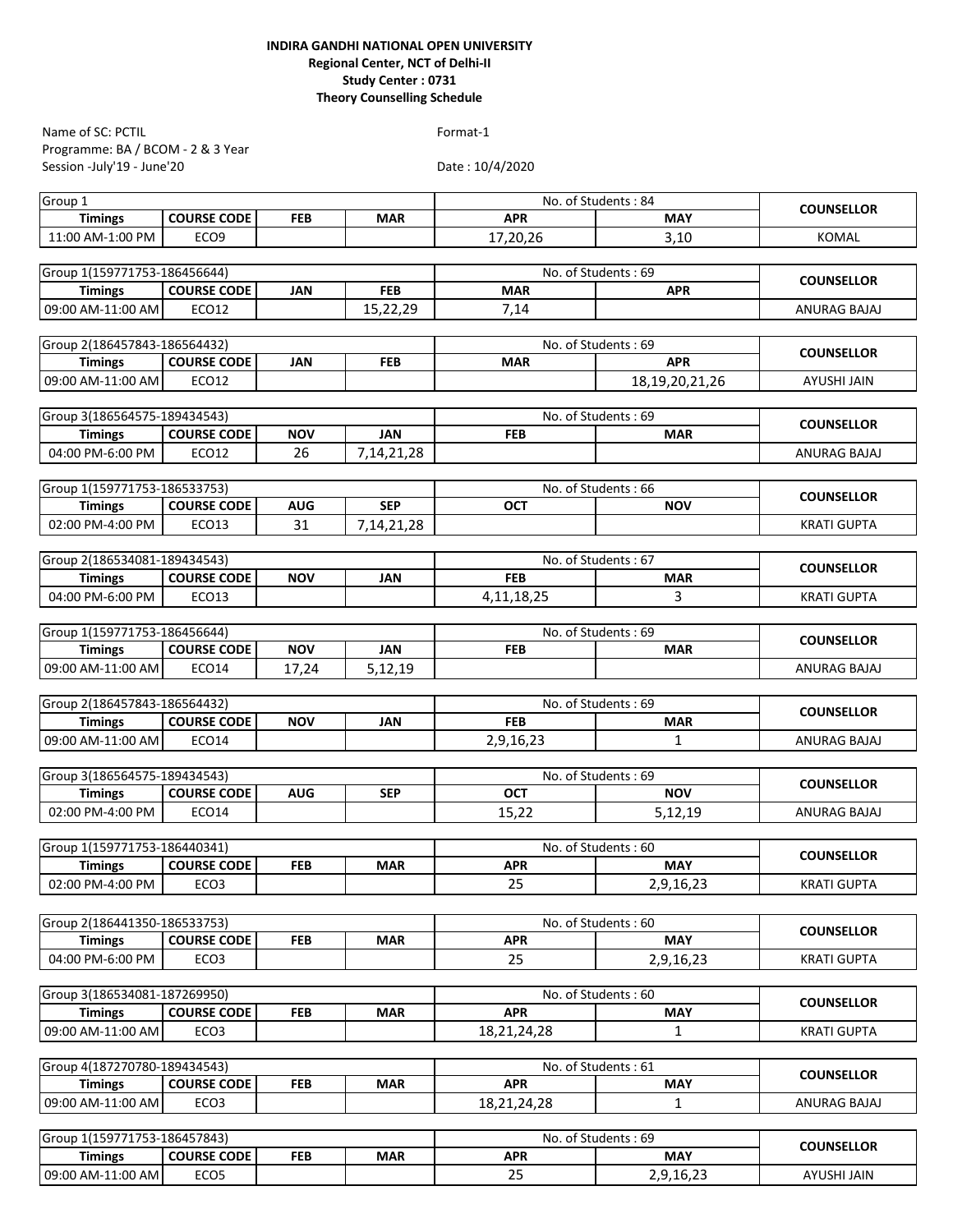Programme: BA / BCOM - 2 & 3 Year Session -July'19 - June'20 Name of SC: PCTIL Format-1

| Group 2(186458590-186560055)       |                            |            |            |                  | No. of Students: 69 |                     |
|------------------------------------|----------------------------|------------|------------|------------------|---------------------|---------------------|
| <b>Timings</b>                     | <b>COURSE CODE</b>         | <b>FEB</b> | <b>MAR</b> | <b>APR</b>       | <b>MAY</b>          | <b>COUNSELLOR</b>   |
| 09:00 AM-11:00 AM                  | ECO <sub>5</sub>           |            |            | 22,25            | 5,12,19             | <b>KRATI GUPTA</b>  |
|                                    |                            |            |            |                  |                     |                     |
| Group 3(186560102-189434543)       |                            |            |            |                  | No. of Students: 68 | <b>COUNSELLOR</b>   |
| <b>Timings</b>                     | <b>COURSE CODE</b>         | <b>FEB</b> | <b>MAR</b> | <b>APR</b>       | <b>MAY</b>          |                     |
| 09:00 AM-11:00 AM                  | ECO <sub>5</sub>           |            |            | 30               | 7,14,21,28          | ANURAG BAJAJ        |
|                                    |                            |            |            |                  |                     |                     |
| Group 1(175994818-186545837)       |                            |            |            |                  | No. of Students: 60 | <b>COUNSELLOR</b>   |
| <b>Timings</b>                     | <b>COURSE CODE</b>         | <b>FEB</b> | <b>MAR</b> | <b>APR</b>       | <b>MAY</b>          |                     |
| 11:00 AM-1:00 PM                   | ECO <sub>6</sub>           |            |            | 25               | 2,9,16,23           | <b>AYUSHI JAIN</b>  |
| Group 2(186546473-188173521)       |                            |            |            |                  | No. of Students: 48 |                     |
| <b>Timings</b>                     | <b>COURSE CODE</b>         | <b>FEB</b> | <b>MAR</b> | <b>APR</b>       | <b>MAY</b>          | <b>COUNSELLOR</b>   |
| 11:00 AM-1:00 PM                   | ECO <sub>6</sub>           |            |            | 30               | 7,14,21,28          | <b>KRATI GUPTA</b>  |
|                                    |                            |            |            |                  |                     |                     |
| Group 1(159771753-186457843)       |                            |            |            |                  | No. of Students: 69 | <b>COUNSELLOR</b>   |
| <b>Timings</b>                     | <b>COURSE CODE</b>         | <b>FEB</b> | <b>MAR</b> | <b>APR</b>       | <b>MAY</b>          |                     |
| 02:00 PM-4:00 PM                   | ECO7                       |            |            | 25               | 2,9,16,23           | AYUSHI JAIN         |
|                                    |                            |            |            |                  |                     |                     |
| Group 2(186458590-186560055)       |                            |            |            |                  | No. of Students: 69 | <b>COUNSELLOR</b>   |
| <b>Timings</b>                     | <b>COURSE CODE</b>         | <b>FEB</b> | <b>MAR</b> | <b>APR</b>       | <b>MAY</b>          |                     |
| 02:00 PM-4:00 PM                   | ECO7                       |            |            | 30               | 7,14,21,28          | ANURAG BAJAJ        |
|                                    |                            |            |            |                  | No. of Students: 68 |                     |
| Group 3(186560102-189434543)       |                            |            |            |                  | <b>MAY</b>          | <b>COUNSELLOR</b>   |
| <b>Timings</b><br>04:00 PM-6:00 PM | <b>COURSE CODE</b><br>ECO7 | <b>FEB</b> | <b>MAR</b> | <b>APR</b><br>30 |                     | ANURAG BAJAJ        |
|                                    |                            |            |            |                  | 7, 14, 21, 28       |                     |
| Group 1                            |                            |            |            |                  | No. of Students: 47 |                     |
| <b>Timings</b>                     | <b>COURSE CODE</b>         | <b>FEB</b> | <b>MAR</b> | <b>APR</b>       | <b>MAY</b>          | <b>COUNSELLOR</b>   |
| 02:00 PM-4:00 PM                   | AMK1                       |            |            |                  | 1,4,9,16,23         | <b>MANMEET KAUR</b> |
|                                    |                            |            |            |                  |                     |                     |
| Group 1                            |                            |            |            |                  | No. of Students: 18 | <b>COUNSELLOR</b>   |
| <b>Timings</b>                     | <b>COURSE CODE</b>         | <b>FEB</b> | <b>MAR</b> | <b>APR</b>       | <b>MAY</b>          |                     |
| 04:00 PM-6:00 PM                   | AOM1                       |            |            | 25               | 2,9,16,23           | <b>ATIMA DUA</b>    |
|                                    |                            |            |            |                  |                     |                     |
| Group 1                            |                            |            |            |                  | No. of Students: 3  | <b>COUNSELLOR</b>   |
| <b>Timings</b>                     | <b>COURSE CODE</b>         | <b>FEB</b> | <b>MAR</b> | <b>APR</b>       | <b>MAY</b>          |                     |
| 09:00 AM-11:00 AM                  | AOR1                       |            |            |                  | 17,31               | <b>MANMEET KAUR</b> |
| Group 1                            |                            |            |            |                  | No. of Students: 2  |                     |
| <b>Timings</b>                     | <b>COURSE CODE</b>         | <b>FEB</b> | <b>MAR</b> | <b>APR</b>       | <b>MAY</b>          | <b>COUNSELLOR</b>   |
| 09:00 AM-11:00 AM                  | ASP1                       |            |            |                  | 17,31               | <b>KRATI GUPTA</b>  |
|                                    |                            |            |            |                  |                     |                     |
| Group 1                            |                            |            |            |                  | No. of Students: 1  |                     |
| <b>Timings</b>                     | <b>COURSE CODE</b>         | <b>FEB</b> | <b>MAR</b> | <b>APR</b>       | <b>MAY</b>          | <b>COUNSELLOR</b>   |
| 09:00 AM-11:00 AM                  | AST1                       |            |            |                  | 17,31               | RIPPU DAMAN SODHI   |
|                                    |                            |            |            |                  |                     |                     |
| Group 1                            |                            |            |            |                  | No. of Students: 19 | <b>COUNSELLOR</b>   |
| <b>Timings</b>                     | <b>COURSE CODE</b>         | <b>FEB</b> | <b>MAR</b> | <b>APR</b>       | <b>MAY</b>          |                     |
| 11:00 AM-1:00 PM                   | BCOA1                      |            |            |                  | 2,9,16,23,30        | RACHNA GARG         |
|                                    |                            |            |            |                  |                     |                     |
| Group 1                            |                            |            |            |                  | No. of Students: 7  | <b>COUNSELLOR</b>   |
| <b>Timings</b>                     | <b>COURSE CODE</b>         | FEB        | <b>MAR</b> | <b>APR</b>       | <b>MAY</b>          |                     |
| 11:00 AM-1:00 PM                   | BEGA1                      |            |            |                  | 17,31               | RIPPU DAMAN SODHI   |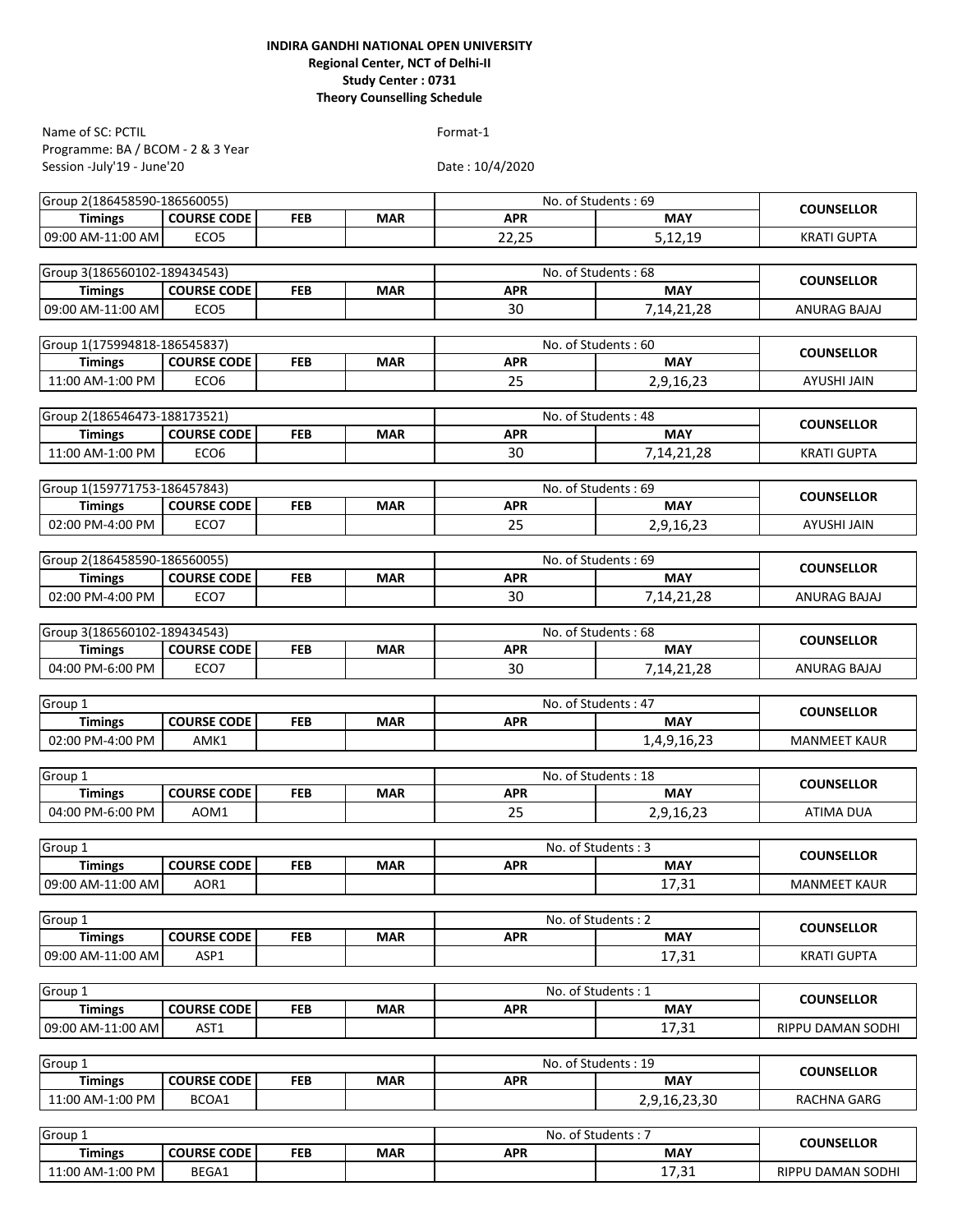| Name of SC: PCTIL                  |                             |            |            | Format-1        |                                  |                    |
|------------------------------------|-----------------------------|------------|------------|-----------------|----------------------------------|--------------------|
| Programme: BA / BCOM - 2 & 3 Year  |                             |            |            |                 |                                  |                    |
| Session -July'19 - June'20         |                             |            |            | Date: 10/4/2020 |                                  |                    |
| Group $1$                          |                             |            |            |                 | No. of Students: 7               |                    |
| <b>Timings</b>                     | <b>COURSE CODE</b>          | <b>FEB</b> | <b>MAR</b> | <b>APR</b>      | <b>MAY</b>                       | <b>COUNSELLOR</b>  |
| 11:00 AM-1:00 PM                   | BEGA102                     |            |            |                 | 17,31                            | <b>ATIMA DUA</b>   |
|                                    |                             |            |            |                 |                                  |                    |
| Group 1                            |                             |            |            |                 | No. of Students: 48              |                    |
| <b>Timings</b>                     | <b>COURSE CODE</b>          | <b>FEB</b> | <b>MAR</b> | <b>APR</b>      | <b>MAY</b>                       |                    |
| 09:00 AM-11:00 AM                  | BHDA101                     |            |            | 25              | 2,9,16,23                        | <b>VARSHA GARG</b> |
| Group 1                            |                             |            |            |                 | No. of Students: 6               |                    |
| <b>Timings</b>                     | <b>COURSE CODE</b>          | <b>FEB</b> | <b>MAR</b> | <b>APR</b>      | <b>MAY</b>                       | <b>COUNSELLOR</b>  |
| 11:00 AM-1:00 PM                   | BPY1                        |            |            |                 | 17,31                            | <b>HEMLATA</b>     |
|                                    |                             |            |            |                 |                                  |                    |
| Group 1                            |                             |            |            |                 | No. of Students: 6               | <b>COUNSELLOR</b>  |
| <b>Timings</b>                     | <b>COURSE CODE</b>          | <b>FEB</b> | <b>MAR</b> | <b>APR</b>      | <b>MAY</b>                       |                    |
| 09:00 AM-11:00 AM                  | BPY2                        |            |            |                 | 17,31                            | <b>HEMLATA</b>     |
| Group 1                            |                             |            |            |                 | No. of Students: 1               |                    |
| <b>Timings</b>                     | <b>COURSE CODE</b>          | FEB        | <b>MAR</b> | <b>APR</b>      | <b>MAY</b>                       | <b>COUNSELLOR</b>  |
| 09:00 AM-11:00 AM                  | <b>BPY10</b>                |            |            |                 | 17,31                            | SANGITA RANA       |
|                                    |                             |            |            |                 |                                  |                    |
| Group 1                            |                             |            |            |                 | No. of Students: 3               | <b>COUNSELLOR</b>  |
| <b>Timings</b>                     | <b>COURSE CODE</b>          | <b>FEB</b> | <b>MAR</b> | <b>APR</b>      | <b>MAY</b>                       |                    |
| 11:00 AM-1:00 PM                   | <b>BPY11</b>                |            |            |                 | 17,31                            | SANGITA RANA       |
|                                    |                             |            |            |                 |                                  |                    |
| Group 1                            |                             |            |            |                 | No. of Students: 3               | <b>COUNSELLOR</b>  |
| <b>Timings</b><br>02:00 PM-4:00 PM | <b>COURSE CODE</b><br>BPY12 | FEB        | <b>MAR</b> | <b>APR</b>      | <b>MAY</b><br>17,31              | SANGITA RANA       |
|                                    |                             |            |            |                 |                                  |                    |
| Group 1                            |                             |            |            |                 | No. of Students: 19              |                    |
| <b>Timings</b>                     | <b>COURSE CODE</b>          | <b>FEB</b> | <b>MAR</b> | <b>APR</b>      | <b>MAY</b>                       | <b>COUNSELLOR</b>  |
| 11:00 AM-1:00 PM                   | BPY3                        |            |            | 25              | 2,9,16,23                        | SHINJINI SARANA    |
|                                    |                             |            |            |                 |                                  |                    |
| Group 1                            |                             |            |            |                 | No. of Students: 19              | <b>COUNSELLOR</b>  |
| <b>Timings</b>                     | <b>COURSE CODE</b>          | <b>FEB</b> | <b>MAR</b> | <b>APR</b>      | <b>MAY</b>                       |                    |
| 04:00 PM-6:00 PM                   | BPY4                        |            |            | 25              | 2,9,16,23                        | SHINJINI SARANA    |
| Group 1                            |                             |            |            |                 | No. of Students: 3               |                    |
| <b>Timings</b>                     | <b>COURSE CODE</b>          | <b>FEB</b> | <b>MAR</b> | <b>APR</b>      | <b>MAY</b>                       | <b>COUNSELLOR</b>  |
| 02:00 PM-4:00 PM                   | BPY5                        |            |            |                 | 17,31                            | <b>HEMLATA</b>     |
|                                    |                             |            |            |                 |                                  |                    |
| Group 1                            |                             |            |            |                 | No. of Students: 6               | <b>COUNSELLOR</b>  |
| <b>Timings</b>                     | <b>COURSE CODE</b>          | <b>FEB</b> | <b>MAR</b> | <b>APR</b>      | <b>MAY</b>                       |                    |
| 02:00 PM-4:00 PM                   | BPY6                        |            |            |                 | 17,31                            | RUCHI SHARMA       |
| Group 1                            |                             |            |            |                 | No. of Students: 6               |                    |
| <b>Timings</b>                     | <b>COURSE CODE</b>          | <b>FEB</b> | <b>MAR</b> | <b>APR</b>      | <b>MAY</b>                       | <b>COUNSELLOR</b>  |
| 04:00 PM-6:00 PM                   | BPY7                        |            |            |                 | 17,31                            | <b>HEMLATA</b>     |
|                                    |                             |            |            |                 |                                  |                    |
| Group 1                            |                             |            |            |                 | No. of Students: 3               | <b>COUNSELLOR</b>  |
| <b>Timings</b>                     | <b>COURSE CODE</b>          | <b>FEB</b> | <b>MAR</b> | <b>APR</b>      | <b>MAY</b>                       |                    |
| 04:00 PM-6:00 PM                   | BPY8                        |            |            |                 | 17,31                            | RUCHI SHARMA       |
|                                    |                             |            |            |                 |                                  |                    |
| Group 1<br><b>Timings</b>          | <b>COURSE CODE</b>          | <b>FEB</b> | <b>MAR</b> | <b>APR</b>      | No. of Students: 1<br><b>MAY</b> | <b>COUNSELLOR</b>  |
| 11:00 AM-1:00 PM                   | BPY9                        |            |            |                 | 17,31                            | RUCHI SHARMA       |
|                                    |                             |            |            |                 |                                  |                    |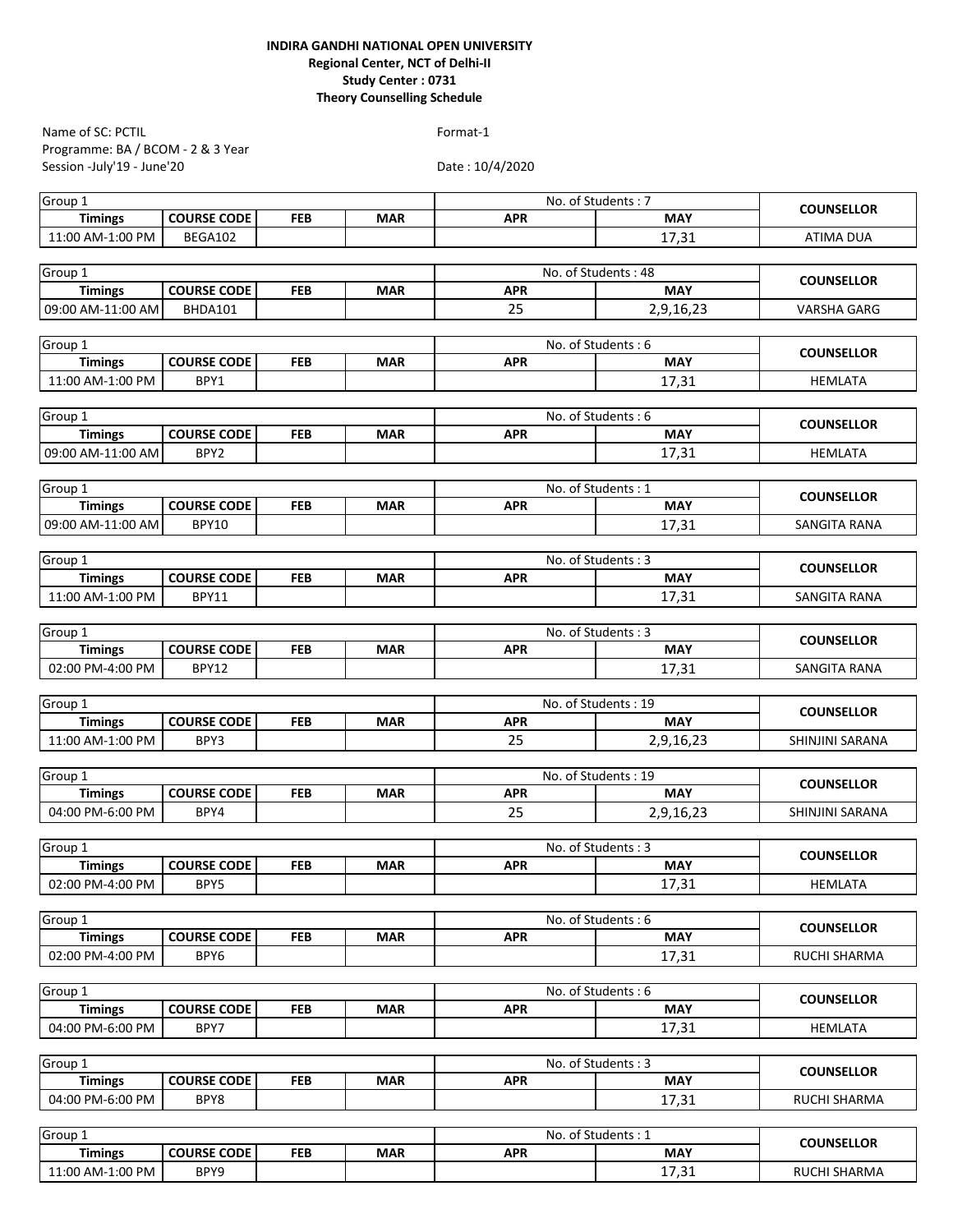| Name of SC: PCTIL                   |                    |                   |            | Format-1                         |              |                          |
|-------------------------------------|--------------------|-------------------|------------|----------------------------------|--------------|--------------------------|
| Programme: BA / BCOM - 2 & 3 Year   |                    |                   |            |                                  |              |                          |
| Session -July'19 - June'20          |                    |                   |            | Date: 10/4/2020                  |              |                          |
|                                     |                    |                   |            |                                  |              |                          |
| Group 1<br><b>Timings</b>           | <b>COURSE CODE</b> | FEB               | <b>MAR</b> | No. of Students: 9<br><b>APR</b> | <b>MAY</b>   | <b>COUNSELLOR</b>        |
| 02:00 PM-4:00 PM                    | BPYE1              |                   |            |                                  | 17,31        | REETESH RIKKU            |
|                                     |                    |                   |            |                                  |              |                          |
| Group 1                             |                    | <b>COUNSELLOR</b> |            |                                  |              |                          |
| <b>Timings</b>                      | <b>COURSE CODE</b> | <b>FEB</b>        | <b>MAR</b> | No. of Students: 9<br><b>APR</b> | <b>MAY</b>   |                          |
| 04:00 PM-6:00 PM                    | BPYE2              |                   |            |                                  | 17,31        | REETESH RIKKU            |
|                                     |                    |                   |            |                                  |              |                          |
| Group 1                             |                    |                   |            | No. of Students: 22              |              | <b>COUNSELLOR</b>        |
| <b>Timings</b>                      | <b>COURSE CODE</b> | <b>JAN</b>        | <b>FEB</b> | <b>MAR</b>                       | <b>APR</b>   |                          |
| 11:00 AM-1:00 PM                    | <b>BRPA101</b>     |                   | 15,22,29   | 7,14                             |              | RIPPU DAMAN SODHI        |
|                                     |                    |                   |            |                                  |              |                          |
| Group 1                             |                    |                   |            | No. of Students: 21              |              | <b>COUNSELLOR</b>        |
| <b>Timings</b>                      | <b>COURSE CODE</b> | <b>FEB</b>        | <b>MAR</b> | <b>APR</b>                       | <b>MAY</b>   |                          |
| 09:00 AM-11:00 AM                   | CTE3               |                   |            |                                  | 2,9,16,23,30 | RACHNA GARG              |
|                                     |                    |                   |            |                                  |              |                          |
| Group 1                             |                    |                   |            | No. of Students: 13              |              | <b>COUNSELLOR</b>        |
| <b>Timings</b>                      | <b>COURSE CODE</b> | FEB               | <b>MAR</b> | <b>APR</b>                       | <b>MAY</b>   |                          |
| 11:00 AM-1:00 PM                    | CTE4               |                   |            | 25                               | 2,9,16,23    | <b>ATIMA DUA</b>         |
|                                     |                    |                   |            |                                  |              |                          |
| Group 1                             | <b>COURSE CODE</b> | <b>FEB</b>        | <b>MAR</b> | No. of Students: 8<br><b>APR</b> | <b>MAY</b>   | <b>COUNSELLOR</b>        |
| <b>Timings</b><br>09:00 AM-11:00 AM | CTE5               |                   |            |                                  |              | SHEETAL GHANDHI          |
|                                     |                    |                   |            |                                  | 17,31        |                          |
| Group 1                             |                    |                   |            | No. of Students: 4               |              | <b>COUNSELLOR</b>        |
| <b>Timings</b>                      | <b>COURSE CODE</b> | <b>FEB</b>        | <b>MAR</b> | <b>APR</b>                       | <b>MAY</b>   |                          |
| 02:00 PM-4:00 PM                    | ECO1               |                   |            |                                  | 17,31        | <b>KRATI GUPTA</b>       |
|                                     |                    |                   |            |                                  |              |                          |
| Group 1                             |                    |                   |            | No. of Students: 4               |              | <b>COUNSELLOR</b>        |
| <b>Timings</b>                      | <b>COURSE CODE</b> | <b>FEB</b>        | <b>MAR</b> | <b>APR</b>                       | <b>MAY</b>   |                          |
| 04:00 PM-6:00 PM                    | ECO <sub>2</sub>   |                   |            |                                  | 17,31        | <b>KRATI GUPTA</b>       |
|                                     |                    |                   |            |                                  |              |                          |
| Group 1                             |                    |                   |            | No. of Students: 5               |              | <b>COUNSELLOR</b>        |
| <b>Timings</b>                      | <b>COURSE CODE</b> | <b>FEB</b>        | <b>MAR</b> | <b>APR</b>                       | <b>MAY</b>   |                          |
| 09:00 AM-11:00 AM                   | MTE1               |                   |            |                                  | 17,31        | RATTAN SINGH GOEL        |
|                                     |                    |                   |            |                                  |              |                          |
| Group 1                             |                    |                   |            | No. of Students: 4               |              | <b>COUNSELLOR</b>        |
| <b>Timings</b>                      | <b>COURSE CODE</b> | FEB               | <b>MAR</b> | <b>APR</b>                       | <b>MAY</b>   |                          |
| 11:00 AM-1:00 PM                    | <b>MTE10</b>       |                   |            |                                  | 17,31        | <b>RATTAN SINGH GOEL</b> |
|                                     |                    |                   |            |                                  |              |                          |
| Group 1                             |                    |                   |            | No. of Students: 1               |              | <b>COUNSELLOR</b>        |
| <b>Timings</b>                      | <b>COURSE CODE</b> | FEB               | <b>MAR</b> | <b>APR</b>                       | <b>MAY</b>   |                          |
| 02:00 PM-4:00 PM                    | MTE13              |                   |            |                                  | 17,31        | RATTAN SINGH GOEL        |
|                                     |                    |                   |            | No. of Students: 1               |              |                          |
| Group 1<br><b>Timings</b>           | <b>COURSE CODE</b> | FEB               | <b>MAR</b> | <b>APR</b>                       | <b>MAY</b>   | <b>COUNSELLOR</b>        |
| 04:00 PM-6:00 PM                    | MTE14              |                   |            |                                  | 17,31        | RATTAN SINGH GOEL        |
|                                     |                    |                   |            |                                  |              |                          |
| Group 1                             |                    |                   |            | No. of Students: 5               |              | <b>COUNSELLOR</b>        |
| <b>Timings</b>                      | <b>COURSE CODE</b> | FEB               | <b>MAR</b> | <b>APR</b>                       | <b>MAY</b>   |                          |
| 04:00 PM-6:00 PM                    | MTE7               |                   |            |                                  | 23,30        | RATTAN SINGH GOEL        |
|                                     |                    |                   |            |                                  |              |                          |
| Group 1                             |                    |                   |            | No. of Students: 5               |              | <b>COUNSELLOR</b>        |
| <b>Timings</b>                      | <b>COURSE CODE</b> | <b>FEB</b>        | <b>MAR</b> | <b>APR</b>                       | <b>MAY</b>   |                          |
| 09:00 AM-11:00 AM                   | MTE8               |                   |            |                                  | 9,16         | RATTAN SINGH GOEL        |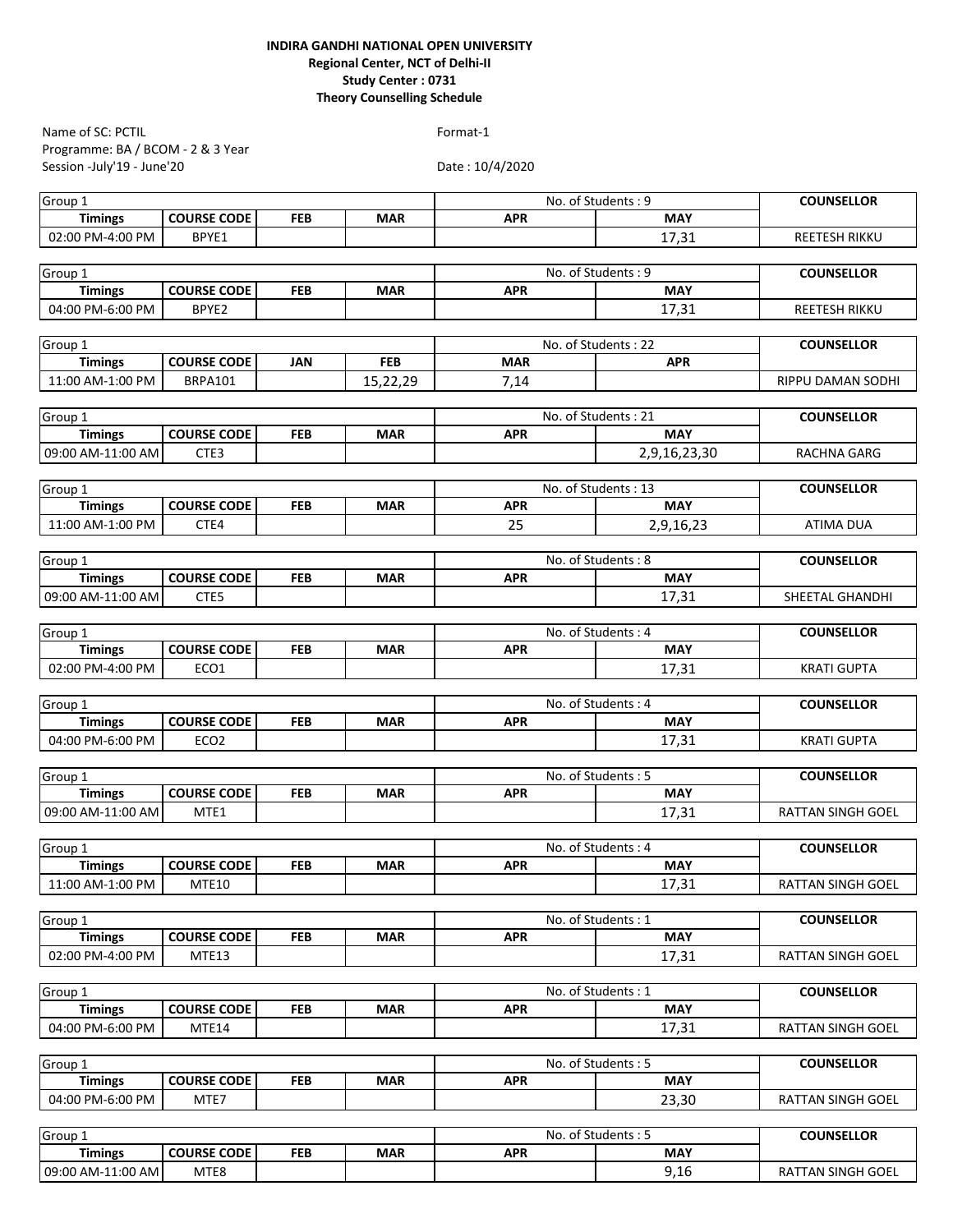Programme: BA / BCOM - 2 & 3 Year Session -July'19 - June'20 Name of SC: PCTIL Format-1

Date : 10/4/2020

| Timings<br><b>MAY</b><br><b>COURSE CODE</b><br>FEB<br><b>MAR</b><br>APR | <b>COUNSELLOR</b>        | No. of Students: 4 | Group 1 |  |  |  |  |
|-------------------------------------------------------------------------|--------------------------|--------------------|---------|--|--|--|--|
|                                                                         |                          |                    |         |  |  |  |  |
| 23.30<br>09:00 AM-11:00 AM<br>MTE9                                      | <b>RATTAN SINGH GOEL</b> |                    |         |  |  |  |  |

| Group <sub>-</sub> |                    |     | ාf Students : ප<br>No | <b>COUNSELLOR</b> |       |                          |
|--------------------|--------------------|-----|-----------------------|-------------------|-------|--------------------------|
| <b>imings</b>      | <b>COURSE CODE</b> | FEB | <b>MAR</b>            | <b>APR</b>        | MAY   |                          |
| 02:00 PM-4:00 PM   | MTE4               |     |                       |                   | 23,30 | <b>RATTAN SINGH GOEL</b> |

| Group 1          |                    |     | $\sim$<br>No<br>. ot | া Students : ্র | <b>COUNSELLOR</b>  |                   |
|------------------|--------------------|-----|----------------------|-----------------|--------------------|-------------------|
| <b>Timings</b>   | <b>COURSE CODE</b> | FEB | <b>MAR</b>           | APR             | <b>MAY</b>         |                   |
| 02:00 PM-4:00 PM | MTE <sub>5</sub>   |     |                      |                 | ົ 1 ເ<br>u<br>9,10 | RATTAN SINGH GOEL |

Coordinator IGNOU Study Centre 0731

**Signature of Coordinator Name and Seal**